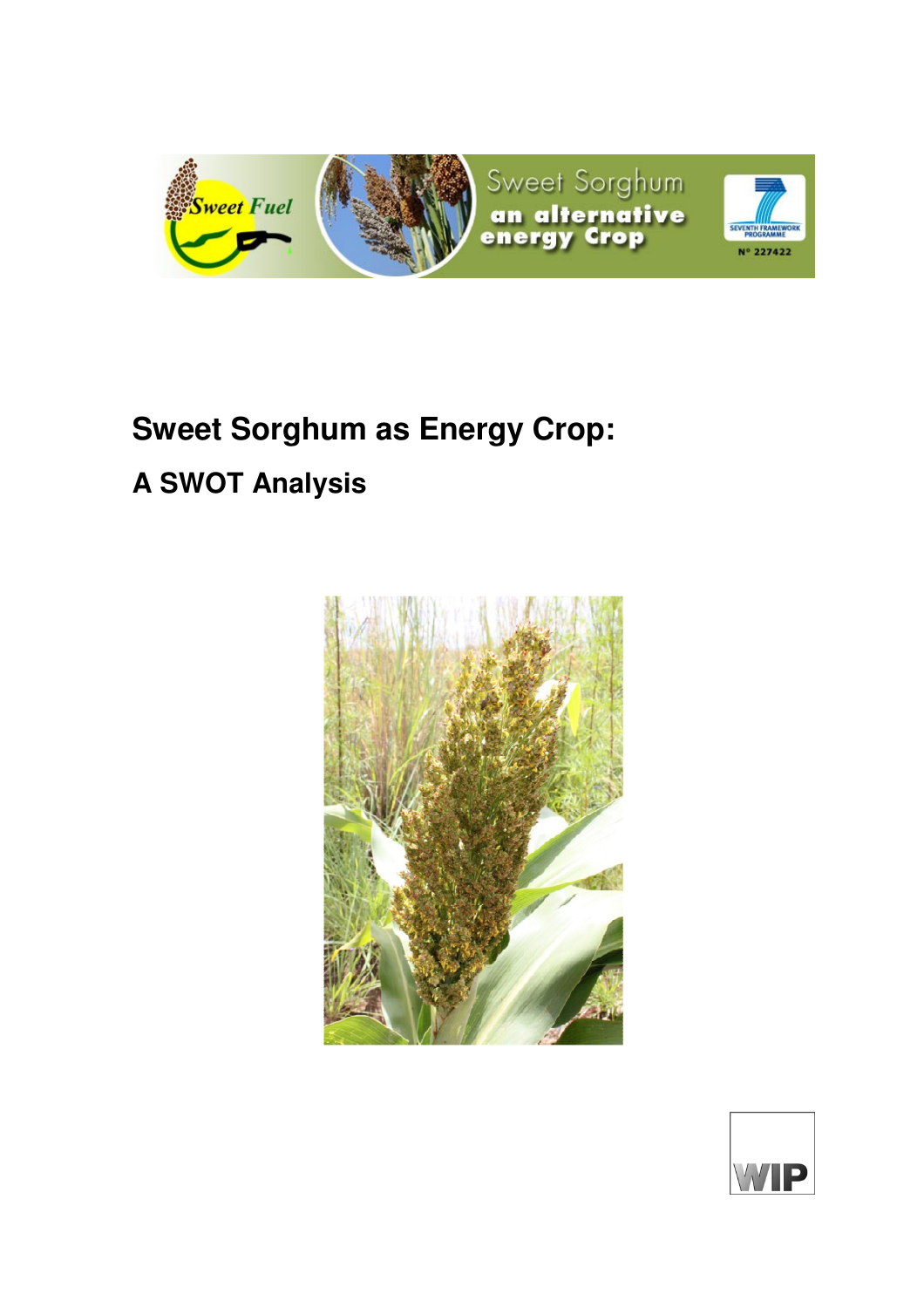- Authors: Dominik Rutz, WIP Renewable Energies, Germany Rainer Janssen, WIP Renewable Energies, Germany
- Contact: WIP Renewable Energies Dominik Rutz and Rainer Janssen Email: Dominik.rutz@wip-munich.de, rainer.janssen@wip-munich.de Tel: +49 89 720 12 (-739/-743) Sylvensteinstr. 2 81369 Munich, Germany www.wip-munich.de

Published by WIP Renewable Energies, Munich, Germany, 2012

SWEETFUEL reference number: WP6, Task 6.4, D6.5

The main objective of SWEETFUEL is to exploit the advantages of sweet sorghum as potential energy crop through (1) the development of bioethanol production from sweet sorghum in temperate and semi-arid regions through genetic enhancement and (2) improvement of cultural and harvest practices for optimized yields. The SWEETFUEL partnership comprises 10 partners from research, academia and industry. Partners are based in Europe, India, Brazil, South Africa and Mexico. The SWEETFUEL project duration is January 2009 to December 2013 (Contract Number: FP7-227422).



SWEETFUEL website: www.sweetfuel-project.eu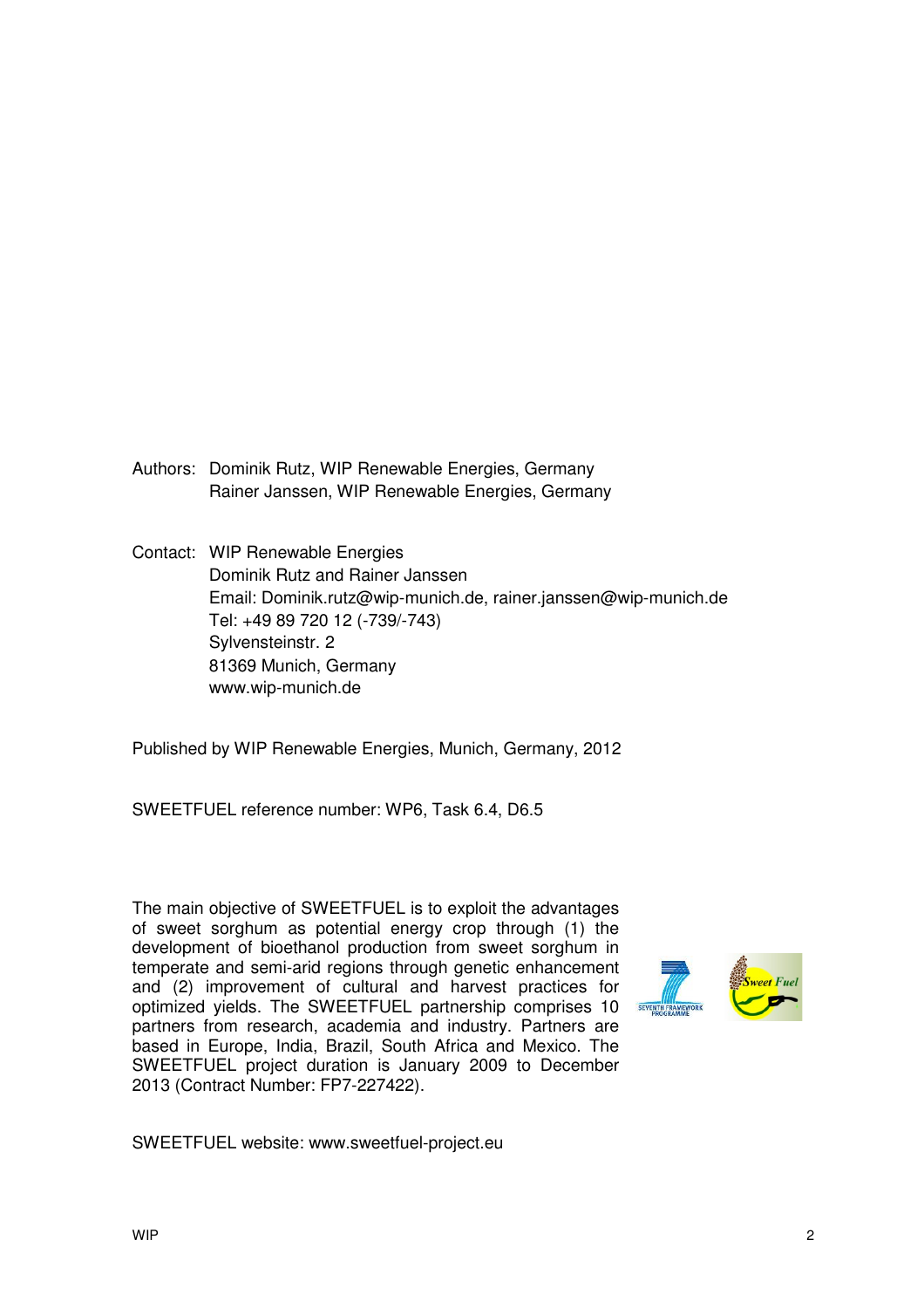## **Acknowledgements**

The Authors would like to thank the European Commission for the support of the SWEETFUEL project and the coordinator of the project Serge Braconnier from CIRAD and his colleagues for managing the SWEETFUEL project.

The authors highly acknowledge the comments and input to this study from the SWEETFUEL consortium members: Serge Braconnier, Delphine Luquet, Gilles Trouche, Anne-Marie Schelstraete (CIRAD - Centre International en Recherche Agronomique pour le Développement), Belum Reddy and Srinivas Rao (ICRISAT - International Crops Research Institute for Semi Arid Tropics), Robert Eugene Schaffert, Rafael Parrella and Cynthia Damasceno (Embrapa - Empresa Brasileira de Pesquisa Agropecuaria), Guido Reinhardt, Nils Rettenmaier and Maria Müller-Lindenlauf (IFEU - Institut fuer Energie und Umweltforschung), Andrea Monti, Walter Zegada-Lizarazu and Verdiana Bandini (Alma Mater Studiorum-Universita di Bologna), Stefano Amaducci and Adriano Marocco (Universita Cattolica del Sacro Cuore), Francisco Zavala-Garcia (Universidad Autónoma de Nuevo León), Arndt Zacharias (KWS SAAT AG), Wikus Snijman, Nemera Shargie, and Hannelie Terblanche (Agricultural Research Council), and Marcel Bursztyn.

Furthermore, we thank various stakeholders who provided feedback to the SWEETFUEL questionnaire used for this study: Hal Debor (Debor Consulting), Tom Maate Wa' Bukombi (Biogreen Investments East Africa Limited), Peter Sandfort (KATZEN International, Inc.), Xiao Mingsong and Wang Mengjie (China Association of Rural Energy Industry), Julio Menendez (INTA), Thanos Balafoutis (Agricultural University of Athens), Tsiokou Basiliki (Hellenic Organisation for Agricultural Insurances), Ioannis A. Panagiotopoulos (University of British Columbia), Artemios Chatziathanassiou (Managing Authority of the Rural Development Plan 2007-2013 of the Greek Ministry of Rural Development and Food), Paloma Manzanares Secades (CIEMAT - Centro de Investigaciones Energéticas, Medioambientales y Tecnológicas), and Hamimu Hongo (FELISA).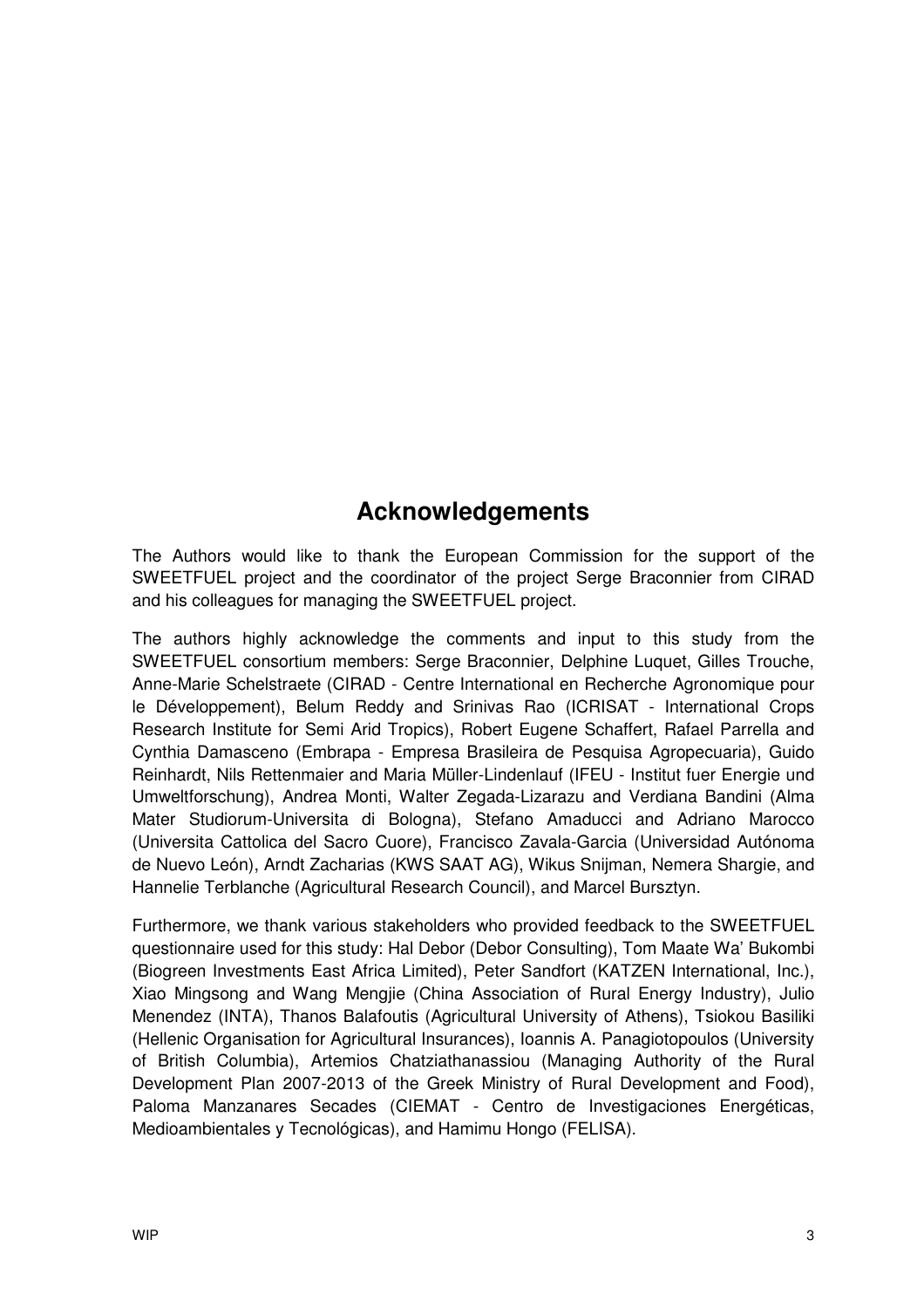## **Content**

| 1.                                                          |  |
|-------------------------------------------------------------|--|
|                                                             |  |
| 2.                                                          |  |
| 2.1.                                                        |  |
| 2.2.                                                        |  |
| 2.3.                                                        |  |
|                                                             |  |
| 3. Sweet sorghum as energy crop: general analysis10         |  |
| 3.1. Description of the general sweet sorghum value chain10 |  |
|                                                             |  |
| 4. Sweet sorghum in subtropical and tropical climate 13     |  |
|                                                             |  |
| 4.2.                                                        |  |
|                                                             |  |
|                                                             |  |
|                                                             |  |
| 5.1.                                                        |  |
| 5.2.                                                        |  |
| 5.3.                                                        |  |
| 5.4.                                                        |  |
|                                                             |  |
|                                                             |  |
| Annex: Questionnaire for stakeholder participation35        |  |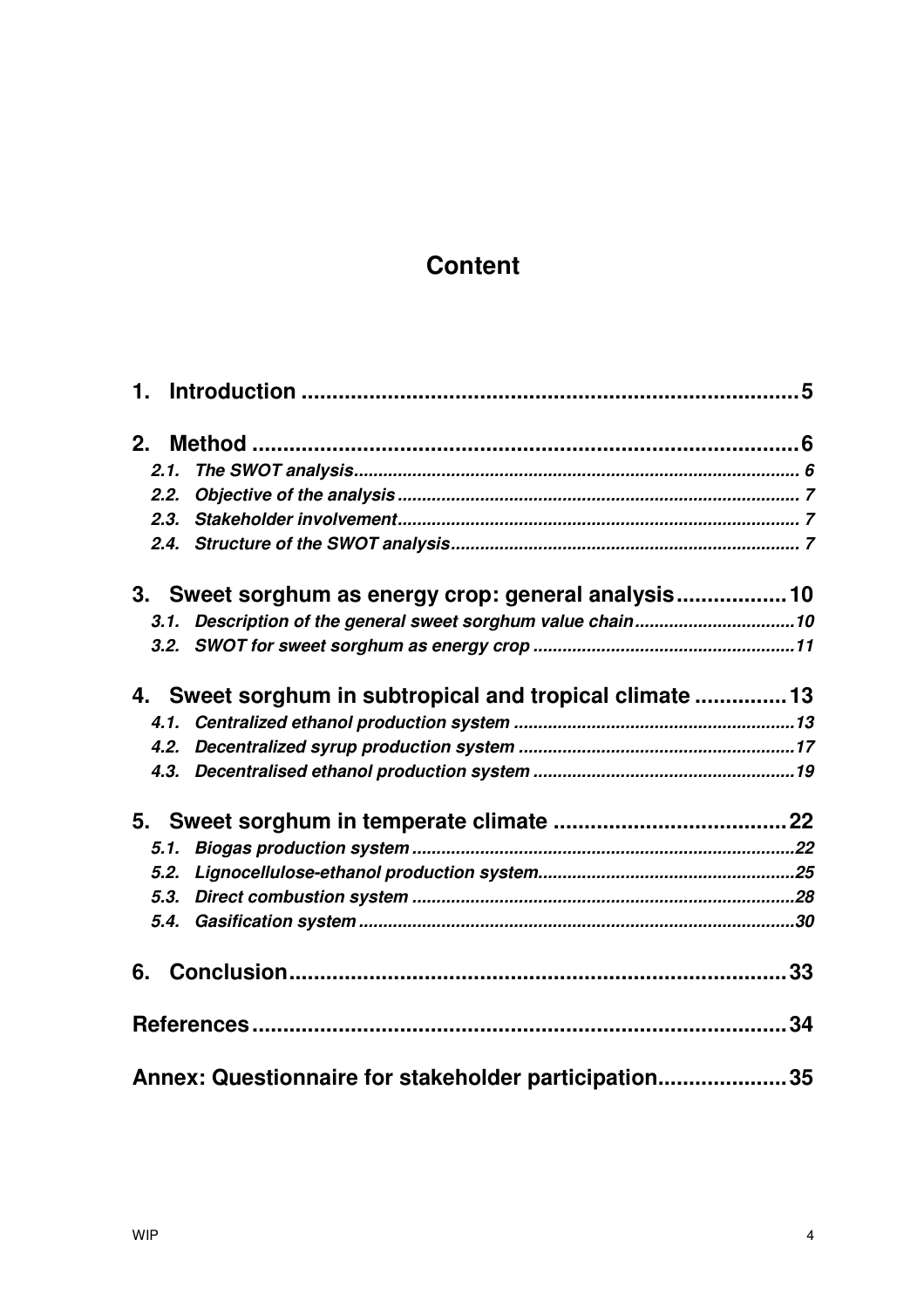## **1. Introduction**

The energy crop sweet sorghum (Sorghum bicolor L. Moench) is raising considerable interest as a source of either fermentable free sugars or lignocellulosic feedstock with the potential to produce fuel, food, feed and a variety of other products. Sweet sorghum is a C4 plant with many potential advantages, including high water, nitrogen and radiation use efficiency, broad agro-ecological adaptation as well as a rich genetic diversity for useful traits. For developing countries sweet sorghum provides opportunities for the simultaneous production of food and bioenergy (e.g. bio-ethanol), thereby contributing to improved food security as well as increased access to affordable and renewable energy sources (Rao et al. 2009). In temperate and usually more industrialised regions (e.g. in Europe) sweet sorghum is seen as promising crop for the production of raw material for 2<sup>nd</sup> generation bio-ethanol.

The project SWEETFUEL (Sweet Sorghum: An alternative energy crop) is supported by the European Commission in the 7th Framework Programme to exploit the advantages of sweet sorghum as potential energy crop for bio-ethanol production (Braconnier et al. 2011b). Thereby, the main objective of SWEETFUEL is to optimize yields in temperate and semi-arid regions by genetic enhancement and the improvement of cultural and harvest practices.

In order to get an overview of advantages and disadvantages of different sweet sorghum and biomass sorghum value chains a SWOT (Strengths, Weaknesses, Opportunities, and Threats) analysis was conducted in the framework of the project. Thereby, the analysis investigated several sweet sorghum value chains under different framework conditions: subtropical, tropical and temperate climate. The value chains include the cultivation of sweet sorghum, conversion to different products and end use of the products. More details on sweet sorghum value chains and on scenarios for the sweet sorghum products are described in the report "Handout for the Workshop on Definitions and Settings" (Braconnier et al. 2011a).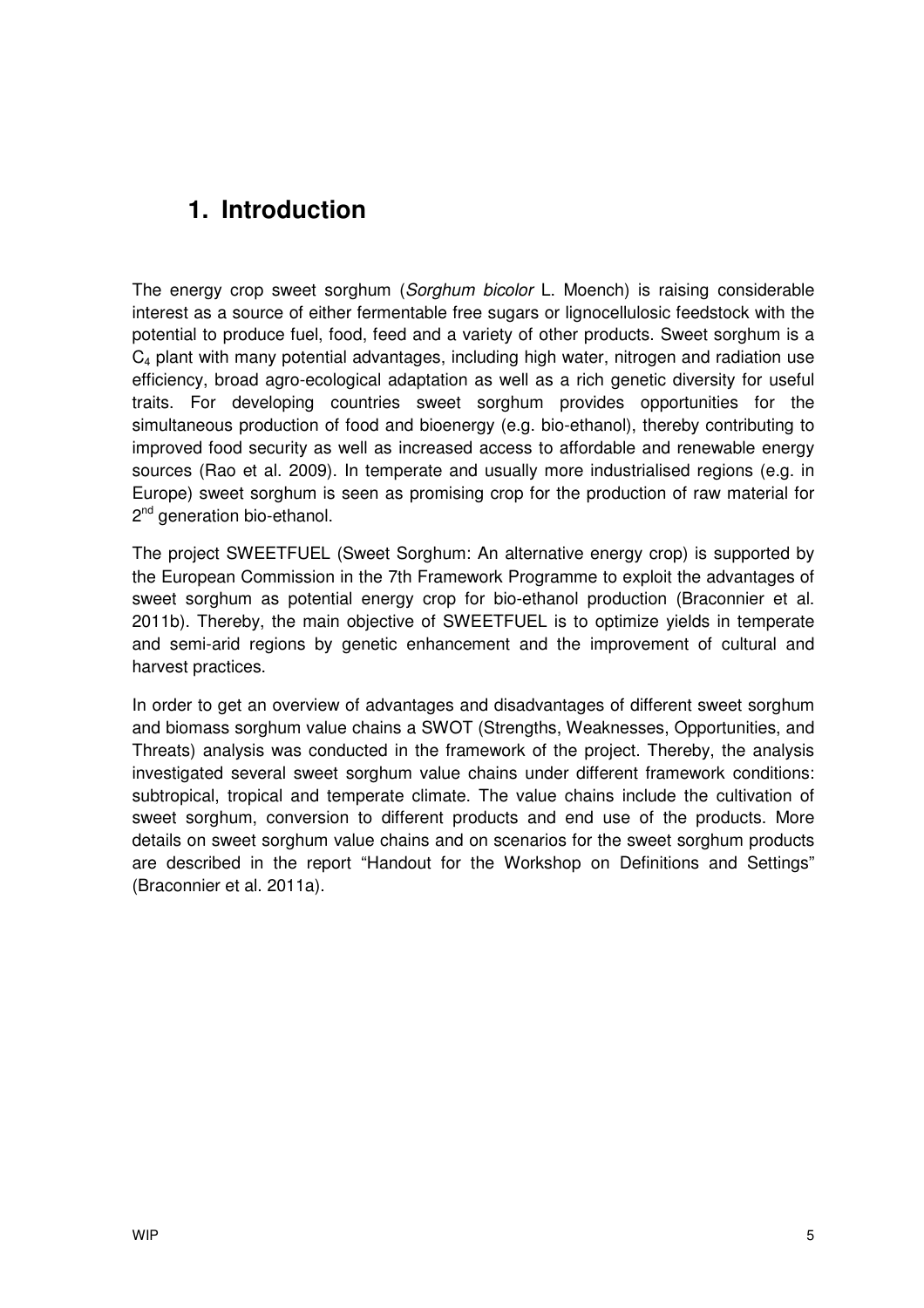## **2. Method**

The breeding programme of the SWEETFUEL project has different main objectives depending on the local circumstances and value chains. In line with these objectives, the following terminology and abbreviations were selected which are used in the SWOT tables:

- **S** as abbreviation for sorghum as energy crop
- **SS** as abbreviation for sweet sorghum with the objective to maximize sugar content and yields
- **BS** as abbreviation for biomass sorghum with the objective to maximize (lignocellulosic) biomass yields
- **GS** as abbreviation for grain sorghum with the objective to maximize grain yields.

### **2.1. The SWOT analysis**

A SWOT analysis is a strategic planning tool used to evaluate the Strengths, Weaknesses, Opportunities, and Threats involved in a project or business venture. It involves **specifying the objective** of the business venture or project and identifying the **internal and external factors that are favourable and unfavourable to achieving that objective**.

In this report the SWOT analysis is applied to different value chain systems of sweet sorghum as an energy crop. Factors which are internal to the sweet sorghum pathways (characteristics of cultivation and conversion) are classified as Strengths (S) or Weaknesses (W), and those external to the sweet sorghum pathways (regarding markets, policies and sustainability certification) are classified as Opportunities (O) or Threats (T). The SWOT matrix is shown below.

|          | Favourable<br>to achieve the objective | Unfavourable<br>to achieve the objective |
|----------|----------------------------------------|------------------------------------------|
| Internal | <b>Strengths</b>                       | <b>Weaknesses</b>                        |
| External | <b>Opportunities</b>                   | <b>Threats</b>                           |

#### **Figure 1: General scheme of the SWOT tables**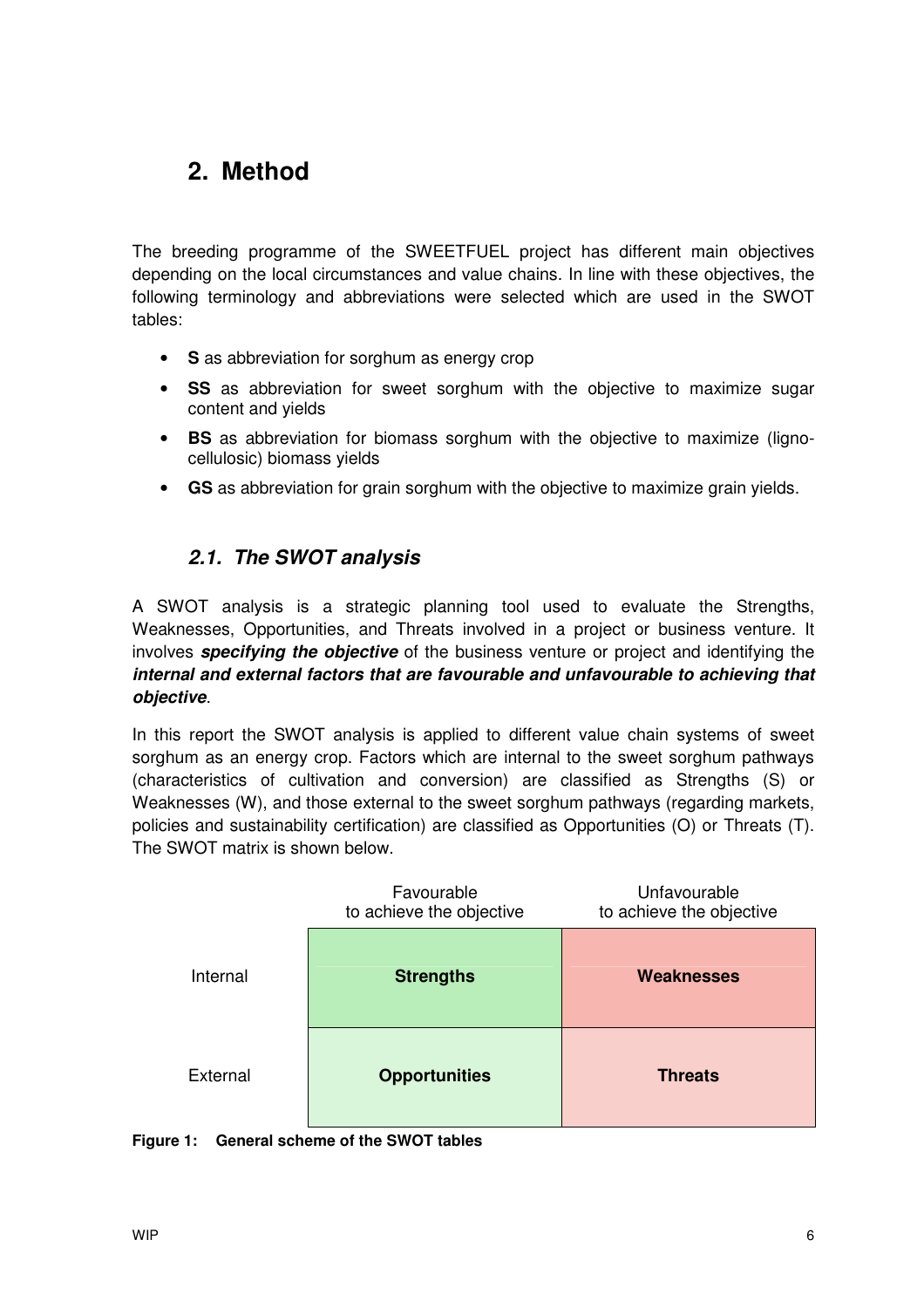## **2.2. Objective of the analysis**

The objective of the SWEETFUEL sustainability analysis is **to identify the best pathways to produce and use sweet sorghum as energy crop from an ecological, economic and social point of view**.

The SWOT analysis is a tool to contribute to this objective. Results of the SWOT analysis shall help in decision making processes for improved sweet sorghum value chains in different climates and framework conditions in order to:

- ensure competitiveness/complementary with other energy (bioethanol) crops
- ensure competitiveness with fossil based energy/products
- guarantee environmental, social and economic sustainability

The SWOT analysis describes the state-of-the-art of sweet sorghum chains in order to formulate optimisation strategies for sweet sorghum production and use pathways. Also potential future developments are considered and integrated in the SWOT analysis. Thereby, the timeframe includes the years 2014 (the real situation at the end of the SWEETFUEL project) and 2020 (expected future based on conservative assumptions).

### **2.3. Stakeholder involvement**

In order to complete the SWOT tables, an extended stakeholder review was included in the analysis. A "Workshop on SWEETFUEL SWOT Analysis" was organised on 17 April 2012 in Bologna, Italy. Furthermore, the draft SWOT analysis report and a dedicated questionnaire (see Annex) were sent to stakeholders for input. Many stakeholders provided very useful comments which were included in the final report. The stakeholders are listed in the Acknowledgements of this report.

## **2.4. Structure of the SWOT analysis**

Sweet sorghum is a promising energy crop adaptable for different climatic conditions and providing a large variety of products and by-products, such as energy, food, fodder, and fibre. This is the result of the large genetic variability of the Sorghum genus leading to a wealth of different genotypic and phenotypic traits of sweet sorghum varieties. Therefore, strengths, weaknesses, opportunities and threats are also very diverse among sweet sorghum varieties and different value chains in productions systems.

However, several characteristics are common to sweet sorghum as an energy crop and thus, in a first step (chapter 3), the SWEETFUEL SWOT analysis describes general strengths, weaknesses, opportunities and threats of sweet sorghum.

In a second step, SWOT analyses are elaborated for different production systems in subtropical/tropical (chapter 4) and temperate climate zones (chapter 5). These production systems include centralized ethanol, decentralized syrup and decentralized ethanol systems in subtropical/tropical climate as well as biogas, lignocellulose-ethanol,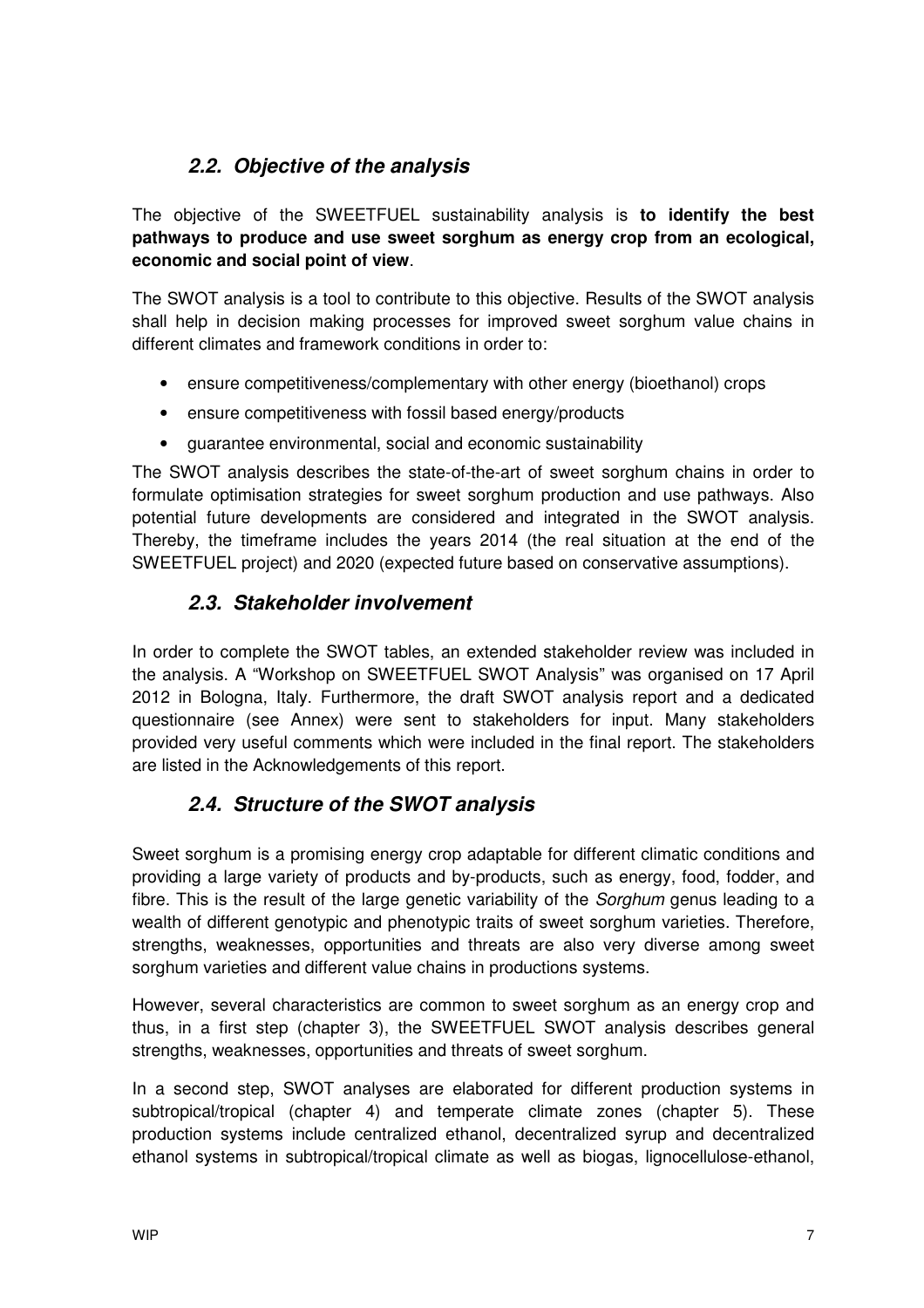direct combustion and gasification systems in temperate climate. For several of these systems two SWOT tables are shown: one for the sweet sorghum cultivation and one for sweet sorghum conversion to end products. Thereby, end products may include energy carriers (e.g. biogas), energy (e.g. electricity), fertilizer (e.g. digestate), food (e.g. grains), fodder (e.g. leaves, bagasse) and other co-products. The use of energy carriers for different purposes is included in the SWOT table.

In summary, the following analyses are made and described in dedicated chapters:

- General SWOT for sweet sorghum
- Subtropical and tropical climate
	- o Centralised production system (cultivation and conversion)
	- o Decentralised syrup production system (cultivation and conversion)
	- o Decentralised ethanol production system (cultivation and conversion)
- Temperate climate
	- o Biogas production system (cultivation and conversion)
	- o Lignocellulose-ethanol production system (cultivation and conversion)
	- o Direct combustion system (cultivation and conversion)
	- o Gasification system (cultivation and conversion)

The SWOT tables are providing brief statements (in bullet form) on the strengths, weaknesses, opportunities and threats of the production systems. These tables shall allow a quick overview about advantages and disadvantages of each production system.

The SWOT statements address a large variety of environmental, social and economic sustainability aspects. Depending on the value chain, these statements may include the following sustainability aspects.

#### **(a) Land use**

- Land use and land use change
- Competitive land use
- Land use conflicts

#### **(b) Social aspects**

- Benefits for smallholders
- Income opportunities
- Employment opportunities
- Change in traditional use and knowledge
- Supply with modern energy as substitute for traditional bioenergy
- Energy security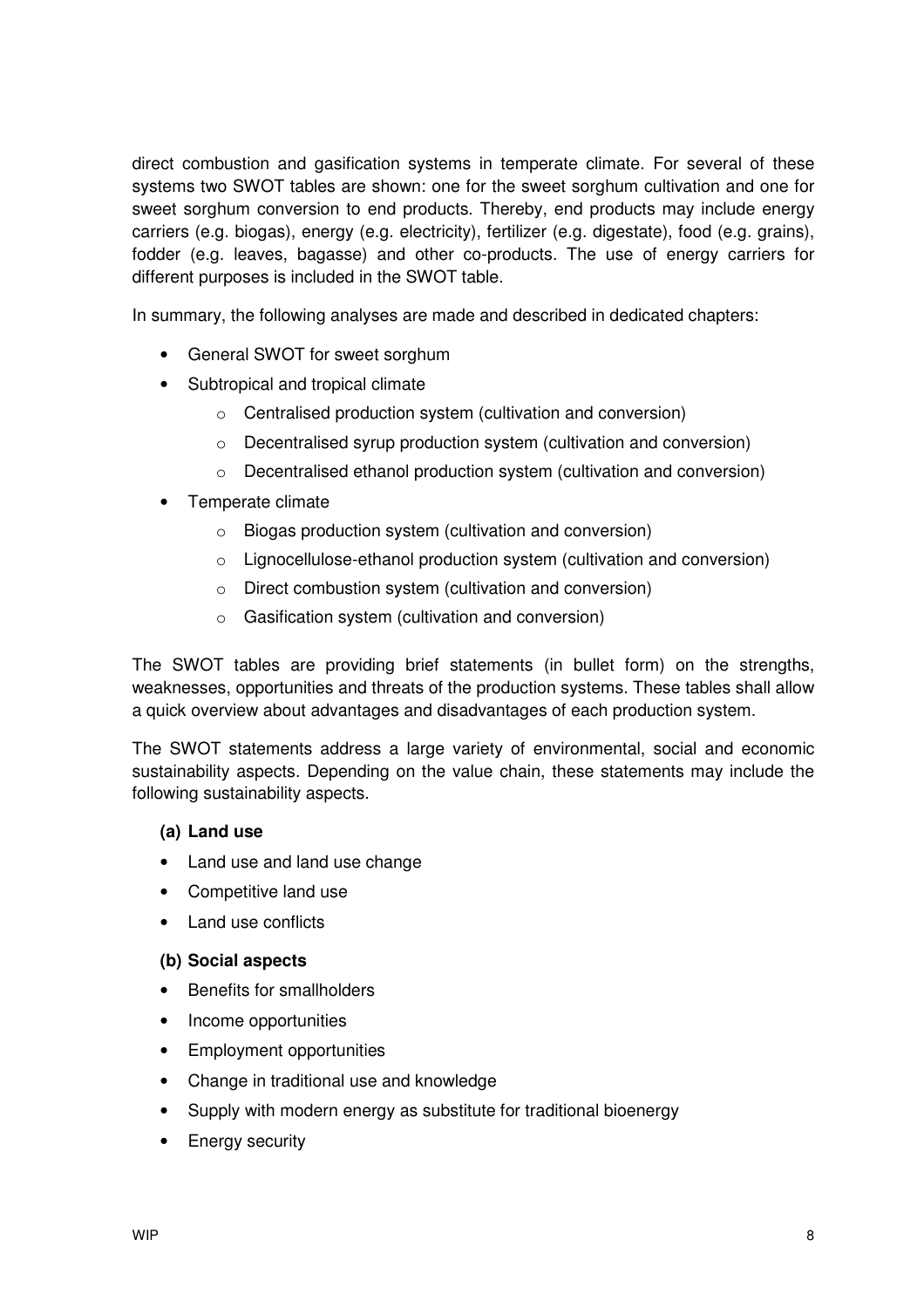- Gender aspects
- Working conditions
- Health
- Food security
- Food and feed prices

#### **(c) Environment**

- GHG emissions
- Human- and ecotoxicity
- Biodiversity
- Soil conservation and soil quality
- Water availability, use and efficiency
- Water quality
- Resource depletion
- Eutrophication (terrestrial and aquatic)
- Acidification

#### **(d) Economics**

- Productivity and processing efficiency
- Competitiveness and comparative advantage of the feedstock
- Net energy balance
- National revenues, gross value added
- Energy security (security of supply)
- Infrastructure and logistics
- Pricing of the end products
- State of commercialization / competitiveness with reference products

Finally, a core focus is placed on the competition between the biomass uses for food, feed, fibres, and biofuels and on different scales of sweet sorghum production and use. Furthermore, **policy aspects** such as different policy framework conditions in target countries as well as issues of **social acceptance and public perception** are taken into account.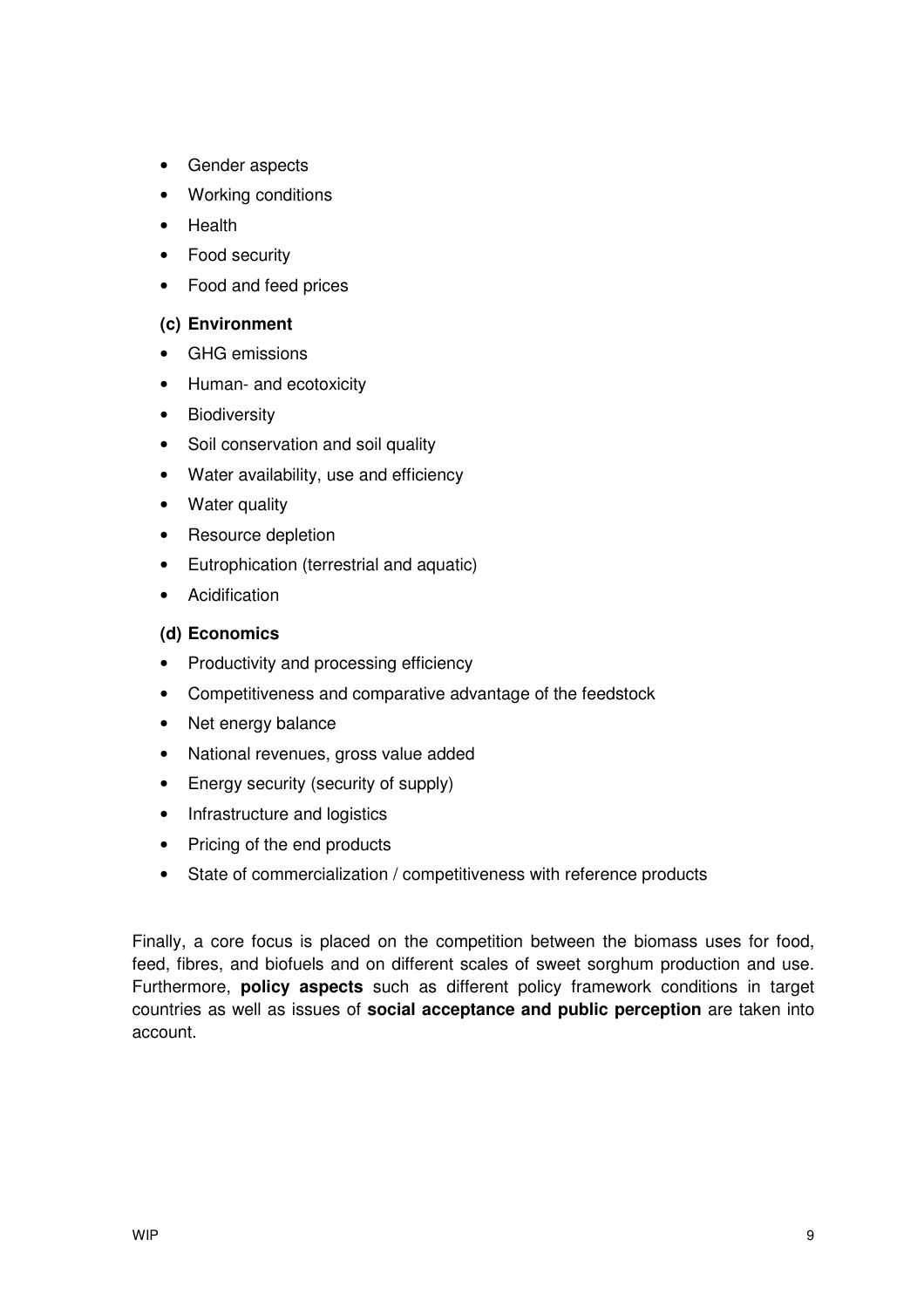## **3. Sweet sorghum as energy crop: general analysis**

### **3.1. Description of the general sweet sorghum value chain**

The general value chain of sweet sorghum production systems is similar to other bioenergy/biomass production systems. General value chain steps include:

- Crop cultivation
- Harvesting
- Transport
- Milling (1st process step)
- Processing (2nd process step)
- Transport
- End use

A schematic overview of general sweet sorghum production and use pathways is shown in Figure 2. The life cycle of sweet sorghum includes cultivation, processing, use, as well as end-of-life treatment, recycling and final disposal ("cradle-to-grave approach"). All inputs into and outputs from the system are taken into account including the several by-products obtained.



#### **Figure 2: Basic principle of life cycle comparison between sweet sorghum ethanol and gasoline (Braconnier et al. 2011a)**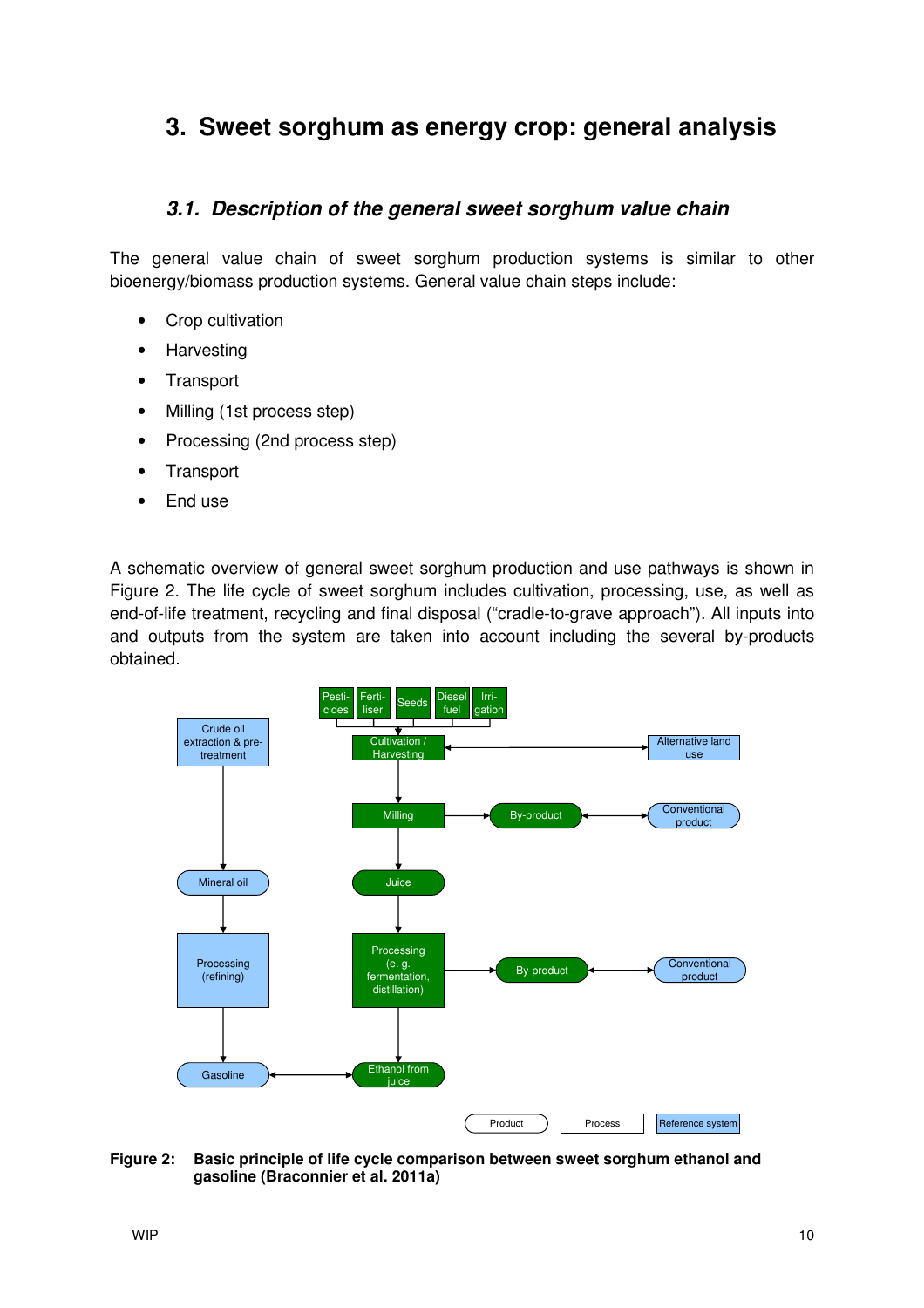### **3.2. SWOT for sweet sorghum as energy crop**

This chapter presents a SWOT analysis for sweet sorghum as an energy crop describing general strengths, weaknesses, opportunities and threats of sweet sorghum. Thereby, specific reference is made to comparisons with other energy (bioethanol) crops as well as with fossil based energy/products.

#### **Table 1: SWOT for sweet sorghum as energy crop**

| S <sub>1</sub> | High genetic variability of S provides good breeding<br>opportunities in order to create new improved varieties.                                          | W1             | Specific S varieties for ethanol production are insufficient.<br>Availability of commercial seeds of well-defined SS cultivars                                                            |
|----------------|-----------------------------------------------------------------------------------------------------------------------------------------------------------|----------------|-------------------------------------------------------------------------------------------------------------------------------------------------------------------------------------------|
| S <sub>2</sub> | S is permitting multiple breeding generations per year due<br>to a short growth cycle (3-4 months).                                                       |                | is limited.<br>W2 Specific traits important for the ethanol industry (e.g. yield                                                                                                          |
| S <sub>3</sub> | Genetics of S are relatively well known, genetic diversity<br>is extensive and maintained.                                                                |                | of juice, sugar, ligno-cellulose, grain, total biomass) still need<br>to be defined for rapid genetic improvements. Thereby                                                               |
| S4             | S can grow in a <b>broad environmental range</b> from tropical to                                                                                         |                | culture and conditions in growing countries and regions have<br>to be taken into account.                                                                                                 |
|                | temperate regions. S could be a promising energy crop in<br>both developed and developing countries as well as for small<br>and large scale value chains. | W3             | For the improvement of the S value chain, research on <b>new</b><br>cultivars is needed.                                                                                                  |
| S <sub>5</sub> | S as energy crop can be cultivated and further processed at<br>very different scales, thus smallholders, but also industry<br>could benefit.              | W4             | Genetic improvement and crop management of S for sugar<br>yield increases has lagged behind other crops.<br>W5 Lack of better understanding of interaction of genetic                     |
| S <sub>6</sub> | S is characterized by high water, radiation and nutrient                                                                                                  |                | factors (associated with sugar and juice potential) with                                                                                                                                  |
|                | use efficiency in comparison to other energy crops (e.g.<br>maize, sugar cane)                                                                            |                | environmental factors.<br>W6 There exists a knowledge gap on S biotic and abiotic                                                                                                         |
| S7             | S is also suitable for cultivation on marginal soils, thus<br>reducing potential LUC and ILUC impacts. However, yields                                    |                | stress management (e.g. weeds, insects, pathogens, soil,<br>water).                                                                                                                       |
|                | are lower on marginal soils.                                                                                                                              | <b>W7</b>      | Breeding efforts risk being mainly achieved for cultivars in                                                                                                                              |
| S8             | As an efficient C4 plant, S is one of the most efficient crops<br>to convert atmospheric $CO2$ into sugar and starch.                                     |                | developed countries (temperate to sub-tropical regions),<br>but not for cultivars in developing countries (sub-tropical to<br>tropical regions) due to the lack of resources.             |
| S <sub>9</sub> | S is an annual crop with a short growth cycle, which can<br>be easily integrated in many cultivation systems. In tropical                                 | W <sub>8</sub> | Intellectual Property (IP) issues hinder free sharing of                                                                                                                                  |
|                | climates the short growth cycle facilitates several harvests<br>per year, creating opportunities for double cropping.                                     | W <sub>9</sub> | germplasm among S researchers.<br>The release of new industrially developed hybrids risks of                                                                                              |
|                | S10 In tropical and sub-tropical climates S is very suitable to be                                                                                        |                | being not affordable for small-scale farmers.                                                                                                                                             |
|                | integrated with sugar cane cultivation. This leads to<br>strong interest of sugar cane producers (e.g. in Argentina,                                      |                | W10 Introduction of newly developed S cultivars may pose risks<br>for traditional cultivation activities of the rural population.                                                         |
|                | Colombia) in S cultivation.<br>S11 The crop rotation cycle of S is very flexible facilitating many                                                        |                | W11 S as energy crop is still relatively new to many farmers. If<br>not actively promoted there is a threat to be not sufficiently                                                        |
|                | different crop sequences.                                                                                                                                 |                | recognized by farmers.                                                                                                                                                                    |
|                | S12 S is suitable for <b>intercropping</b> .<br>S13 S can be well adapted to no-till planting.                                                            |                | W12 Large scale S cultivation for industry needs many hectares<br>that are difficult to be organized for a centralised industrial                                                         |
|                | S14 Full mechanization of S cultivation is possible, thus,                                                                                                |                | plant.                                                                                                                                                                                    |
|                | allowing for industrialized value chains.                                                                                                                 |                | W13 Large-scale industrial S producers may not be interested in<br>the production of both food and ethanol and thus may have a                                                            |
|                | S15 All aboveground parts of the plant (stalk, leafs, grain)<br>are valuable products. Since the potential use of S is very                               |                | negative impact on (local) food security.                                                                                                                                                 |
|                | broad, it can be used for the production of food (sugar,<br>grains), 1 <sup>st</sup> and 2 <sup>nd</sup> generation ethanol, biomaterials,                |                | W14 Environmental risks of large-scale S cultivation may<br>include (depending on the cultivation system) negative                                                                        |
|                | electricity from bagasse combustion, thermochemical                                                                                                       |                | impacts on biodiversity, soil erosion, soil compaction, soil                                                                                                                              |
|                | biofuels and products, biogas, feed and fodder.                                                                                                           |                | fertility as well as surface and ground water resources.<br>Monocultures have negative impacts on the landscape.                                                                          |
|                | S16 Commercial technologies are available for ethanol<br>production from S.                                                                               |                | W15 As SS is a new crop, wrong agricultural practices could lead                                                                                                                          |
|                | S17 Bagasse and leaves can be used as fuel for process energy<br>and power generation, thus creating a good GHG balance.                                  |                | to environmental problems (to high application of fertilizers<br>and pesticides/herbicides, wrong irrigation, etc.)                                                                       |
|                | S18 Bagasse and leaves can be used as <b>fodder</b> , which is an<br>opportunity to subsistence agriculture of small-scale farmers.                       |                | W16 Sugars of SS rapidly degrade. The fresh stalks have to be<br>processed quickly and cannot be stored for a long period.<br>W17 Simple and cheap methods to stabilise SS juice have not |
|                | S19 Small-scale farmers could sell the juice or even the syrup or<br>ethanol, while using grains and leaves as food / fodder for                          |                | yet been developed.                                                                                                                                                                       |
|                | their own needs. Benefits for small-scale farmers include                                                                                                 |                | W18 Harvesting technologies for separate seed, stalk and leaf<br>harvest are not yet mature. If no new harvesting                                                                         |
|                | income generation.<br>S20 S ethanol can contribute to fossil energy and GHG savings                                                                       |                | technologies for separate seed, stalk and leaf harvest is                                                                                                                                 |
|                | compared to conventional fuels.                                                                                                                           |                | developed, SS risks of being only sugar or starch crop and<br>not both.                                                                                                                   |
|                | S21 Small-scale cultivation of S in rural communities can benefit<br><b>local energy supply</b> through production of ethanol in micro-                   |                | W19 Technologies for small-scale ethanol production (micro-                                                                                                                               |
|                | distilleries and use of ethanol in adapted generators.                                                                                                    |                | distilleries) are under development (pilot installations exist)<br>and not yet commercially mature.                                                                                       |
|                |                                                                                                                                                           |                |                                                                                                                                                                                           |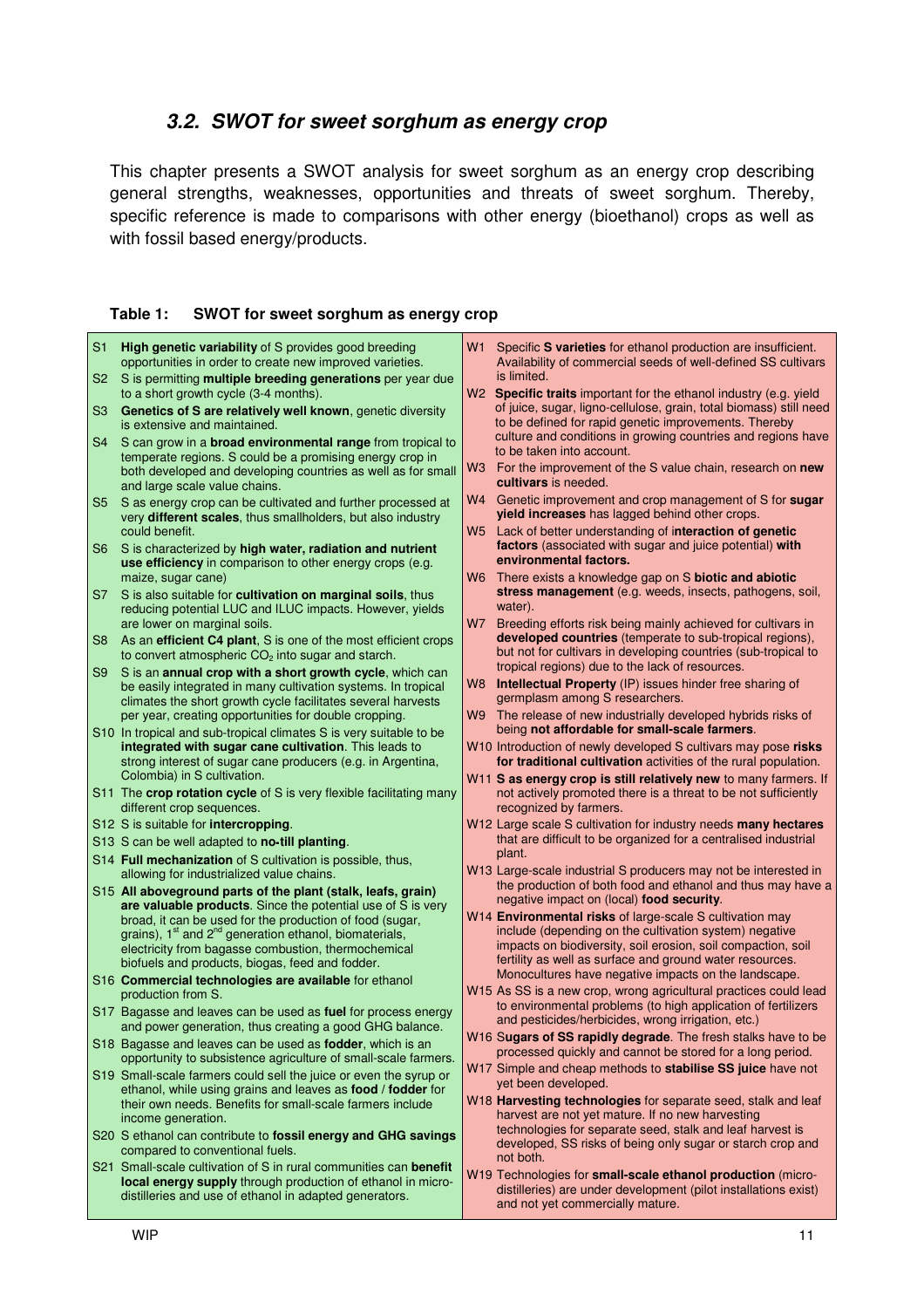|      | S22 S can contribute to <b>food security</b> (grains).                                                                                                                                        | W20 Generators operating on ethanol are available, but not                                                                                                                                                        |
|------|-----------------------------------------------------------------------------------------------------------------------------------------------------------------------------------------------|-------------------------------------------------------------------------------------------------------------------------------------------------------------------------------------------------------------------|
|      | S23 S is a climate-change ready crop.<br>S24 S can be cultivated as a ratoon crop (even two ratoon crops                                                                                      | very common.<br>W21 S has <b>poor tolerance to cold</b> in temperate climate.                                                                                                                                     |
|      | are feasible e.g. in the Philippines).                                                                                                                                                        | W22 S has short harvesting season, usually 20-40 days,                                                                                                                                                            |
|      | S25 S is <b>photo sensitive</b> under certain conditions providing high<br>biomass production.                                                                                                | resulting in a limited feedstock supply period through the<br>year.                                                                                                                                               |
|      | S26 Harvest time as well as sugar and juice behaviour is not<br>the same for all genotypes.                                                                                                   | W23 Grains from some high biomass yielding natural S varieties<br>have too high tannin contents for food or feed.                                                                                                 |
|      |                                                                                                                                                                                               | W24 Resources invested in studying SS is very little compared<br>to investments in e.g. maize or sugarcane.                                                                                                       |
| O1   | Generally, the global <b>demand for biofuels</b> is increasing<br>(e.g. through mandates and targets), thus creating market<br>opportunities for bioethanol from S.                           | T1<br>Current and future <b>prices for ethanol</b> from S could be too<br>high when compared with other current and future products<br>(fossil fuels, 2 <sup>nd</sup> generation fuels), especially in subsidised |
|      | O2 Emergence of new market opportunities for ethanol fuel<br>(e.g. aviation, heavy vehicles, households, rural                                                                                | fossil fuel markets.<br>T2<br>Increasing global prices of agricultural commodities may                                                                                                                            |
|      | electrification, military vehicles) may provide opportunities for<br>S ethanol.                                                                                                               | also affect S and reduce the competitiveness of S ethanol.<br>T3<br>Limited information is available on cost of production of S                                                                                   |
|      | O3 Increasing global investment in the agricultural sector<br>may also support global S cultivation.                                                                                          | ethanol in comparison with other crops.<br>T4<br>Changes in macro-economic factors (economic growth,                                                                                                              |
| O4 · | Technology development on ethanol production from sugars<br>and ligno-cellulosic feedstock may reduce production<br>costs and improve the efficiency of the S value chain.                    | unemployment, interest rates, exchange rates) may<br>negatively affect the prospects of S ethanol.                                                                                                                |
| O5.  | GMO free S cultivation may be beneficial to access<br>European markets.                                                                                                                       | T5<br>Move towards alternative transport, including electric<br>vehicles, may affect biofuel markets worldwide.                                                                                                   |
| O6.  | Regulations and standards (quality and sustainability) for<br>ethanol blending in gasoline exist in many countries, thus<br>ensuring market opportunities for ethanol production.             | Most experience on ethanol production in tropical and<br>T6<br>subtropical regions was made with sugarcane and not with<br>S. S risks of remaining a niche crop.                                                  |
| O7 . | Variable sugar / ethanol production of industrial sugar-bio<br>refineries is generally possible and would be an opportunity                                                                   | Limited market opportunities exist for value-added co-<br>T7<br>products of S compared to e.g. DDG from corn based<br>ethanol production.                                                                         |
| O8   | to sell products to the best market prices.<br><b>Diversification of crops</b> mitigates risks of the sugar industry<br>associated to the reliance on only few crops.                         | Changes in ethanol-promoting policies as well as trade<br>T8<br>policies may negatively affect the prospects of S ethanol.                                                                                        |
| O9   | The trend of increasing fossil fuel prices increases<br>competitiveness of biofuels, including ethanol from S.                                                                                | T9<br>As long as no breakthrough in international climate<br>change policies can be achieved, the support for and<br>demand of biofuels will be limited.                                                          |
|      | O10 Biofuel promoting policies currently provide strong<br>incentives for the development of the ethanol sector<br>worldwide.                                                                 | T10 Instable political and economic framework conditions in<br>developing countries hinder fast promotion of S, especially in<br>tropical and subtropical regions.                                                |
|      | O11 The introduction of <b>policies on climate change</b> mitigation<br>and adaptation creates opportunities for the use of new<br>energy crops such as S.                                    | If research on S is not financially supported only limited<br>T11<br>improvements in S breeding and crop management can be<br>achieved. Lack of financial support especially in developing                        |
|      | O12 Policies on rural development which focus on the support<br>of small-scale farmers may also support S production<br>through e.g. out grower schemes.                                      | countries for S research do not allow efficient and fast<br>progress in breeding of new varieties which are adapted to<br>specific climates in many developing countries.                                         |
|      | O13 Globally the importance for increased research initiatives<br>on agricultural commodities is acknowledged. This may<br>also lead to available funding to further improve S varieties.     | T12 Limited access to capital markets as bankers lack<br>understanding of S potential as biofuel feedstock.<br>T13 General negative image of imported biofuels into the EU                                        |
|      | O14 Support for biofuels from ligno-cellulosic feedstock (e.g.<br>through the "double counting" under the RED) may stimulate<br>S as energy crop in temperate regions.                        | may also affect bioethanol production from S in other<br>continents.<br>T14 General increasing resource competition (land, water) for                                                                             |
|      | O15 Global sustainability certification schemes for biofuels are<br>established (e.g. Bonsucro, ISCC, RSB) facilitating proof of<br>sustainability to positively influence public perception. | food, fuel, and fibres may lead to conflicts and reduce<br>available land for S cultivation.<br>T15 Barriers to entry and licensing issues in developing                                                          |
|      | O16 Discussions on food-fuel conflicts create opportunities for<br>double purpose crops such as S (ethanol, grains). This may                                                                 | countries act as a threat for viability of ethanol production<br>from centralized production systems.                                                                                                             |
|      | also improve public acceptance for ethanol from S.<br>O17 Increased droughts and increasing water scarcity due to<br>climate change favour water use efficient plants such as S.              | T16 Lack of policy support in the initial years will lead to<br>industry exiting the business.<br>T17 Social instability may affect land productivity in general.                                                 |
|      | O18 For most crops yield increases are achieved over time due<br>to cultivation improvements. This may facilitate<br>competitiveness of S ethanol.                                            | T18 Lack of adequate infrastructure may limit the S from field<br>to refinery.<br>T19 Large-scale industrial S production may lead to land use                                                                    |
|      | O19 Alternative valorisation chains are under development for S<br>based hydrogen production.                                                                                                 | conflicts between industrial operators and small-scale<br>farmers.                                                                                                                                                |
|      | O20 Alternative valorisation chains are under development for S<br>based biomaterials production (building material, car<br>industry).                                                        |                                                                                                                                                                                                                   |
|      | O21 Opportunities exist for breeding high yielding varieties of S<br>for staggered sowing and for post rainy season.                                                                          |                                                                                                                                                                                                                   |
|      | O22 Opportunities exist for valuation/quantification of<br>environmental benefits to be incorporated with economic<br>and sustainability perspectives.                                        |                                                                                                                                                                                                                   |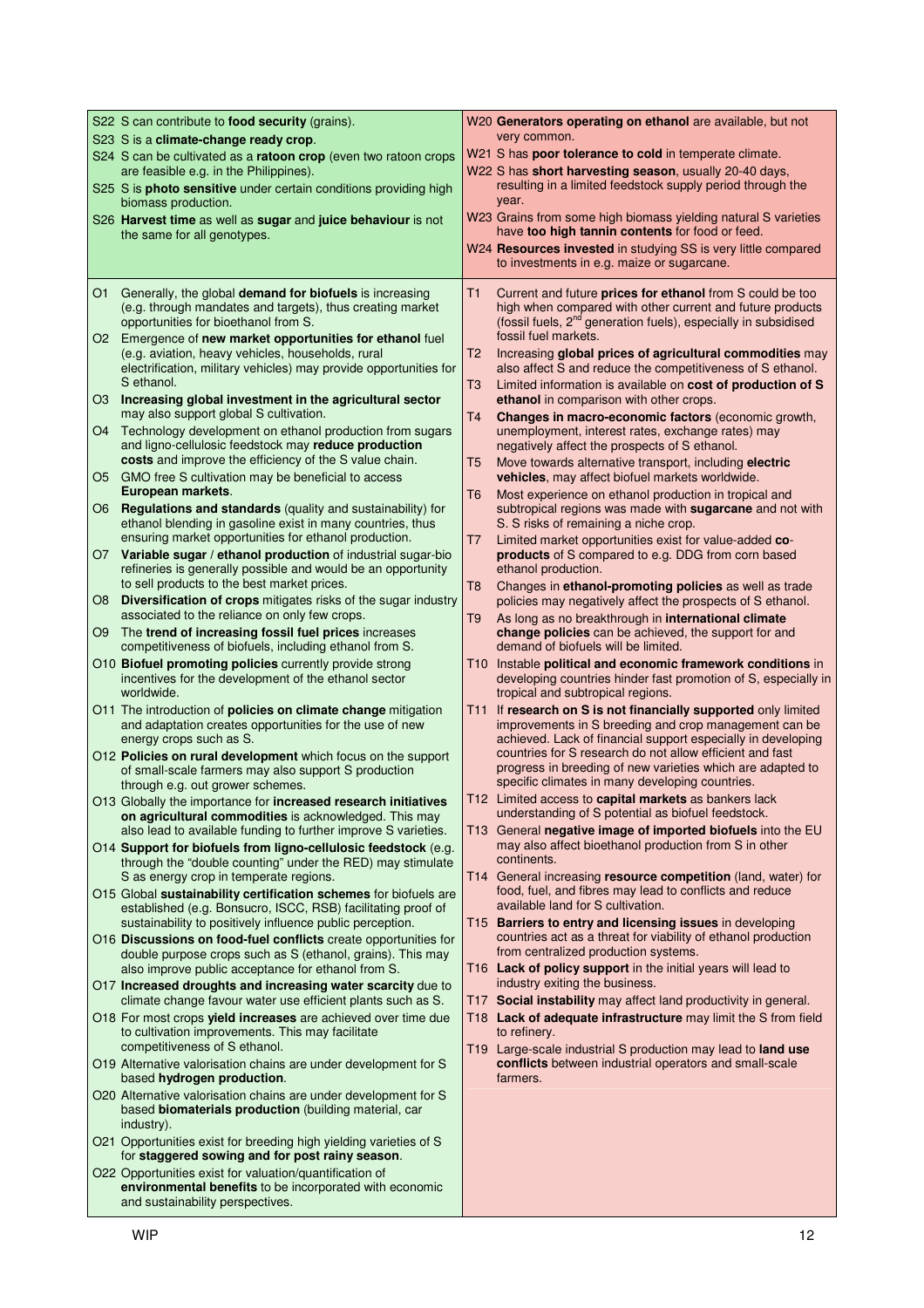O23 **Incentives** to the industry focused on bioenergy, such as **land use or tax rates**. O24 **Alternative products** of SS can be potable alcohol (a high proof alcohol that is drinkable), syrup as a sweetener from the juice, and beer. Stalks can be alternatively used as

cooking fuel. The farmer has generally different market

choices.

## **4. Sweet sorghum in subtropical and tropical climate**

The sustainability of the cultivation and conversion of sweet sorghum in subtropical and tropical climate is affected by various factors. Since many potential cultivation areas of these climate regions are either in developing or emerging countries, socio-economic impacts, negative or positive, are of very high importance. In addition, these climate regions are especially prone to impacts of climate change which may affect the poorest people, namely small-scale and subsistence farmers.

In the following chapters SWOT tables are described for sweet sorghum value chains at different scales. They include the cultivation of sweet sorghum, conversion to ethanol and use of the different products. The following three systems are described:

- Centralized ethanol production system
- Decentralized syrup production system
- Decentralised ethanol production system

Whereas for the agricultural cultivation of sweet sorghum for the two decentralised systems is always rather small-scale and at village level, for the centralized production system the agricultural cultivation of sweet sorghum can be both small-scale (outgrower scheme, independent smallholders) or large-scale (managed by the central ethanol plant). Also mixed concepts of feedstock supply are possible.

Generally, the following parameters characterize the agricultural and conversion systems of the sweet sorghum ethanol chain having a large impact on sustainability issues:

- Scale of the system
- Actors of the cultivation system: farmers, industrial farming
- Actors of the production system: villagers, centralized ethanol plant
- Business relationships between the actors: outgrower model, cooperatives, contracted workers
- Economy of the country: emerging country, developing country

#### **4.1. Centralized ethanol production system**

This chapter presents a SWOT analysis for centralized ethanol (and cooking gelfuel) production from sweet sorghum for semi-arid tropical climates. Merely the cultivation and harvesting of sweet sorghum is performed at village level. After harvest, the sweet sorghum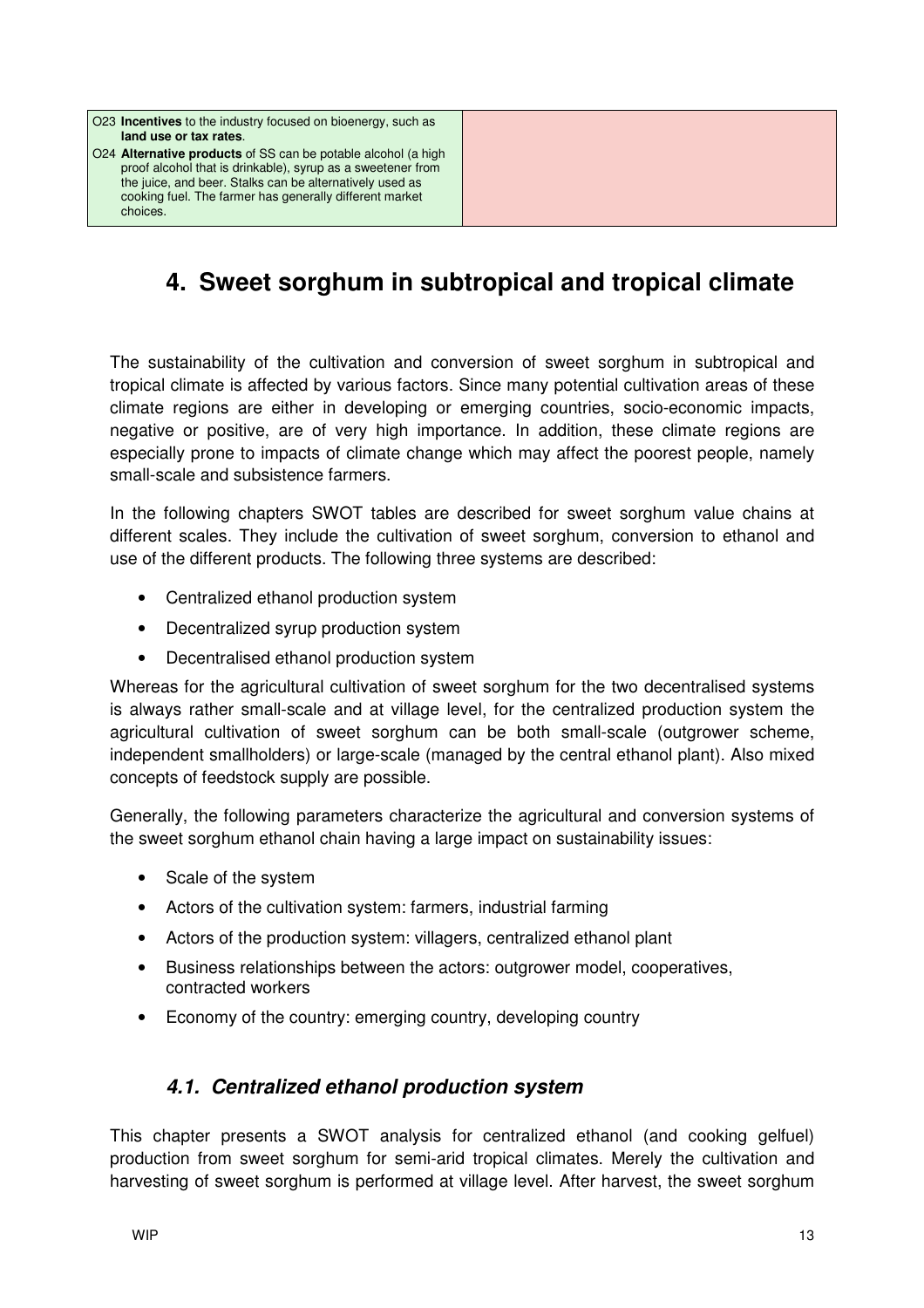stalks are transported from the villages to centralized ethanol facilities. A schematic overview of the centralized production system is presented in Figure 3.



**Figure 3: Centralized ethanol production system (Braconnier et al. 2011a)**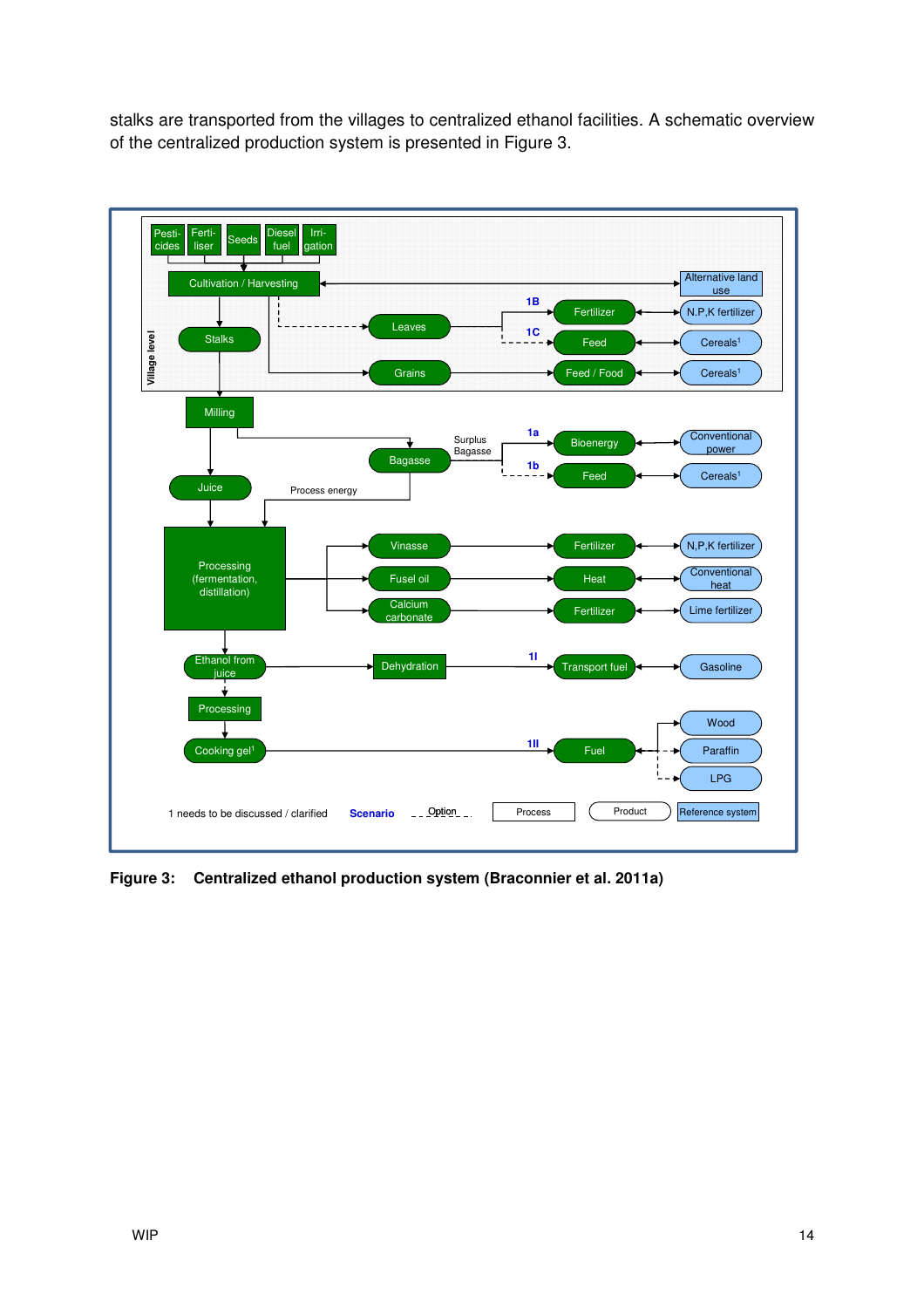### **Table 2: SWOT for centralized ethanol production system**

| S <sub>1</sub><br>S <sub>2</sub><br>S <sub>3</sub><br>S <sub>4</sub><br>S <sub>5</sub><br>S <sub>6</sub><br>S7<br>S <sub>8</sub><br>S <sub>9</sub> | Small scale farmers can produce their own seed material.<br>If centralized ethanol plants set-up own large-scale SS<br>plantations, the SS yields may be considerably high, since<br>also the cultivation of SS is industrialized.<br>Costs for <i>input material</i> (seeds, fertilizer, pesticide) are<br>reduced due to the large quantities bought by centralized<br>ethanol plants. Input materials can be applied very efficiently,<br>without major losses.<br>In larger facilities, harvests (grains, stalks, sugar juice) can<br>be stored with less losses in quantity and quality.<br>If centralized ethanol plants and smallholders have<br>established agricultural maintenance contracts, also the<br>SS yields from small farmers may be higher as farmers are<br>well trained in cultivation practices and receive input support<br>(seeds, fertilizer, pesticide).<br>If suitable outgrower schemes are implemented (ensuring<br>a fair share of revenues) centralised systems can contribute<br>to wealth creation at local level.<br>SS enriches the diversity of agricultural products of small<br>farmers, thus reducing risks if only one or few crops are<br>cultivated. Furthermore SS is edible and can be used as<br>multi-purpose crop for own consumption, which is not<br>possible for other (toxic) crops like Jatropha.<br>If harvest is mechanized, the efficiency (time) is high.<br><b>Manual harvesting</b> generates jobs, the carbon balance is<br>good. In low labour cost countries, manual harvest is cheap.<br>S10 Since most of the conversion process is made by industrial<br>facilities, the overall conversion efficiency is high.<br>S11 Centralised systems facilitate the implementation of modern<br>and well maintained technologies.<br>S12 Good management practices of centralised systems lead<br>to high overall production efficiency and high product quality.<br>S13 High investment opportunities of centralised systems lead<br>to high overall production efficiency.<br>S14 Centralised production systems have access to better<br>trained and higher skilled workforce.<br>S15 Average salaries may be higher in centralised production<br>systems.<br>S16 Co-products such as vinasse, fusel oils and carbonisation<br>lime can be further used: Vinasse and carbonisation lime as | W1<br>W <sub>2</sub><br>W3<br>W4<br>W5<br>W6<br>W7<br>W8<br>W <sub>9</sub> | If centralized ethanol plants set-up own large-scale SS<br>plantations in developing countries, this may happen by<br>negatively <b>affecting the poor</b> (land grabbing). Since<br>smallholders are not involved, there is no revenue<br>generation for local farmers unless contract agriculture can<br>be established.<br>The risk of creating monocultures for the SS cultivation in a<br>centralized ethanol plant is larger than in small-scale<br>scenarios. SS could replace other crops and thus compete<br>for land.<br>Centralised production systems expose the danger of<br>increased negative environmental impacts (e.g. soil<br>fertility, soil compaction, deforestation).<br><b>Mechanized harvest</b> reduces the number of needed<br>workers.<br>Manual harvest is heavy work. Health of contracted farmers<br>by the centralized ethanol plant risks of being negatively<br>affected.<br>Centralized production facilities may not be interested in<br>harvesting also grains. Thus, there is the risk that varieties<br>with low grain yields are cultivated, or that grains are not<br>collected during harvest.<br>Harvesting stages may be different for grain (food) and<br>sugar or biomass production.<br>Since the value chain ends for the smallholders at selling the<br>stalks to the centralized ethanol plant, only small revenues<br>can be generated by the feedstock producers.<br>The sale of the stalks depends on the centralized ethanol<br>plant which is buying the stalks. If only few local mills exist,<br>farmers have no influence on the stalk prices and are thus<br>vulnerable.<br>W <sub>10</sub> The <b>cultivation productivity</b> of SS is generally smaller in<br>value chains in which smallholders are involved.<br>W11 Since sugars of harvested SS rapidly decay, stalks have<br>to be rapidly transported to the centralized facility. This limits<br>the size of the centralized plant and of transport distances.<br>Delay in transportation of stalks to the distillery also leads to<br>financial loss to both the grower and the processor.<br>W12 Centralised production systems may involve higher<br>transportation costs due to bulkiness of the stalks. |
|----------------------------------------------------------------------------------------------------------------------------------------------------|------------------------------------------------------------------------------------------------------------------------------------------------------------------------------------------------------------------------------------------------------------------------------------------------------------------------------------------------------------------------------------------------------------------------------------------------------------------------------------------------------------------------------------------------------------------------------------------------------------------------------------------------------------------------------------------------------------------------------------------------------------------------------------------------------------------------------------------------------------------------------------------------------------------------------------------------------------------------------------------------------------------------------------------------------------------------------------------------------------------------------------------------------------------------------------------------------------------------------------------------------------------------------------------------------------------------------------------------------------------------------------------------------------------------------------------------------------------------------------------------------------------------------------------------------------------------------------------------------------------------------------------------------------------------------------------------------------------------------------------------------------------------------------------------------------------------------------------------------------------------------------------------------------------------------------------------------------------------------------------------------------------------------------------------------------------------------------------------------------------------------------------------------------------------------------------------------------------------------------------------------------------------------------------------------------------------------------------------------|----------------------------------------------------------------------------|----------------------------------------------------------------------------------------------------------------------------------------------------------------------------------------------------------------------------------------------------------------------------------------------------------------------------------------------------------------------------------------------------------------------------------------------------------------------------------------------------------------------------------------------------------------------------------------------------------------------------------------------------------------------------------------------------------------------------------------------------------------------------------------------------------------------------------------------------------------------------------------------------------------------------------------------------------------------------------------------------------------------------------------------------------------------------------------------------------------------------------------------------------------------------------------------------------------------------------------------------------------------------------------------------------------------------------------------------------------------------------------------------------------------------------------------------------------------------------------------------------------------------------------------------------------------------------------------------------------------------------------------------------------------------------------------------------------------------------------------------------------------------------------------------------------------------------------------------------------------------------------------------------------------------------------------------------------------------------------------------------------------------------------------------------------------------------------------------------------------------------------------------------------------------------------------------------------------------------|
|                                                                                                                                                    | applications.<br>S17 The use of leaves and grains can contribute to increase<br>welfare of villagers at local level.<br>S18 Bagasse can be efficiently converted into electricity by the<br>centralized ethanol plant. Rural electrification schemes may                                                                                                                                                                                                                                                                                                                                                                                                                                                                                                                                                                                                                                                                                                                                                                                                                                                                                                                                                                                                                                                                                                                                                                                                                                                                                                                                                                                                                                                                                                                                                                                                                                                                                                                                                                                                                                                                                                                                                                                                                                                                                             |                                                                            | W14 Electricity from bagasse risks of not being accessible for<br>villagers.<br>W15 Bad sustainability practices (e.g. working conditions for<br>harvesters and field workers) of internationally traded SS<br>ethanol may contribute to a general negative public                                                                                                                                                                                                                                                                                                                                                                                                                                                                                                                                                                                                                                                                                                                                                                                                                                                                                                                                                                                                                                                                                                                                                                                                                                                                                                                                                                                                                                                                                                                                                                                                                                                                                                                                                                                                                                                                                                                                                               |
|                                                                                                                                                    | be implemented.<br>S19 SS is the next best alternative feedstock for ethanol<br>production under centralized systems after molasses in the<br>semi-arid conditions.                                                                                                                                                                                                                                                                                                                                                                                                                                                                                                                                                                                                                                                                                                                                                                                                                                                                                                                                                                                                                                                                                                                                                                                                                                                                                                                                                                                                                                                                                                                                                                                                                                                                                                                                                                                                                                                                                                                                                                                                                                                                                                                                                                                  |                                                                            | perception of biofuels.<br>W16 SS is a season bound crop and can produce feedstock only<br>for a limited period of 3-4 months.                                                                                                                                                                                                                                                                                                                                                                                                                                                                                                                                                                                                                                                                                                                                                                                                                                                                                                                                                                                                                                                                                                                                                                                                                                                                                                                                                                                                                                                                                                                                                                                                                                                                                                                                                                                                                                                                                                                                                                                                                                                                                                   |
|                                                                                                                                                    | S20 SS could compete with other dry-land crops for cultivation<br>and land use.                                                                                                                                                                                                                                                                                                                                                                                                                                                                                                                                                                                                                                                                                                                                                                                                                                                                                                                                                                                                                                                                                                                                                                                                                                                                                                                                                                                                                                                                                                                                                                                                                                                                                                                                                                                                                                                                                                                                                                                                                                                                                                                                                                                                                                                                      |                                                                            | W17 SS has short sowing window as it is a rain-fed crop.<br>W18 SS processing to ethanol under centralized systems require<br>extensive coordination, planning and mobilisation of<br>farmers for large scale cultivation.<br>W19 High costs of knowledge dissemination in the form of<br>continuous technical advice apply.<br>W20 In centralized systems (with mechanical harvesting<br>technologies) less workers may be needed, thus avoiding<br>job opportunities.                                                                                                                                                                                                                                                                                                                                                                                                                                                                                                                                                                                                                                                                                                                                                                                                                                                                                                                                                                                                                                                                                                                                                                                                                                                                                                                                                                                                                                                                                                                                                                                                                                                                                                                                                          |
| O1.<br>O3                                                                                                                                          | Several countries in tropical and sub-tropical regions are<br>introducing national targets and mandates for the use of<br>ethanol in the transport sector. Emergence of new national<br>market opportunities for ethanol fuel may provide<br>opportunities for SS ethanol, especially produced on larger<br>scale.<br>O2 Globalised markets of agricultural commodities support<br>rather large-scale production systems instead of small-scale.<br>Centralized ethanol plants have more capacities to sell                                                                                                                                                                                                                                                                                                                                                                                                                                                                                                                                                                                                                                                                                                                                                                                                                                                                                                                                                                                                                                                                                                                                                                                                                                                                                                                                                                                                                                                                                                                                                                                                                                                                                                                                                                                                                                          | T1<br>T2<br>T3                                                             | Higher global ethanol prices usually make it more<br>attractive for centralized ethanol producers to sell the<br>ethanol to large markets (export markets) instead of<br>providing it to local energy markets. Thus, poor people in<br>developing countries have no improvement regarding access<br>to modern energy (electricity).<br>High investment needed for the construction of a<br>centralised ethanol plant requires involvement of investors<br>and a well-defined energy policy.<br>Several countries in tropical and sub-tropical regions are                                                                                                                                                                                                                                                                                                                                                                                                                                                                                                                                                                                                                                                                                                                                                                                                                                                                                                                                                                                                                                                                                                                                                                                                                                                                                                                                                                                                                                                                                                                                                                                                                                                                        |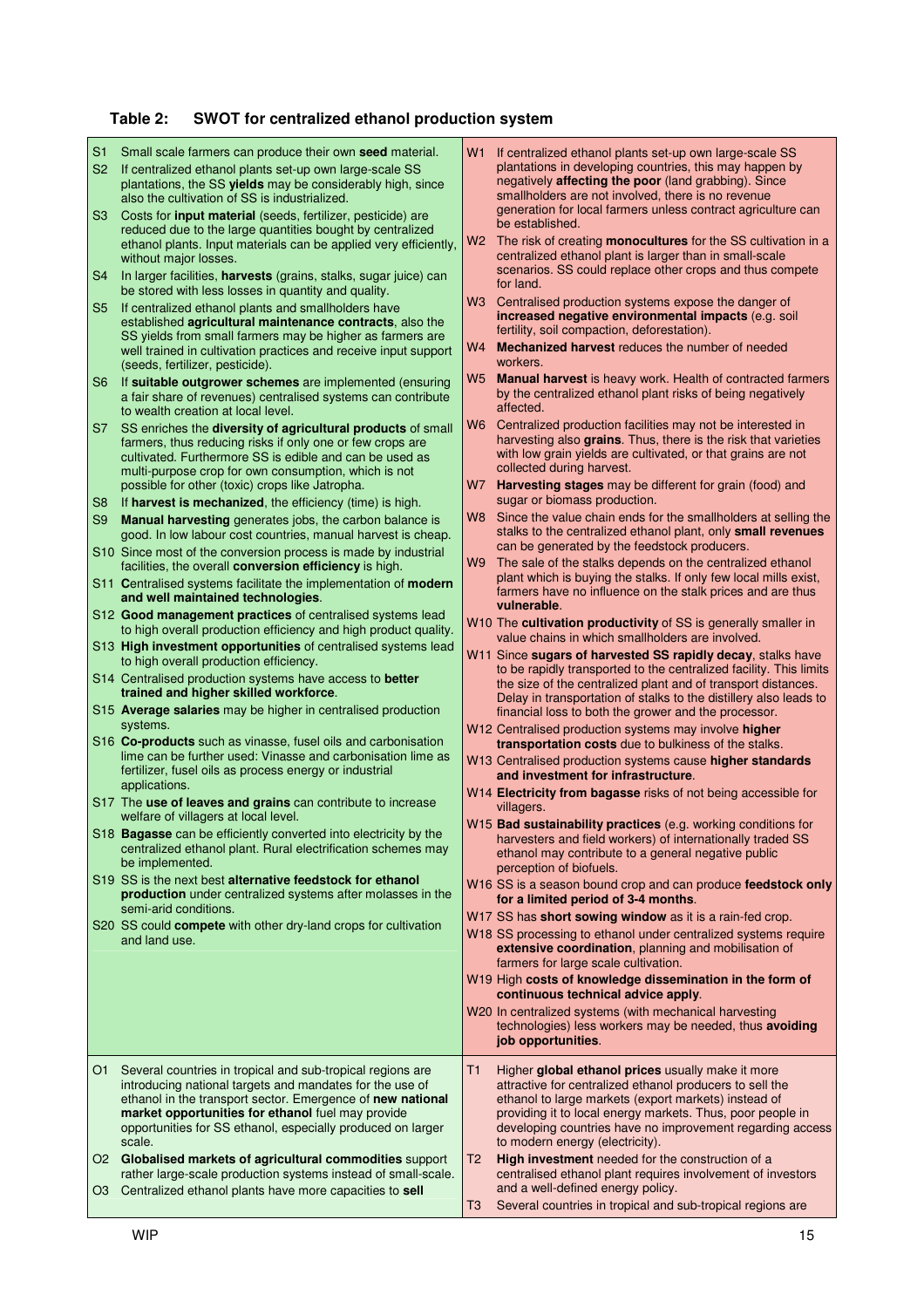**either sugar or ethanol** to best market prices. O4 Good **quality of ethanol** allows selling ethanol to global markets. O5 Centralized ethanol plants have more opportunities for **access to financing**. O6 **Carbon or green certificates** may contribute to additional revenues, especially for large-scale production. O7 **Energy policies** usually support larger scale production. O8 The larger **efficiency** of large scale processing chains contributes to earlier competitiveness with fossil fuels. O9 **Policies on rural development** usually support smaller scale production units, but may also support out grower schemes of centralized SS ethanol plants. O10 **Sustainability certification schemes** may be more readily implemented within centralised production systems. O11 **Monitoring of sustainability impacts** is easier within centralised production systems. O12 Opportunities exists to **integrate SS with sugarcane crushing units** during lean season of sugarcane crushing. O13 Opportunities for breeding varieties suitable for **staggered sowing**. O14 Opportunities for breeding varieties for **post rainy season** to increase the feedstock availability. O15 Large scale SS production can bring **other types of business** such as machinery, shops to repair machinery, trucks for transportation etc. currently introducing **policies against the set-up of largescale plantations** for biofuel production in order to avoid land-grabbing. T4 Markets for other agricultural products for food, feed and fibre contribute to increased **land use competition**, thus putting pressure especially on large-scale systems. T5 Larger production facilities are generally more prone to have negative sustainability impacts. Negative **public perception** on biofuels may thus make it difficult for these facilities to market their products. T6 Centralised production systems may face **objections by (international) NGOs**. T7 **Ethical and justice concerns** may arise as poorer countries (small scale farmers) cannot guarantee any protection against being priced out in the international markets. T8 Centralized production units may not be interested in harvesting grain and might be a **threat to food security** of smallholder farmers.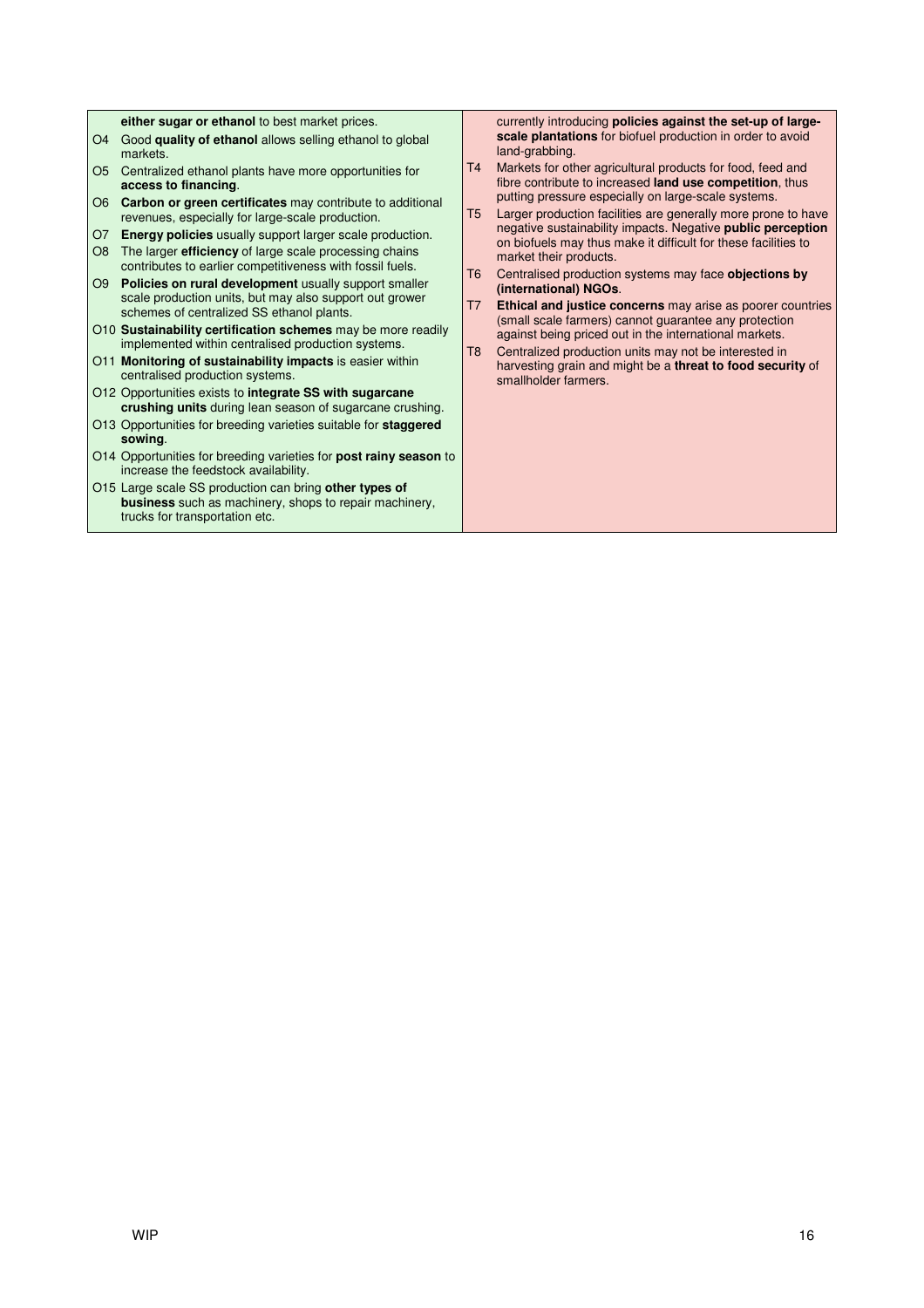### **4.2. Decentralized syrup production system**

This chapter presents a SWOT analysis for a partially decentralized ethanol (and cooking gelfuel) production from sweet sorghum for tropical climates. In addition to the cultivation and harvesting of sweet sorghum, also the production of syrup from sweet sorghum juice is performed at village level. The syrup is then transported from the villages to centralized ethanol facilities. This system holds advantages if the infrastructure for biomass transportation to large centralized production units is insufficient or not existent and it provides enhanced value creation at village level. A schematic overview of the decentralized syrup production system is presented in Figure 4.



**Figure 4: Decentralized syrup production system (Braconnier et al. 2011a)**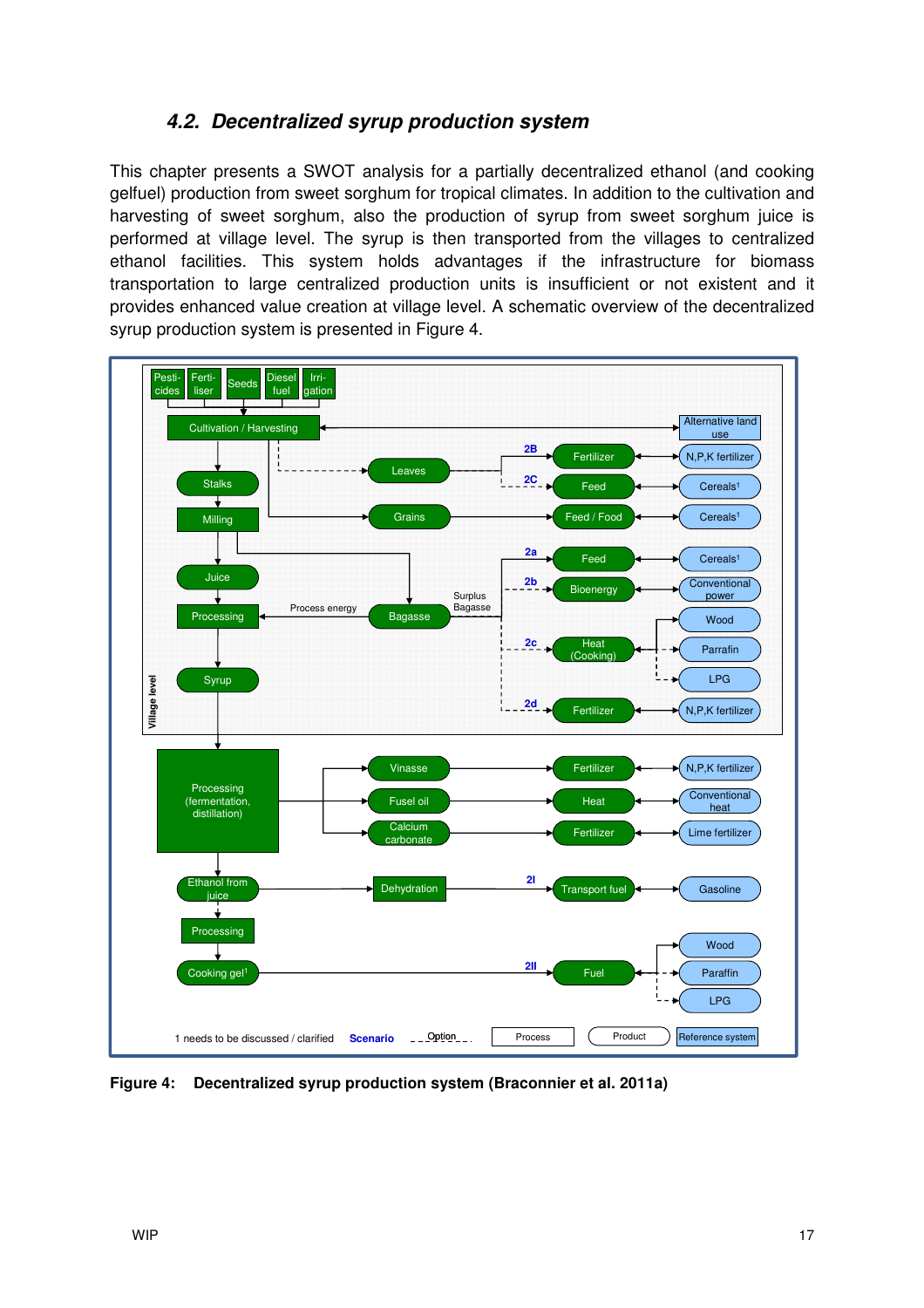### **Table 3: SWOT for decentralized syrup production system**

| S <sub>1</sub><br>S <sub>2</sub><br>S3<br>S <sub>4</sub><br>S5<br>S6<br>S7<br>S <sub>8</sub><br>S9 | Small scale farmers can produce their own seed material.<br>In cases where infrastructure for biomass transportation<br>is insufficient or not existent, decentralized syrup or ethanol<br>production may be a good opportunity since smaller<br>quantities have to be transported in comparison to the<br>transport of SS stalks.<br>Cultivation and harvesting of SS on village level allows<br>farmers also to harvest grains for food and fodder<br>production.<br>The use of leaves and grains can contribute to increase<br>welfare of villagers.<br>SS enriches the diversity of agricultural products of small<br>farmers, thus reducing risks if only one or few crops are<br>cultivated. Furthermore SS is edible and can be used as<br>multi-purpose crop for own consumption, which is not<br>possible for other (toxic) crops like Jatropha.<br><b>Bagasse</b> remains at village level, thus it can be used for<br>feed substituting other fodder. Also the use of power, heat<br>and as fertilizer at village level is possible.<br>Transport is reduced since <b>bagasse</b> remains at the syrup<br>production site at the village. Thus, general logistics are<br>improved.<br>The production window of ethanol plant can be broadened<br>due to longer storability of syrup than SS juice.<br>A longer value chain for syrup production on village level<br>generates more local revenues in comparison to the sale of<br>stalks, only.<br>S10 Decentralized syrup production and further processing in a<br>centralized ethanol plant is a good compromise between<br>small-scale and large scale systems which has the<br>potential to integrate many sustainability benefits.<br>S11 Centralised ethanol production from syrup guarantees<br>higher product quality.<br>S12 Syrup production under decentralized system helps in<br>enhancing the income of the smallholder farmers through<br>generation of additional employment due to syrup<br>production.<br>S13 Farmer's collective action in processing sweet sorghum to<br>syrup strengthens the community as a whole.<br>S14 Syrup production is environment friendly as it does not<br>produce any pollutants.<br>S15 Syrup can be used directly as a source of energy for the<br>families or sold or exchanged for other food products within | W <sub>3</sub><br>W4<br>W <sub>5</sub><br>W7 | W1 SS cultivation and syrup production on village level is usually<br>less efficient than on larger scales.<br>W2 The use of <b>bagasse</b> for power generation is less efficient<br>and more expensive at smaller scales (village level). Thus in<br>many cases, a bagasse combustion and power generation<br>unit at village level is not affordable.<br><b>Equipment for syrup production</b> (presses, evaporators)<br>may be too expensive for villagers. Initial cost of<br>establishment of decentralised crushing unit and processing<br>at village level is high.<br>Decentralised syrup production may use low quality<br>equipment and lead to lower efficiencies and lower<br>product quality.<br>In many developing countries there is lack of education<br>Farmers need to adapt some production practices, such as<br>adaptation of production calendars, to ensure high brix<br>values and avoid loss of quality. Managing a syrup<br>production facility would require additional training and<br>education and hence costs of knowledge dissemination are<br>high.<br>W6 The sale of syrup depends on the centralized ethanol plant<br>which is buying the syrup. If only few local mills exist,<br>farmers have no influence on the syrup prices and are thus<br>vulnerable. Low bargaining power of the farmers due to<br>high cost of syrup production.<br>Inability of the decentralized unit to supply large<br>quantity of syrup as feedstock as required by the<br>centralized processing unit.<br>W8 Extensive coordination and planning is required to<br>manage and operate the decentralized unit. |
|----------------------------------------------------------------------------------------------------|--------------------------------------------------------------------------------------------------------------------------------------------------------------------------------------------------------------------------------------------------------------------------------------------------------------------------------------------------------------------------------------------------------------------------------------------------------------------------------------------------------------------------------------------------------------------------------------------------------------------------------------------------------------------------------------------------------------------------------------------------------------------------------------------------------------------------------------------------------------------------------------------------------------------------------------------------------------------------------------------------------------------------------------------------------------------------------------------------------------------------------------------------------------------------------------------------------------------------------------------------------------------------------------------------------------------------------------------------------------------------------------------------------------------------------------------------------------------------------------------------------------------------------------------------------------------------------------------------------------------------------------------------------------------------------------------------------------------------------------------------------------------------------------------------------------------------------------------------------------------------------------------------------------------------------------------------------------------------------------------------------------------------------------------------------------------------------------------------------------------------------------------------------------------------------------------------------------------------------------------------------------------------------------------------------------------------------|----------------------------------------------|----------------------------------------------------------------------------------------------------------------------------------------------------------------------------------------------------------------------------------------------------------------------------------------------------------------------------------------------------------------------------------------------------------------------------------------------------------------------------------------------------------------------------------------------------------------------------------------------------------------------------------------------------------------------------------------------------------------------------------------------------------------------------------------------------------------------------------------------------------------------------------------------------------------------------------------------------------------------------------------------------------------------------------------------------------------------------------------------------------------------------------------------------------------------------------------------------------------------------------------------------------------------------------------------------------------------------------------------------------------------------------------------------------------------------------------------------------------------------------------------------------------------------------------------------------------------------------------------------------------------------------|
|                                                                                                    | the village.<br>O1 Decentralized syrup production and further processing in a                                                                                                                                                                                                                                                                                                                                                                                                                                                                                                                                                                                                                                                                                                                                                                                                                                                                                                                                                                                                                                                                                                                                                                                                                                                                                                                                                                                                                                                                                                                                                                                                                                                                                                                                                                                                                                                                                                                                                                                                                                                                                                                                                                                                                                                  | T <sub>1</sub>                               | Syrup production at village level is usually not directly                                                                                                                                                                                                                                                                                                                                                                                                                                                                                                                                                                                                                                                                                                                                                                                                                                                                                                                                                                                                                                                                                                                                                                                                                                                                                                                                                                                                                                                                                                                                                                        |
|                                                                                                    | centralized ethanol plant is an innovative concept which may<br>be supported by dedicated innovation programmes.                                                                                                                                                                                                                                                                                                                                                                                                                                                                                                                                                                                                                                                                                                                                                                                                                                                                                                                                                                                                                                                                                                                                                                                                                                                                                                                                                                                                                                                                                                                                                                                                                                                                                                                                                                                                                                                                                                                                                                                                                                                                                                                                                                                                               | T <sub>2</sub>                               | supported by dedicated policies.<br>Due to lacking <b>access to financing</b> , electricity production                                                                                                                                                                                                                                                                                                                                                                                                                                                                                                                                                                                                                                                                                                                                                                                                                                                                                                                                                                                                                                                                                                                                                                                                                                                                                                                                                                                                                                                                                                                           |
| O <sub>2</sub>                                                                                     | Both, policies for rural development as well as policies<br>for large quantities of biofuel production may support this<br>production system.                                                                                                                                                                                                                                                                                                                                                                                                                                                                                                                                                                                                                                                                                                                                                                                                                                                                                                                                                                                                                                                                                                                                                                                                                                                                                                                                                                                                                                                                                                                                                                                                                                                                                                                                                                                                                                                                                                                                                                                                                                                                                                                                                                                  | T <sub>3</sub>                               | from bagasse is often not feasible.<br>Monitoring of sustainability impacts on village level is<br>more difficult to prove compliance with certification schemes.                                                                                                                                                                                                                                                                                                                                                                                                                                                                                                                                                                                                                                                                                                                                                                                                                                                                                                                                                                                                                                                                                                                                                                                                                                                                                                                                                                                                                                                                |
|                                                                                                    | O3 Sustainability certificates in this system may be easier to<br>obtain, since ethanol production facilities may support the<br>certification of the syrup production process which is done by<br>the villagers (and which lack capacities needed to obtain<br>certificates).                                                                                                                                                                                                                                                                                                                                                                                                                                                                                                                                                                                                                                                                                                                                                                                                                                                                                                                                                                                                                                                                                                                                                                                                                                                                                                                                                                                                                                                                                                                                                                                                                                                                                                                                                                                                                                                                                                                                                                                                                                                 | T <sub>4</sub><br>T <sub>5</sub>             | Majority of the processing activities are labour intensive<br>and hence labour scarcity might affect syrup production.<br>Continuous technical backstopping is needed to ensure<br>the sustainability of decentralized units.                                                                                                                                                                                                                                                                                                                                                                                                                                                                                                                                                                                                                                                                                                                                                                                                                                                                                                                                                                                                                                                                                                                                                                                                                                                                                                                                                                                                    |
| O4                                                                                                 | Opportunities for smallholder farmers at village level are<br>provided to become micro level entrepreneurs through<br>establishment and management of decentralised unit.                                                                                                                                                                                                                                                                                                                                                                                                                                                                                                                                                                                                                                                                                                                                                                                                                                                                                                                                                                                                                                                                                                                                                                                                                                                                                                                                                                                                                                                                                                                                                                                                                                                                                                                                                                                                                                                                                                                                                                                                                                                                                                                                                      | T6                                           | High dependence of decentralized units on the centralized<br>ethanol distillery might lead to uneconomical prices and<br>uncertain markets.                                                                                                                                                                                                                                                                                                                                                                                                                                                                                                                                                                                                                                                                                                                                                                                                                                                                                                                                                                                                                                                                                                                                                                                                                                                                                                                                                                                                                                                                                      |
| O5                                                                                                 | Establishment of decentralised units at villages provides<br>opportunities for value addition for various products<br>(e.g. bagasse as livestock feed, for vermicomposting, steam                                                                                                                                                                                                                                                                                                                                                                                                                                                                                                                                                                                                                                                                                                                                                                                                                                                                                                                                                                                                                                                                                                                                                                                                                                                                                                                                                                                                                                                                                                                                                                                                                                                                                                                                                                                                                                                                                                                                                                                                                                                                                                                                              | T7<br>T <sub>8</sub>                         | Disagreements may occur regarding the <b>utilisation of</b><br><b>bagasse</b> (e.g. by decentralized unit or by the farmer).<br>Technicians from the centralised ethanol plant need to                                                                                                                                                                                                                                                                                                                                                                                                                                                                                                                                                                                                                                                                                                                                                                                                                                                                                                                                                                                                                                                                                                                                                                                                                                                                                                                                                                                                                                           |
|                                                                                                    | and foam utilization and paper making).<br>O6 The syrup produced under decentralised unit has alternative                                                                                                                                                                                                                                                                                                                                                                                                                                                                                                                                                                                                                                                                                                                                                                                                                                                                                                                                                                                                                                                                                                                                                                                                                                                                                                                                                                                                                                                                                                                                                                                                                                                                                                                                                                                                                                                                                                                                                                                                                                                                                                                                                                                                                      | T <sub>9</sub>                               | supervise syrup production at the village level to assure<br>good quality of the syrup.<br>The centralised ethanol plant needs to offer syrup                                                                                                                                                                                                                                                                                                                                                                                                                                                                                                                                                                                                                                                                                                                                                                                                                                                                                                                                                                                                                                                                                                                                                                                                                                                                                                                                                                                                                                                                                    |
| O7                                                                                                 | uses for the food industry as sweetener and for the<br>pharmaceutical industry due to its medicinal value.<br>Opportunities for the formation of farmers' cooperatives                                                                                                                                                                                                                                                                                                                                                                                                                                                                                                                                                                                                                                                                                                                                                                                                                                                                                                                                                                                                                                                                                                                                                                                                                                                                                                                                                                                                                                                                                                                                                                                                                                                                                                                                                                                                                                                                                                                                                                                                                                                                                                                                                         |                                              | transportation from the village to the plant.                                                                                                                                                                                                                                                                                                                                                                                                                                                                                                                                                                                                                                                                                                                                                                                                                                                                                                                                                                                                                                                                                                                                                                                                                                                                                                                                                                                                                                                                                                                                                                                    |
|                                                                                                    | may be provided.                                                                                                                                                                                                                                                                                                                                                                                                                                                                                                                                                                                                                                                                                                                                                                                                                                                                                                                                                                                                                                                                                                                                                                                                                                                                                                                                                                                                                                                                                                                                                                                                                                                                                                                                                                                                                                                                                                                                                                                                                                                                                                                                                                                                                                                                                                               |                                              |                                                                                                                                                                                                                                                                                                                                                                                                                                                                                                                                                                                                                                                                                                                                                                                                                                                                                                                                                                                                                                                                                                                                                                                                                                                                                                                                                                                                                                                                                                                                                                                                                                  |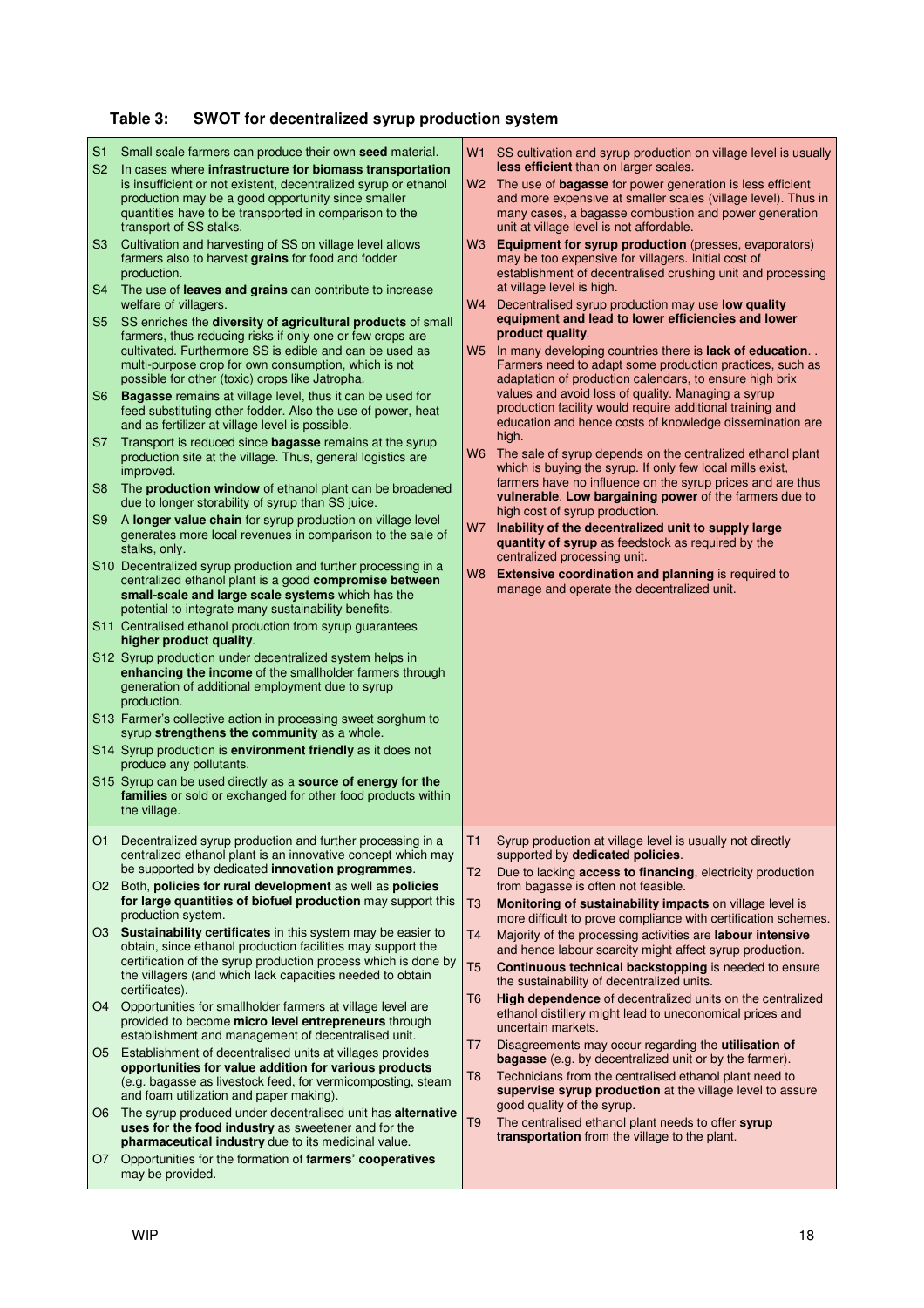### **4.3. Decentralised ethanol production system**

This chapter presents a SWOT analysis for decentralized ethanol production systems from sweet sorghum in subtropical/ tropical climates. In this system, the whole production chain is realized at village level, namely the cultivation and harvesting of sweet sorghum, the milling of the stalks to produce juice, and the processing of the juice into ethanol. Thereby, this system provides maximum value creation and benefit at village level. A schematic overview of the decentralised ethanol production system is presented in Figure 5.



**Figure 5: Decentralized ethanol production system (Braconnier et al. 2011a)**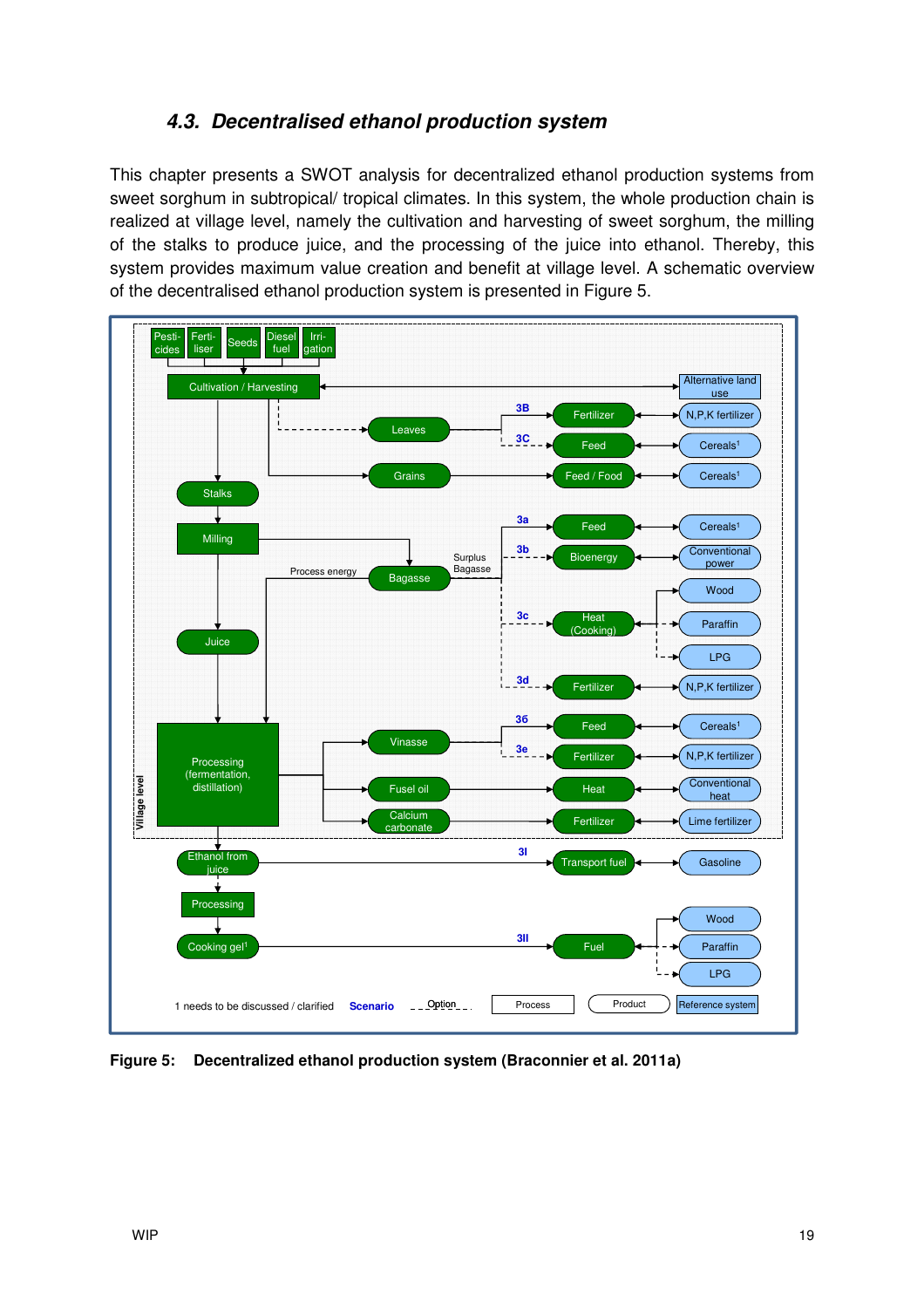### **Table 4: SWOT for decentralised ethanol production system**

| S <sub>1</sub> | Small scale farmers can produce their own seed material.                                                                                                                                | W1       | Farmers are usually not <b>trained</b> in best agricultural practices                                                                                                                                                                                                                                                                                                                 |
|----------------|-----------------------------------------------------------------------------------------------------------------------------------------------------------------------------------------|----------|---------------------------------------------------------------------------------------------------------------------------------------------------------------------------------------------------------------------------------------------------------------------------------------------------------------------------------------------------------------------------------------|
| S <sub>2</sub> | Since usually no heavy machinery (harvesters) is used for<br>cultivation of SS, soil compaction can be avoided, having a<br>general positive impact on yields.                          |          | to increase yields. If not properly trained e.g. on the<br>application of pesticides, negative environmental and human<br>health impacts may occur.                                                                                                                                                                                                                                   |
| S <sub>3</sub> | Villagers are themselves responsible for suitable land use<br>and production practices. They are not forced by large<br>companies to adapt to their rules.                              |          | W2 Access to improved SS varieties may be limited for small<br>scale farmers.<br>W3 Small farmers are vulnerable to dependencies on improved                                                                                                                                                                                                                                          |
| S4             | SS cultivation systems can be easily integrated into existing<br>small-scale agricultural structures without negatively<br>affecting small farmers and villagers (no land grabbing).    | W4       | seeds (e.g. hybrid and GMO seeds).<br><b>Harvesting</b> machinery for SS cultivation may be too<br>expensive for villagers. Furthermore, manual harvesting of                                                                                                                                                                                                                         |
| S <sub>5</sub> | SS cultivation systems may contribute to social inclusion and<br>strengthen local communities.                                                                                          |          | sorghum causes itching. Therefore, farmers often hesitate to<br>cultivate SS.                                                                                                                                                                                                                                                                                                         |
| S <sub>6</sub> | SS enriches the diversity of agricultural products of small<br>farmers, thus reducing risks if only one or few crops are                                                                | W5       | <b>Equipment for ethanol production</b> (presses, distilleries)<br>may be too expensive for villagers.                                                                                                                                                                                                                                                                                |
|                | cultivated. Furthermore SS is edible and can be used as<br>multi-purpose crop for own consumption, which is not                                                                         | W6.      | <b>Efficient micro-distilleries</b> are currently still under<br>development and not commercially established.                                                                                                                                                                                                                                                                        |
| S7             | possible for other (toxic) crops like Jatropha.<br>Due to the smaller cultivation structure of SS at village level,                                                                     |          | W7 Access to agricultural input (fertilizer, pesticide) is<br>expensive and limited for small scale farmers.                                                                                                                                                                                                                                                                          |
| S <sub>8</sub> | general environmental impacts are reduced.<br>Small-scale agricultural structures contribute to higher                                                                                  | W8       | The use of <b>bagasse</b> for power generation is less efficient<br>and more expensive at smaller scales (village level). Thus in                                                                                                                                                                                                                                                     |
| S <sub>9</sub> | <b>biodiversity</b> than large-scale plantations (monocultures).<br>Traditional knowledge of small scale farmers on                                                                     |          | many cases, a bagasse combustion and power generation<br>unit at village level is not affordable.                                                                                                                                                                                                                                                                                     |
|                | sustainable agricultural practices can contribute, in<br>combination with modern practices, to sustainable SS<br>cultivation.                                                           | W9.      | Bagasse may be regarded as waste (if systems are not<br>properly managed) and even cause environmental hazards<br>when burned.                                                                                                                                                                                                                                                        |
|                | S10 A longer value chain for ethanol production on village level<br>generates more local revenues in comparison to the sale of<br>stalks or syrup, only.                                |          | W10 The quality of ethanol produced in small-scale facilities may<br>be smaller in comparison to industrial scale produced<br>ethanol.                                                                                                                                                                                                                                                |
|                | S11 The use of leaves and grains can contribute to increase<br>food security of villagers.                                                                                              |          | W11 SS cultivation and ethanol production on village level is<br>usually <b>less efficient</b> than on larger scales.                                                                                                                                                                                                                                                                 |
|                | S12 <b>Bagasse</b> remains at village level, thus it can be used for<br>feed substituting other fodder. Also the use for power, heat<br>and as fertilizer at village level is possible. |          | W12 Villagers need to be trained on managing and operating the<br>ethanol facility. Technical support should be maintained in<br>the long run to ensure the success.                                                                                                                                                                                                                  |
|                | S13 Due to general lower mechanisation rates of the conversion<br>process, more <b>employment</b> is generated per litre ethanol.                                                       |          | W13 Sufficiently skilled personnel may not be available in small<br>villages.                                                                                                                                                                                                                                                                                                         |
|                | S14 Ethanol production at village level not only creates direct<br>employment in the value chain, but also indirect<br>employment through related microenterprises.                     |          | W14 It may be more difficult for small scale ethanol production<br>systems to sell ethanol to national/international markets<br>than for larger scale production systems.                                                                                                                                                                                                             |
|                | S15 Villagers can themselves decide if ethanol is sold to external<br>markets or also used for local consumption e.g. for cooking.<br>Thus, access to modern energy is increased.       |          | W15 The use of ethanol as household fuel is not widely<br>established today and suitable appliances are lacking.<br>W16 Generally, storage of harvests, especially of grains, is often                                                                                                                                                                                                |
|                | S16 Villagers can influence their working conditions.<br>S17 Villagers can decide use SS to produce ethanol or to use it                                                                |          | not very good in small-scale production units. This may lead<br>to loss of quality and quantity of stored grains.                                                                                                                                                                                                                                                                     |
|                | as food or feed only.                                                                                                                                                                   |          | W17 If villages lack infrastructure (e.g. roads) the set-up of<br>small-scale SS value chains is difficult due to problems<br>related to supply wit input material and transport of ethanol<br>to markets. Small villages from very remote areas are<br>excluded from markets. However, the lack of infrastructure<br>may be a good argument for smaller scale production<br>systems. |
| O1.            | Policies on rural development usually support smaller<br>scale production units.                                                                                                        | Τ1       | Access to international ethanol markets is more difficult<br>for small scale systems.                                                                                                                                                                                                                                                                                                 |
|                | O2 Decentralised ethanol production systems aiming to increase<br>access to modern energy may be supported in the<br>framework of the Global Initiative on Sustainable Energy           | T2<br>T3 | Lack of suitable infrastructure may limit the access to<br>international ethanol markets.<br>Ethanol production at village level is often not supported by                                                                                                                                                                                                                            |
|                | for All (SE4ALL). 2012 is the International Year of<br>Sustainable Energy for All.                                                                                                      |          | biofuel policies. Renewable energy policies often only<br>support large-scale production.                                                                                                                                                                                                                                                                                             |
| O3.            | Development aid is often allocated to small-scale initiatives<br>creating the opportunities for SS ethanol production at village<br>level.                                              | T4<br>T5 | International sustainability certification may not be<br>affordable and too complicated for small scale systems.<br>Carbon or green certificates may be too complicated and                                                                                                                                                                                                           |
| O4             | Generally, socio-economic and environmental impacts are<br>smaller of small-scale production units. Thus, compliance<br>with international sustainability requirements is easier to     | T6       | not affordable for small scale systems.<br>Climate change may lead to increased temperatures, water<br>scarcity and more frequent extreme weather conditions,                                                                                                                                                                                                                         |
| O5             | achieve.<br>Increased droughts and increasing water scarcity due to<br>climate change favour water efficient plants such as SS,                                                         | T7       | leading to harsher agricultural cultivation conditions,<br>affecting mainly small-scale villagers.<br>Access to <b>financing</b> for equipment and input material as                                                                                                                                                                                                                  |
| O6             | especially affecting positively small farmers.<br>First experiences exist with the operation of micro-                                                                                  |          | well as governmental support is generally more difficult for<br>small scale systems than for larger scale systems.                                                                                                                                                                                                                                                                    |

 $\mathbf I$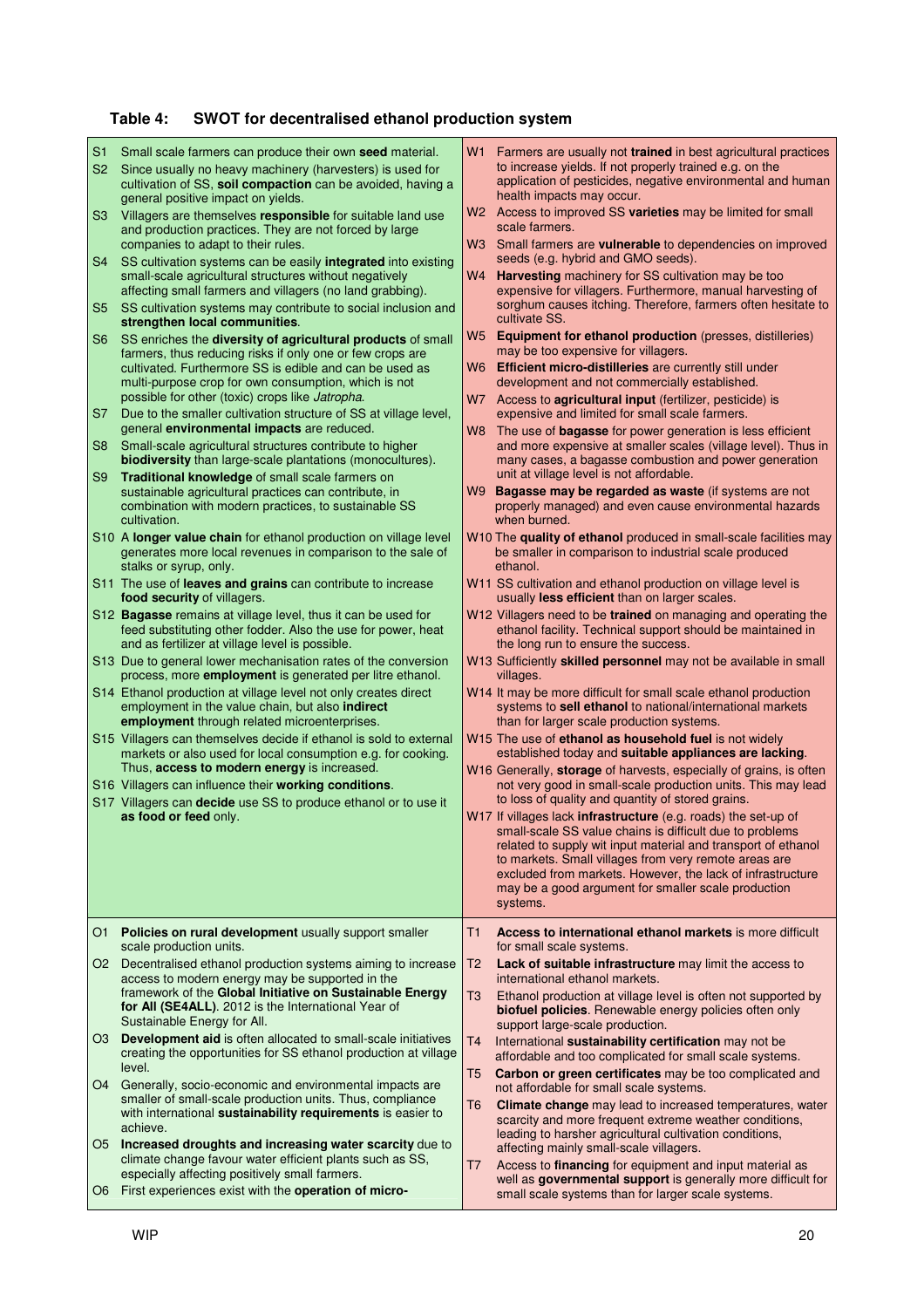| O <sub>7</sub> | distilleries on village level.<br>First experiences exist with the use of ethanol as<br><b>household fuel</b> in several African countries. | T8<br>T9 | Larger liquid biofuel markets (national or international)<br>usually require very high fuel quality standards.<br>Sufficient extension services to support small-scale |
|----------------|---------------------------------------------------------------------------------------------------------------------------------------------|----------|------------------------------------------------------------------------------------------------------------------------------------------------------------------------|
| O8             | S stalks can be alternatively used as <b>household fuel</b> for the<br>use with improved stoves (e.g. with the "Mwoto" stove in             |          | farmers may not be available in several developing<br>countries.                                                                                                       |
|                | Uganda)                                                                                                                                     |          | T10 The use of ethanol as replacement of traditional<br>household fuels often faces objections and needs to be<br>supported by strong marketing campaigns.             |
|                |                                                                                                                                             |          | T11 Ethanol gel-fuel is not regarded as suitable household fuel<br>due to disadvantages such as low flame temperature.                                                 |
|                |                                                                                                                                             |          | T12 In many developing countries ethanol production from SS is<br>seen as high risk for venture capital.                                                               |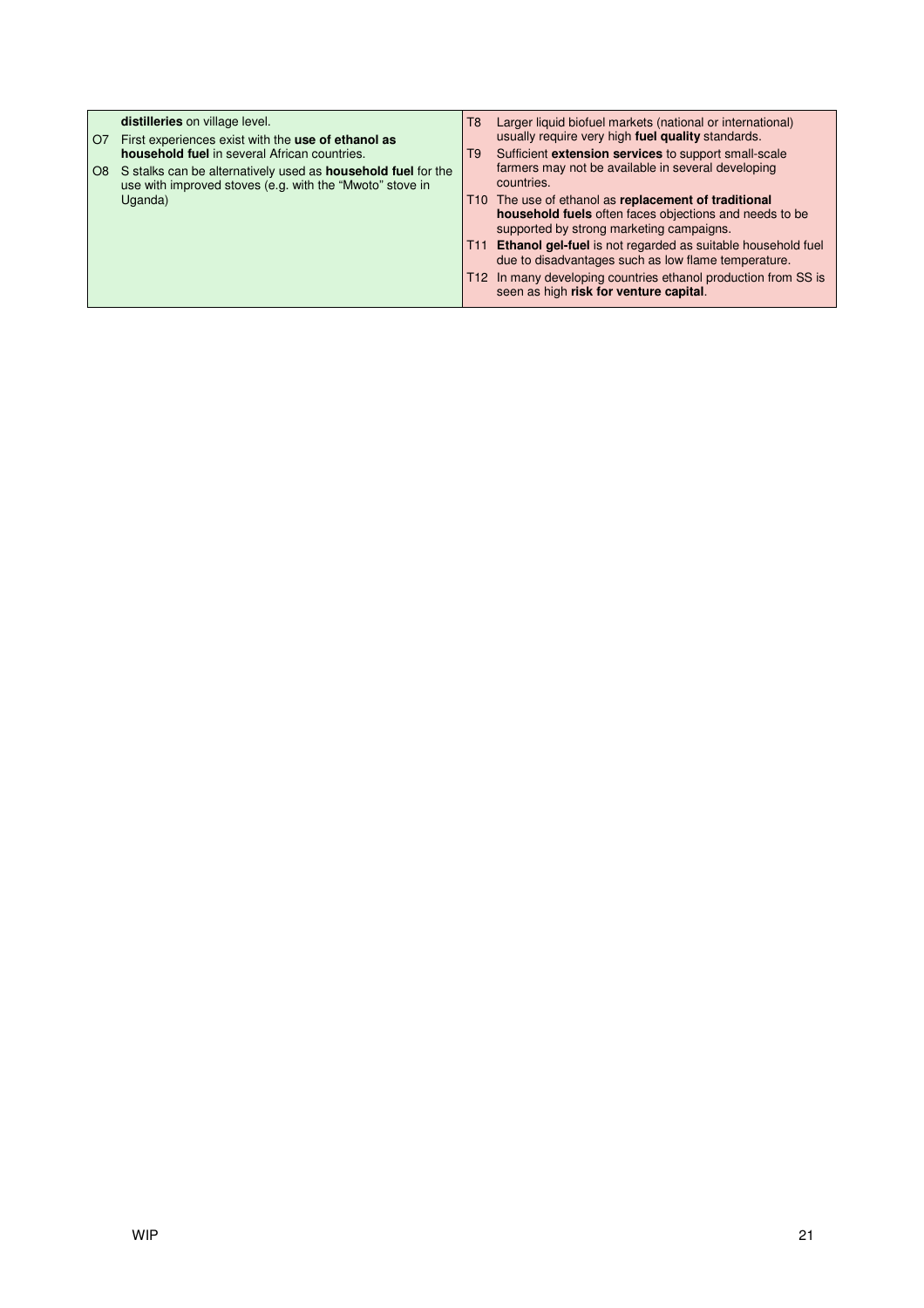## **5. Sweet sorghum in temperate climate**

### **5.1. Biogas production system**

This chapter presents a SWOT analysis for the use of sweet sorghum/biomass sorghum for biogas production in temperate zones. For the biogas production, the sweet sorghum biomass is crushed after harvest. The biogas is used for heat and power production replacing conventionally produced heat and power. Alternatively, the biogas can be further processed into biomethane and used for heat and power production (replacing conventional heat and power) or as transport fuel replacing conventional gasoline and natural gas. In all processes, digestate is produced as by-product. It is used as fertilizer replacing mineral fertilizer.



A schematic overview of the biogas production system is presented in Figure 6.

**Figure 6: Biogas production system (Braconnier et al. 2011a)**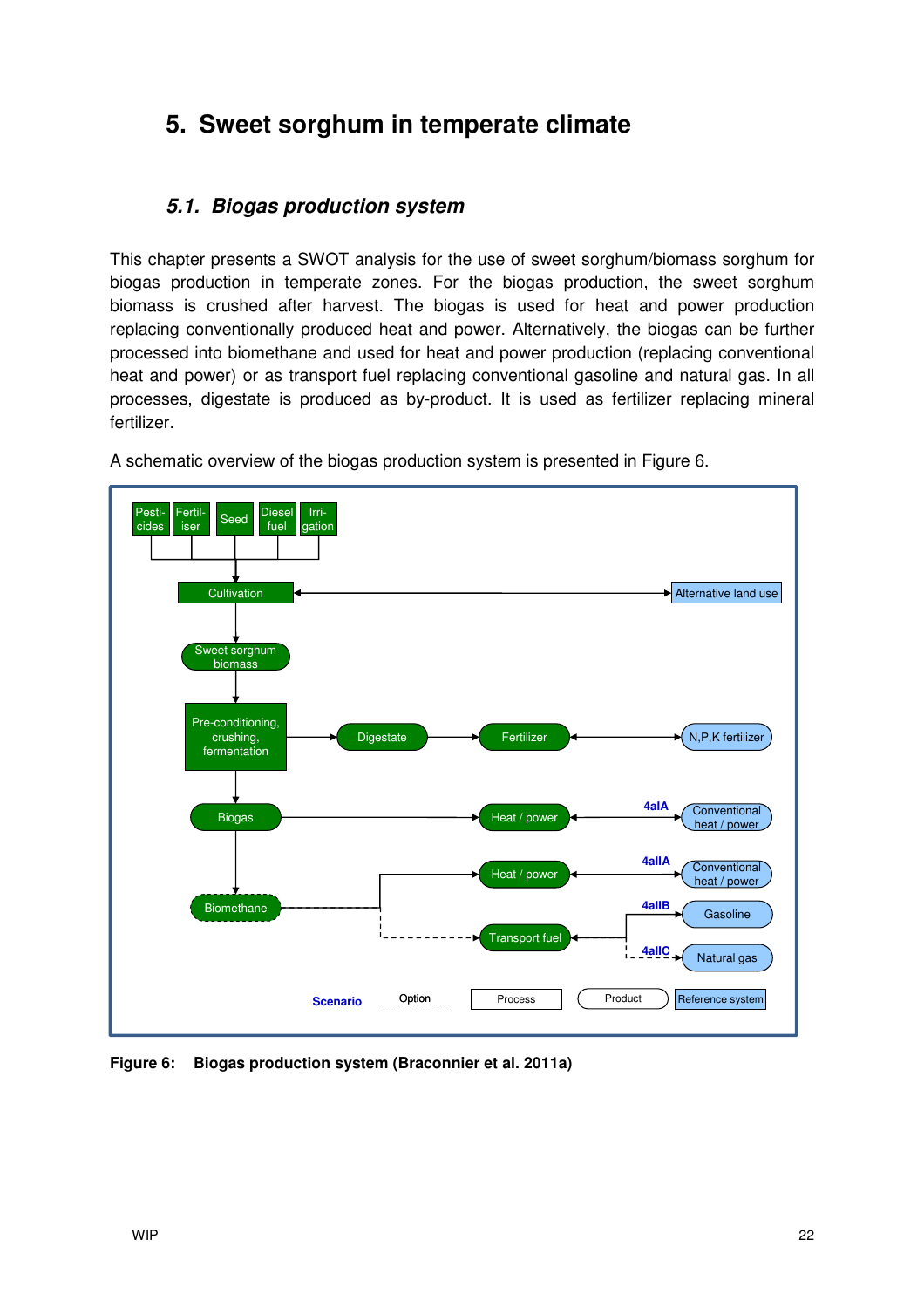### **Table 5: SWOT for sweet sorghum cultivation in the biogas production system**

| S <sub>1</sub><br>S <sub>2</sub><br>S <sub>3</sub><br>S <sub>4</sub><br>S <sub>5</sub><br>S <sub>6</sub><br><b>S7</b><br>S8 | Several seed producers in Europe offer BS varieties for<br>biogas production in their product portfolios.<br>Optimisation of irrigation systems possible for yield<br>increase (e.g. drip irrigation).<br>Optimisation of harvesting time possible for obtaining best<br>BS feedstock for biogas production.<br>BS offers the chance to complement mono-cropping of<br>maize to increase crop species diversity and reduce pest<br>pressure and nutrient losses.<br>BS varieties show high biomass yields in comparison to<br>alternative energy crops (to be confirmed, in comparison<br>with e.g. miscanthus).<br>High biomass sorghum (forage) is already cultivated with<br>high yields per unit of land.<br>Varieties exist and they differ in their chemical composition<br>with respect to DM content and NDF (Neutral Detergent<br>Fibre) digestibility of silage, lignin and polysaccharides<br>content.<br>BS has genes for sensitiveness to day length to help<br>produce more biomass. | W1 Specific traits important for efficient biogas production from<br>BS still need to be defined for rapid genetic improvements.<br>Thereby culture and conditions in growing countries and<br>regions have to be taken into account.<br>BS has a very high spoilage potential through yeast and<br>W2<br>mould activity during silo storage.<br>BS is very sensitive to cold stress and often expresses poor<br>W <sub>3</sub><br>early season vigour and reduced competitive ability against<br>weeds.<br>W4 Due to limited experiences there is still need to optimise<br>various breeding and husbandry practices such as<br>sowing date, harvesting date, row spacing and plant density.<br>W5 Plant density can (negatively) affect BS biomass yield and<br>quality (e.g. chemical composition).<br><b>Planting date</b> can (negatively) affect BS biomass yield and<br>W6<br>quality (e.g. chemical composition). Hereby, soil water<br>content at and after the planting date and the ambient<br>temperature at the establishment phase is of high<br>importance.<br>W7 Research needed to what extent storage conditions and<br>the age of the biomass affects viability of feedstock for<br>biogas production.<br>W8 Lack of dedicated harvest equipment for optimised<br>bioenergy production.<br><b>Economic tools</b> (for farmers) for the full value chain of BS<br>W9.<br>based biogas production need to be developed.<br>W10 In Germany, BS is a new crop and still not well adapted to |  |
|-----------------------------------------------------------------------------------------------------------------------------|----------------------------------------------------------------------------------------------------------------------------------------------------------------------------------------------------------------------------------------------------------------------------------------------------------------------------------------------------------------------------------------------------------------------------------------------------------------------------------------------------------------------------------------------------------------------------------------------------------------------------------------------------------------------------------------------------------------------------------------------------------------------------------------------------------------------------------------------------------------------------------------------------------------------------------------------------------------------------------------------------|------------------------------------------------------------------------------------------------------------------------------------------------------------------------------------------------------------------------------------------------------------------------------------------------------------------------------------------------------------------------------------------------------------------------------------------------------------------------------------------------------------------------------------------------------------------------------------------------------------------------------------------------------------------------------------------------------------------------------------------------------------------------------------------------------------------------------------------------------------------------------------------------------------------------------------------------------------------------------------------------------------------------------------------------------------------------------------------------------------------------------------------------------------------------------------------------------------------------------------------------------------------------------------------------------------------------------------------------------------------------------------------------------------------------------------------------------------------------------------------------------------|--|
| O <sub>1</sub>                                                                                                              | Improved use of other crops in biogas production systems                                                                                                                                                                                                                                                                                                                                                                                                                                                                                                                                                                                                                                                                                                                                                                                                                                                                                                                                           | the local climatic conditions.<br>Τ1<br>In many countries with temperate climate, the main energy                                                                                                                                                                                                                                                                                                                                                                                                                                                                                                                                                                                                                                                                                                                                                                                                                                                                                                                                                                                                                                                                                                                                                                                                                                                                                                                                                                                                          |  |
|                                                                                                                             | will contribute to optimise handling, processing,<br>transportation and storage.                                                                                                                                                                                                                                                                                                                                                                                                                                                                                                                                                                                                                                                                                                                                                                                                                                                                                                                   | crop for biogas production is still corn, due to its very high<br>biomass yield. It is difficult for BS to compete with these                                                                                                                                                                                                                                                                                                                                                                                                                                                                                                                                                                                                                                                                                                                                                                                                                                                                                                                                                                                                                                                                                                                                                                                                                                                                                                                                                                              |  |
|                                                                                                                             | O2 Opportunities exist for breeding BS varieties specifically<br>suited for biogas production. Optimisation of contents<br>(sucrose, glucose, cellulose, hemicellulose) possible for high<br>biomass yielding and carbohydrate rich varieties.                                                                                                                                                                                                                                                                                                                                                                                                                                                                                                                                                                                                                                                                                                                                                     | high yields.<br>The generally increasing prices (inputs) of feedstock<br>T2<br>may discourage livestock farmers to be involved in                                                                                                                                                                                                                                                                                                                                                                                                                                                                                                                                                                                                                                                                                                                                                                                                                                                                                                                                                                                                                                                                                                                                                                                                                                                                                                                                                                          |  |
| O <sub>3</sub>                                                                                                              | Opportunities exist to use organic farming for BS cultivation<br>(e.g. using digestate as fertiliser).                                                                                                                                                                                                                                                                                                                                                                                                                                                                                                                                                                                                                                                                                                                                                                                                                                                                                             | biogas projects.                                                                                                                                                                                                                                                                                                                                                                                                                                                                                                                                                                                                                                                                                                                                                                                                                                                                                                                                                                                                                                                                                                                                                                                                                                                                                                                                                                                                                                                                                           |  |
| O <sub>4</sub>                                                                                                              | Optimisation of Dry Matter (DM) content (23-28%) and chop<br>length (10-20 mm) is possible for siling process.                                                                                                                                                                                                                                                                                                                                                                                                                                                                                                                                                                                                                                                                                                                                                                                                                                                                                     |                                                                                                                                                                                                                                                                                                                                                                                                                                                                                                                                                                                                                                                                                                                                                                                                                                                                                                                                                                                                                                                                                                                                                                                                                                                                                                                                                                                                                                                                                                            |  |
|                                                                                                                             | O5 Opportunities exist to <b>optimise silage</b> (e.g. through<br>additives) to avoid energy losses and promote the<br>breakdown of fermentable substrate during storage phase.                                                                                                                                                                                                                                                                                                                                                                                                                                                                                                                                                                                                                                                                                                                                                                                                                    |                                                                                                                                                                                                                                                                                                                                                                                                                                                                                                                                                                                                                                                                                                                                                                                                                                                                                                                                                                                                                                                                                                                                                                                                                                                                                                                                                                                                                                                                                                            |  |
| O <sub>6</sub>                                                                                                              | Opportunities exist to adapt the fermentation profile (e.g.<br>content of acetic acids and lactic acids) of BS silage (e.g.<br>through additives).                                                                                                                                                                                                                                                                                                                                                                                                                                                                                                                                                                                                                                                                                                                                                                                                                                                 |                                                                                                                                                                                                                                                                                                                                                                                                                                                                                                                                                                                                                                                                                                                                                                                                                                                                                                                                                                                                                                                                                                                                                                                                                                                                                                                                                                                                                                                                                                            |  |
|                                                                                                                             | O7 Opportunities exist to reduce process inhibiting substances<br>(ammonia, mycotoxins, heavy metals).                                                                                                                                                                                                                                                                                                                                                                                                                                                                                                                                                                                                                                                                                                                                                                                                                                                                                             |                                                                                                                                                                                                                                                                                                                                                                                                                                                                                                                                                                                                                                                                                                                                                                                                                                                                                                                                                                                                                                                                                                                                                                                                                                                                                                                                                                                                                                                                                                            |  |
|                                                                                                                             | O8 Opportunities exist to use BS as feedstock for fermentative<br>hydrogen production (from sugar extracts) and subsequent<br>methane production from the effluent and the remaining<br>solids after sugar extraction.                                                                                                                                                                                                                                                                                                                                                                                                                                                                                                                                                                                                                                                                                                                                                                             |                                                                                                                                                                                                                                                                                                                                                                                                                                                                                                                                                                                                                                                                                                                                                                                                                                                                                                                                                                                                                                                                                                                                                                                                                                                                                                                                                                                                                                                                                                            |  |
| O9                                                                                                                          | Opportunities exist for lipid production either through<br>natural processes or GMO strategies.                                                                                                                                                                                                                                                                                                                                                                                                                                                                                                                                                                                                                                                                                                                                                                                                                                                                                                    |                                                                                                                                                                                                                                                                                                                                                                                                                                                                                                                                                                                                                                                                                                                                                                                                                                                                                                                                                                                                                                                                                                                                                                                                                                                                                                                                                                                                                                                                                                            |  |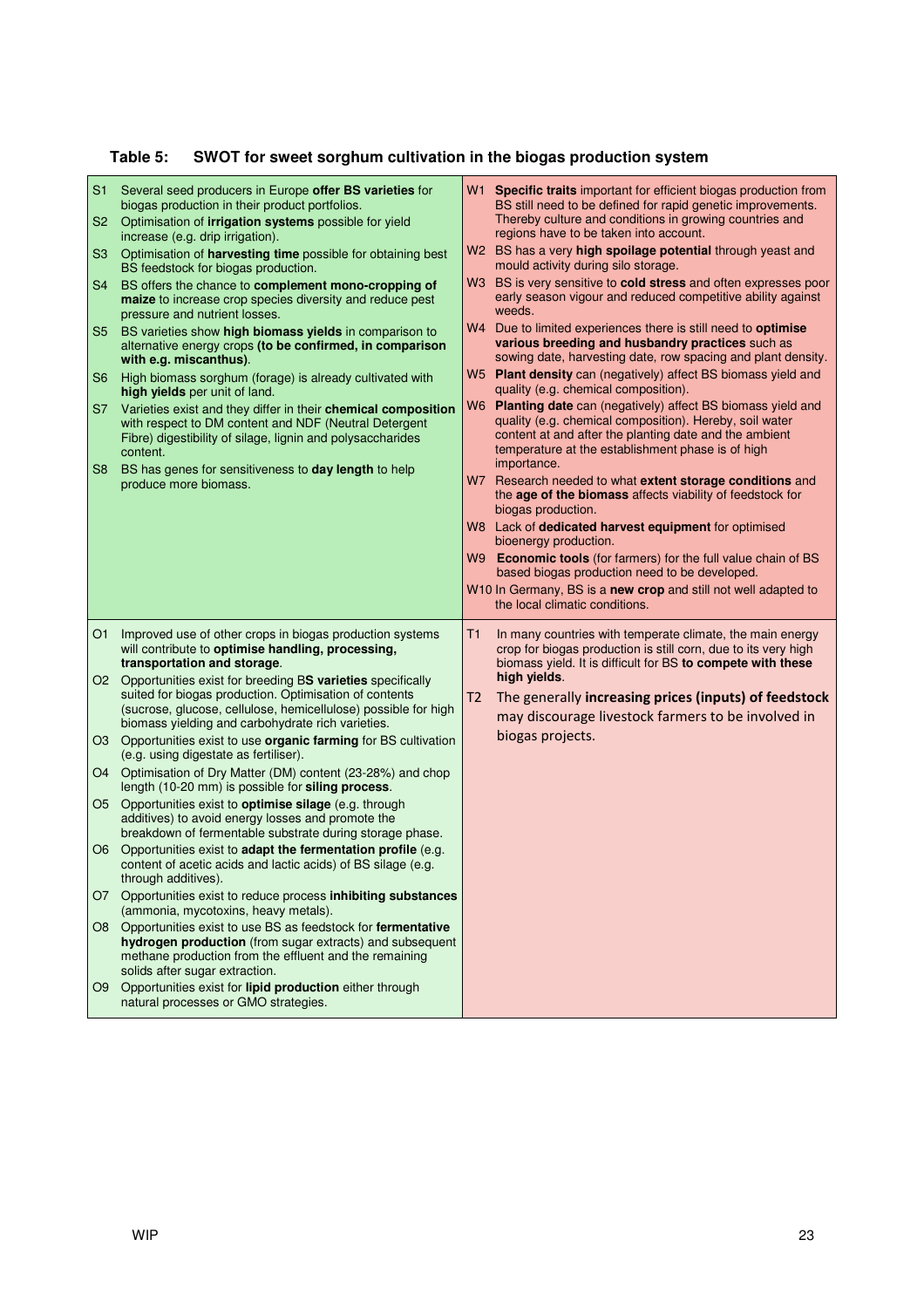## **Table 6: SWOT for sweet sorghum conversion in the biogas production system**

| S <sub>1</sub> | BS has a similarly good fermentation profile (high<br>fermentable carbohydrate content) as silo maize.                                                                        | W1                   | Until today, BS has not been regarded as major feedstock<br>for biogas production.                                                                                                              |
|----------------|-------------------------------------------------------------------------------------------------------------------------------------------------------------------------------|----------------------|-------------------------------------------------------------------------------------------------------------------------------------------------------------------------------------------------|
| S <sub>2</sub> | The production of biogas is a <b>commercially mature</b><br>technology.                                                                                                       |                      | W2 Limited experience is available for BS as feedstock for<br>biogas production.                                                                                                                |
| S <sub>3</sub> | In Europe several thousand biogas production systems<br>are in operation since many years.                                                                                    |                      | W3 Overall <b>process efficiency</b> for biogas production still needs<br>to be improved.                                                                                                       |
| S <sub>4</sub> | <b>Experiences</b> for biogas production from a variety of different<br>feedstock are existing.                                                                               | W4                   | The utilisation of waste heat from CHP biogas plants still<br>needs to be improved.                                                                                                             |
| S <sub>5</sub> | Several universities and research institutions (in Europe)<br>have gained considerable experience in biogas production<br>processes and technologies.                         | <b>W5</b>            | Further research is still needed on efficient and competitive<br>gas cleaning technologies for biomethane upgrading<br>technologies.                                                            |
| S <sub>6</sub> | Biogas production systems can be implemented in a large<br>variety of scales, offering opportunities for decentralised as<br>well as for centralised industrial applications. |                      |                                                                                                                                                                                                 |
| S7             | Biogas has <b>beneficial GHG balances</b> with respect to<br>conventional and alternative fuels.                                                                              |                      |                                                                                                                                                                                                 |
| S <sub>8</sub> | The combustion of biogas has <b>low exhaust emissions</b><br>(NO <sub>x</sub> , CO, PM, HC) compared to fossil petrol or diesel.                                              |                      |                                                                                                                                                                                                 |
| O1             | Currently natural gas (and biogas) is <b>promoted</b> as future<br>energy carrier in many European countries.                                                                 | T1                   | Currently, biogas production from dedicated energy crops<br>faces public perception problems in several European                                                                                |
| O <sub>2</sub> | Natural gas (and biogas) fired power plants are regarded as<br>suitable complement for increased RE market penetration<br>due to their large flexibility.                     | T2                   | countries (due to negative experiences with corn<br>monocultures).<br>Insufficient and decreasing funding is currently available at                                                             |
| O3             | Biogas can be fed into natural gas grids after suitable<br>treatment (upgrading to biomethane) and thus presents a<br>"storable" RE source.                                   | T3                   | EU and national level for RTD on biogas production systems.<br>Infrastructure for biomethane use in vehicles is still<br>insufficient in many countries.                                        |
| O <sub>4</sub> | Biomethane is used as clean and renewable fuel in the<br>transport sector in several European countries.                                                                      | T <sub>4</sub>       | For transport applications of biomethane considerable<br>investments in the infrastructure are necessary.                                                                                       |
| O5             | Large efforts are currently undertaken to improve and<br>promote the <b>utilisation of heat</b> from biogas plants, thus<br>increasing the overall efficiency.                | T <sub>5</sub><br>T6 | Biogas losses need to be avoided as methane is a strong<br>greenhouse gas.<br>No common European quality standard exists for                                                                    |
| O6             | Biogas is regarded as suitable technology for developed and<br>emerging economies (China, India, Brazil) as well as for<br>developing countries.                              | T7                   | biomethane.<br>Currently, biogas production is often <b>more expensive</b> than<br>conventional fossil alternatives.                                                                            |
| O7             | The introduction of <b>policies on climate change</b> mitigation<br>and adaptation creates opportunities for biogas production<br>due to its good GHG balance.                | T8                   | The use of <b>digestate</b> as fertilizer needs proper plans and<br>rules for disposal in order to avoid eutrophication. This is<br>more urgent in European countries high density agricultural |
| O8             | Biogas production systems are currently supported in<br>several European countries, such as through the German<br>feed-in tariff system.                                      |                      | regions (e.g. Denmark) are sensitive to nitrate pollution.                                                                                                                                      |
|                | O9 Lobby groups for biogas exist on national and European<br>level (e.g. European Biogas Association).                                                                        |                      |                                                                                                                                                                                                 |
|                | O10 Technical standards for biogas are available (e.g.<br>SS155438 in Sweden).                                                                                                |                      |                                                                                                                                                                                                 |
|                | 011 The enforcement of a process for an <b>European</b>                                                                                                                       |                      |                                                                                                                                                                                                 |
|                | standard on biomethane will be advantageous for                                                                                                                               |                      |                                                                                                                                                                                                 |
|                | the biofuel market.                                                                                                                                                           |                      |                                                                                                                                                                                                 |
|                |                                                                                                                                                                               |                      |                                                                                                                                                                                                 |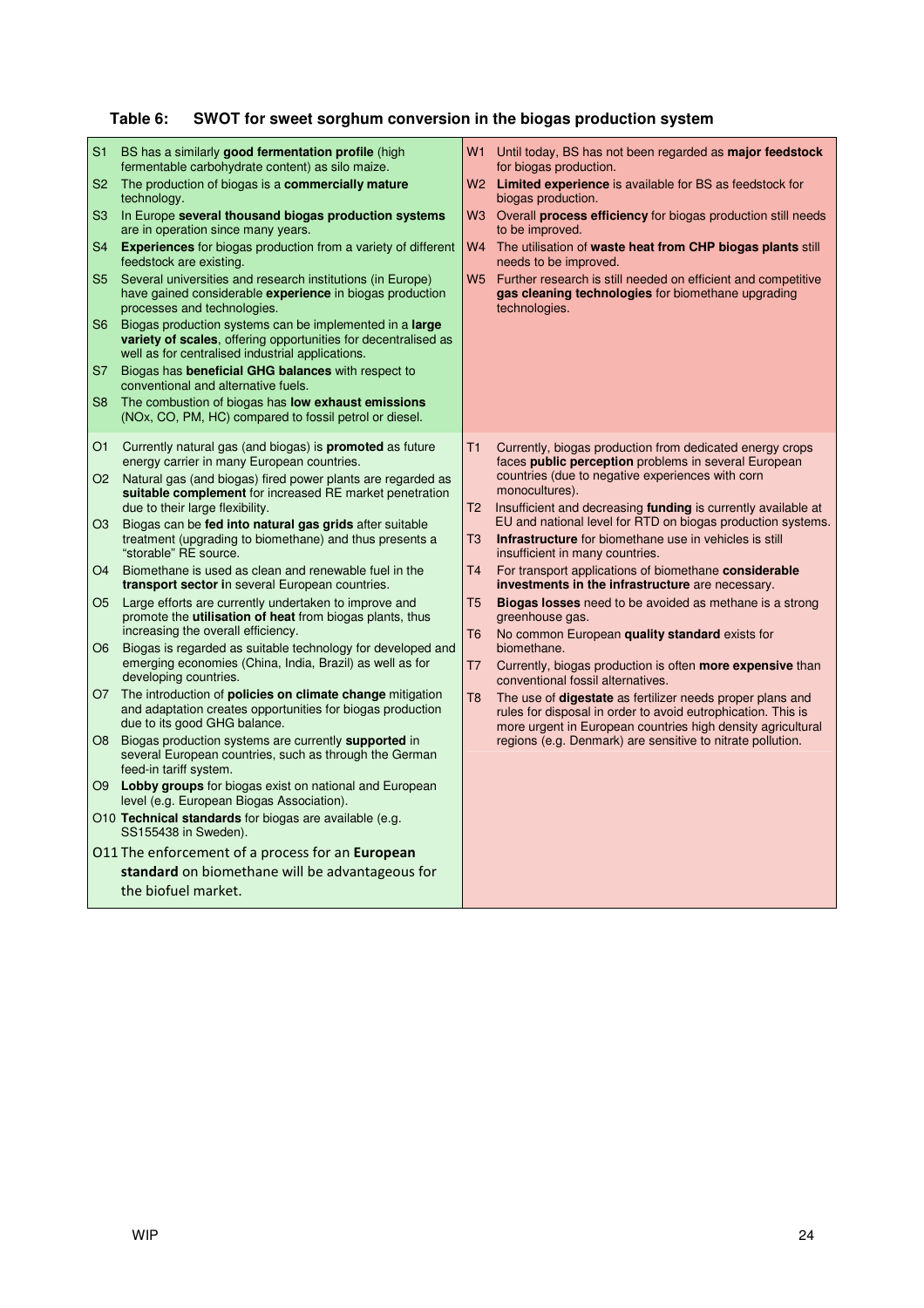### **5.2. Lignocellulose-ethanol production system**

This chapter presents a SWOT analysis for the use of sweet sorghum/biomass sorghum for lignocellulose-ethanol production in temperate climates.

In this system the biomass is crushed and pre-treated in order to render the cellulose accessible for a subsequent hydrolysis step. After the hydrolysis of the cellulose for breaking down the long chains into sugars, the substrate is fermented. The ethanol is used as transport fuel replacing conventional gasoline.

Vinasse is obtained as by-product and either used as feed replacing soy meal or as fertilizer replacing mineral fertilizer. If there is surplus bioenergy from the process, it is fed into the grid and replaces conventional power production.

A schematic overview of the lignocellulose-ethanol production system is presented in Figure 7.



**Figure 7: Second generation ethanol production from sweet sorghum lignocellulose for temperate climates (Braconnier et al. 2011a)**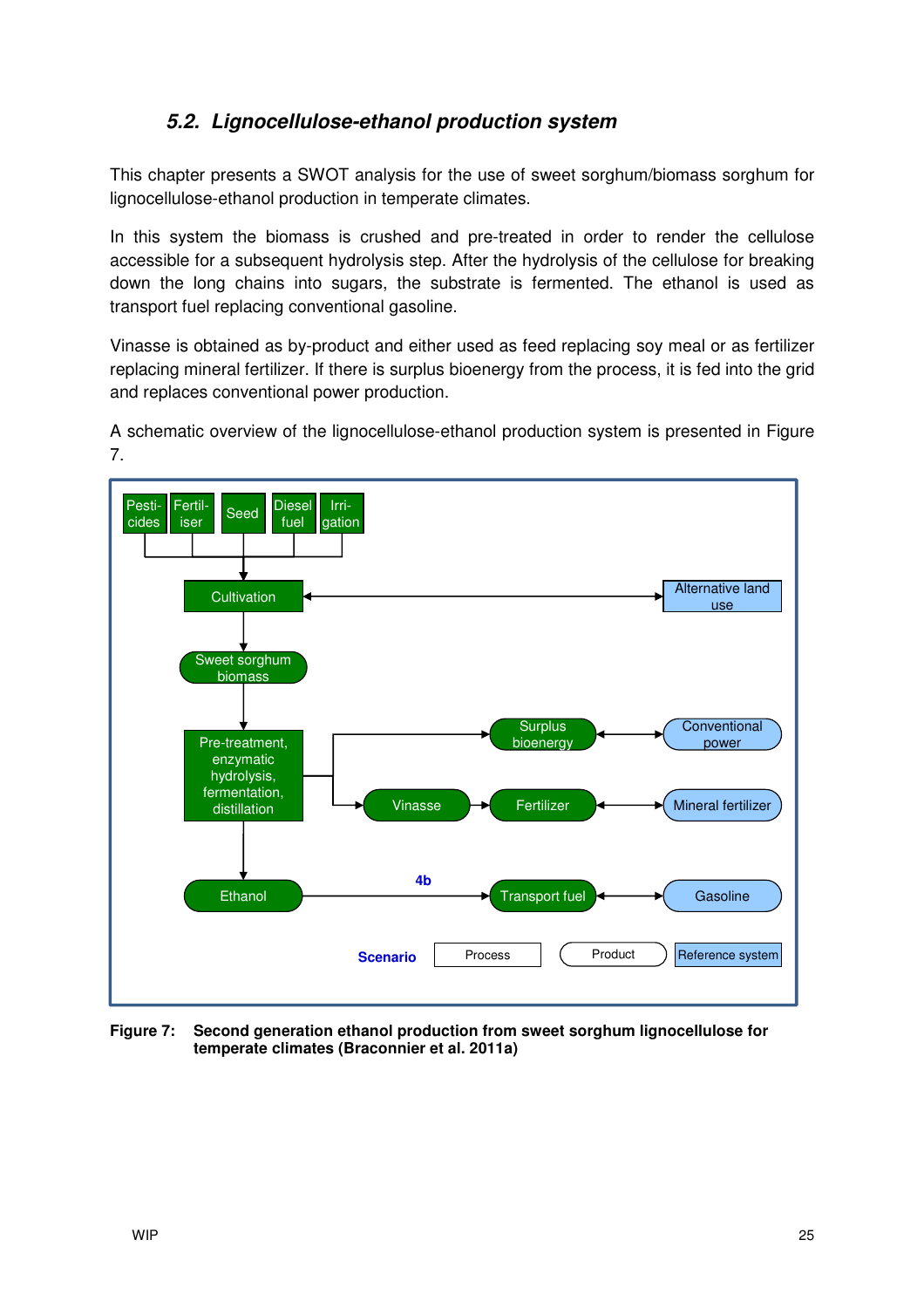#### **Table 7: SWOT for sweet sorghum cultivation in the lignocellulose-ethanol production system**

| S <sub>1</sub><br>S <sub>2</sub><br>S <sub>3</sub><br>S <sub>4</sub><br>S <sub>5</sub><br>S <sub>6</sub><br>S7<br>S <sub>8</sub><br>S <sub>9</sub> | Many temperate regions are also prone to climatic changes<br>due to global warming and many regions are facing<br>increasing problems due to longer periods of droughts. BS<br>has a higher drought tolerance compared to many other<br>crops in temperate regions.<br>Good opportunities exist for breeding BS varieties<br>specifically suited for the production of ligno-cellulose<br>ethanol due to the high genetic variability of BS.<br>BS varieties show high biomass vields in comparison to<br>alternative energy crops.<br>High biomass sorghum (forage) is already cultivated.<br>For ligno-cellulosic fermentation of BS, biomass does not<br>have to be completely dry as it is for thermo-chemical<br>conversion processes. Thus it can be harvested with higher<br>water contents.<br>As annual species BS offers fast benefits as compared to<br>multi-annual crops.<br>BS offers low cost of installation and cultivation<br>compared with others crops (e.g. miscanthus).<br>BS is not regarded as <b>invasive species</b> (unlike e.g.<br>miscanthus).<br>Day length sensitive reaction in BS is due to only few<br>genes making it suitable for high biomass production.<br>S10 Bmr genes can improve cellulose yield by decreasing lignin. | W1<br>developed.<br>W5<br>W7<br>developed.<br>W <sub>9</sub> | Specific traits important for the efficient ligno-cellulose<br>ethanol production from BS still need to be defined for rapid<br>genetic improvements.<br>W2 Research is needed to what extent storage conditions and<br>the age of the harvested BS biomass affects the suitability<br>of BS for the lignocellulosic conversion process<br>W3 Lack of dedicated harvest equipment for optimised<br>bioenergy production.<br>W4 Economic tools (for farmers) for the full value chain of BS<br>based ligno-cellulose ethanol production need to be<br>There is a <b>lack of experience</b> of farmers with this new crop<br>in temperate regions. Training and awareness rising on the<br>cultivation and logistical requirements are needed.<br>W6 BS is sensitive to cold. This could be a problem in regions<br>with high weather variability, such as late frost.<br>Until today no consensus has been achieved regarding the<br>pre-treatment of BS for saccharification. On the other<br>hand several pre-treatment technologies have been shown<br>to be effective on sorghum biomass.<br>W8 Tools to evaluate the relevance of BS genotypes for<br>different 2G ethanol production process remained to be<br><b>Competitive end use</b> (forage vs $2^{nd}$ generation biofuels) of<br>high biomass sorghum could happen. |
|----------------------------------------------------------------------------------------------------------------------------------------------------|-------------------------------------------------------------------------------------------------------------------------------------------------------------------------------------------------------------------------------------------------------------------------------------------------------------------------------------------------------------------------------------------------------------------------------------------------------------------------------------------------------------------------------------------------------------------------------------------------------------------------------------------------------------------------------------------------------------------------------------------------------------------------------------------------------------------------------------------------------------------------------------------------------------------------------------------------------------------------------------------------------------------------------------------------------------------------------------------------------------------------------------------------------------------------------------------------------------------------------------------------------------------|--------------------------------------------------------------|----------------------------------------------------------------------------------------------------------------------------------------------------------------------------------------------------------------------------------------------------------------------------------------------------------------------------------------------------------------------------------------------------------------------------------------------------------------------------------------------------------------------------------------------------------------------------------------------------------------------------------------------------------------------------------------------------------------------------------------------------------------------------------------------------------------------------------------------------------------------------------------------------------------------------------------------------------------------------------------------------------------------------------------------------------------------------------------------------------------------------------------------------------------------------------------------------------------------------------------------------------------------------------------------------------------------------------|
| O <sub>1</sub><br>O <sub>3</sub>                                                                                                                   | Improved use of other crops in ligno-cellulose ethanol<br>production systems will contribute to optimise handling,<br>processing, transportation and storage of BS biomass.<br>O2 Although the current focus for ligno-cellulosic bioethanol<br>production is on the use of waste materials, in the long-term<br>also dedicated energy crops are needed, thus creating a<br>large demand of BS biomass.<br>In many temperate regions such as in the European Union,<br>agricultural production is usually fulfilling certain<br>sustainability standards. In the EU agricultural production<br>needs to include Cross Compliance and Good Agricultural<br>Practices in order to get subsidies. This existing framework<br>would facilitate sustainability certification ofBS ethanol<br>produced in the EU.<br>O4 Intercropping systems can be developed, either through<br>relay cropping or intercropping with leguminous species.                                                                                                                                                                                                                                                                                                                              | T <sub>2</sub><br>chemicals.                                 | Current policies focus rather on the use of waste<br>materials for lignocellulosic bioethanol production than on<br>the use of dedicated energy crops. General increasing land<br>use competition supports the use of waste materials.<br>Current policies focus on perennial woody (Short Rotation<br>Woody Crops) and non-woody (Miscanthus) crops and not<br>on annual crops such as BS. Perennial crops often perform<br>better in terms of impacts on soil, biodiversity, and use of                                                                                                                                                                                                                                                                                                                                                                                                                                                                                                                                                                                                                                                                                                                                                                                                                                        |

#### **Table 8: SWOT for sweet sorghum conversion in the lignocellulose-ethanol production system**

| S1             | Biomass from BS is generally very good for fermentation<br>process since it has higher contents of sugars and less<br>ligno-cellulosic compounds than other currently used<br>feedstock such as corn silage or straw. Also bagasse from | W1<br>W2  | Specific detailed compositional analysis of BS ideotypes<br>as feedstock for ligno-cellulose ethanol production is still<br>needed.<br>BS shows a large <b>variation in composition</b> across different |
|----------------|-----------------------------------------------------------------------------------------------------------------------------------------------------------------------------------------------------------------------------------------|-----------|----------------------------------------------------------------------------------------------------------------------------------------------------------------------------------------------------------|
|                | SS can be used for ligno-cellulosic ethanol production.                                                                                                                                                                                 |           | cultivars providing benefits for breeding.                                                                                                                                                               |
| S <sub>2</sub> | <b>Ethanol yields</b> accomplished for BS feedstock are<br>comparable with corn stover, wheat straw, wood, switch                                                                                                                       | W3        | Ligno-cellulose ethanol production technologies are currently<br>not commercially mature.                                                                                                                |
| S <sub>3</sub> | grass and miscanthus.<br>Recent progress has been achieved on <b>improving yeasts</b>                                                                                                                                                   | W4        | Ligno-cellulose ethanol production technologies are cost                                                                                                                                                 |
|                | and enzymes for ligno-cellulose ethanol production.                                                                                                                                                                                     |           | and energy intensive.                                                                                                                                                                                    |
| S4             | <b>Improved yeast strains</b> for pentose fermentation are<br>currently being subject to industrial validation.                                                                                                                         | W5.       | Up to date <b>no specific expertise</b> exists for ligno-cellulose<br>ethanol production from BS feedstock. However, several<br>references in the literature exist for lab scale.                        |
| S <sub>5</sub> | Several demonstration facilities for ligno-cellulose ethanol<br>production are currently in operation in European countries.                                                                                                            | W6.       | Overall <b>process efficiency</b> for ligno-cellulose ethanol<br>production still needs to be improved.                                                                                                  |
| S <sub>6</sub> | Ligno-cellulose ethanol has beneficial GHG balances with<br>respect to conventional and alternative fuels.                                                                                                                              | <b>W7</b> | <b>High costs of enzymes</b> today limit the economic viability of<br>ligno-cellulose ethanol production. Costs for adapted                                                                              |
| S7             | Ligno-cellulosic ethanol can be easily blended with<br>gasoline.                                                                                                                                                                        |           | enzymes for BS fermentation may be even higher, since only<br>limited research has been done of BS feedstock.                                                                                            |
| S8             | Most emissions types of ethanol fuel are lower than for<br>conventional gasoline.                                                                                                                                                       | W8        | Development of optimised pre-treatment technologies for<br>BS biomass is still necessary. Pre-treatment and conversion                                                                                   |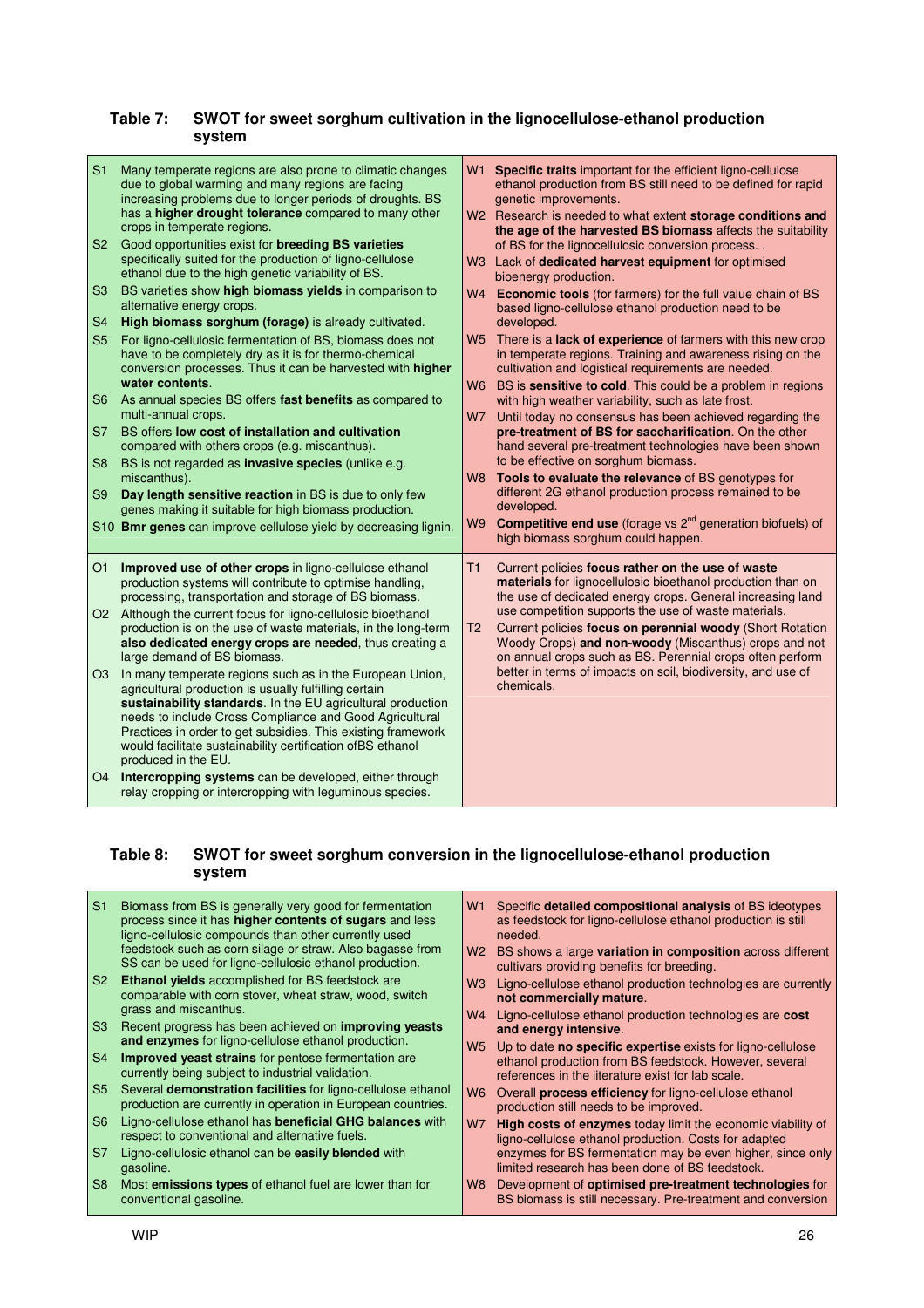| Ethanol is <b>not toxic</b> to humans and the environment.<br>S9<br>S10 SS bagasse has a relatively low ash content (3-4% of dry<br>matter), and is therefore advantageous for fermentation<br>against other crop residues such as wheat straw, which<br>contains 7-11% ash<br>S11 SS bagasse typically contains cellulose of relatively low<br>crystalinity, which increases efficiency of enzymatic<br>hydrolysis of the cellulose and, thus, the fermentable sugar<br>recovery from the material. | process need to be tested at a larger scale.<br>W9 Development of optimised lignin utilisation pathways is<br>still necessary as well as valorisation of the co-products (e.g.<br>tannins, aconictic acids) through a biorefinery approach.<br>W10 Ligno-cellulose ethanol can only be produced economically<br>at very large-scale industrial facilities.<br>W11 The large size of ligno-cellulose ethanol production facilities<br>requires large amounts of biomass feedstock, thus causing<br>challenges in biomass logistics and supply.<br>W12 Large up-front investment costs provide a barrier for the<br>implementation of commercial large-scale ligno-cellulose<br>ethanol production.<br>W13 Detailed information on ligno-cellulose ethanol production<br>costs and potential cost reductions are currently not<br>available.<br>W14 Research still needed on optimising the mix of products<br>(including ligno-cellulose ethanol) within biorefinery concepts<br>and ensuring the quality of products. |
|------------------------------------------------------------------------------------------------------------------------------------------------------------------------------------------------------------------------------------------------------------------------------------------------------------------------------------------------------------------------------------------------------------------------------------------------------------------------------------------------------|-----------------------------------------------------------------------------------------------------------------------------------------------------------------------------------------------------------------------------------------------------------------------------------------------------------------------------------------------------------------------------------------------------------------------------------------------------------------------------------------------------------------------------------------------------------------------------------------------------------------------------------------------------------------------------------------------------------------------------------------------------------------------------------------------------------------------------------------------------------------------------------------------------------------------------------------------------------------------------------------------------------------------|
| Most European countries favour ligno-cellulose ethanol<br>O1<br>rather than BtL fuels as future 2 <sup>nd</sup> generation biofuels.                                                                                                                                                                                                                                                                                                                                                                 | T1<br>The present economic crisis in Europe may cause<br>difficulties in ensuring the large capital requirements of                                                                                                                                                                                                                                                                                                                                                                                                                                                                                                                                                                                                                                                                                                                                                                                                                                                                                                   |
| O2 The future development of ligno-cellulose ethanol will be<br>supported by the recent promotion and funding for<br>biorefineries as cornerstones of the European Knowledge-<br>based Bioeconomy.                                                                                                                                                                                                                                                                                                   | large-scale commercial ligno-cellulose ethanol production<br>facilities.<br>Difficulties exist in Europe (public acceptance) concerning<br>T2<br>improved yeasts, bacteria and enzymes from genetically                                                                                                                                                                                                                                                                                                                                                                                                                                                                                                                                                                                                                                                                                                                                                                                                               |
| Ligno-cellulose ethanol production is regarded as priority<br>O3 I<br>technology in Europe, USA and Brazil, thus rapid<br>technological progress can be expected.                                                                                                                                                                                                                                                                                                                                    | engineered microbes (GMO).<br>Current production costs of ligno-cellulose ethanol are too<br>T3<br>high to be competitive with conventional fuels.                                                                                                                                                                                                                                                                                                                                                                                                                                                                                                                                                                                                                                                                                                                                                                                                                                                                    |
| Ligno-cellulose ethanol production is regarded as priority<br>O4 ·<br>technology for cooperation between Europe and other<br>countries (e.g. USA, Brazil, Chile).                                                                                                                                                                                                                                                                                                                                    |                                                                                                                                                                                                                                                                                                                                                                                                                                                                                                                                                                                                                                                                                                                                                                                                                                                                                                                                                                                                                       |
| Recently the National Renewable Energy Laboratory (NREL)<br>O5.<br>of the U.S. Department of Energy has implemented the<br>"Sorghum to Ethanol Research Initiative".                                                                                                                                                                                                                                                                                                                                 |                                                                                                                                                                                                                                                                                                                                                                                                                                                                                                                                                                                                                                                                                                                                                                                                                                                                                                                                                                                                                       |
| NREL performed various testing (compositional analysis,<br>O6.<br>lab scale pre-treatment, enzymatic hydrolysis, fermentation)<br>on BS as ligno-cellulose feedstock for ethanol production.                                                                                                                                                                                                                                                                                                         |                                                                                                                                                                                                                                                                                                                                                                                                                                                                                                                                                                                                                                                                                                                                                                                                                                                                                                                                                                                                                       |
| O7 Calls for flagship demonstration projects on ligno-<br>cellulose ethanol production was launched by the European<br>Industrial Bioenergy Initiative (EIBI), an initiative of the<br>European SET (Strategic Energy Technology) Plan.                                                                                                                                                                                                                                                              |                                                                                                                                                                                                                                                                                                                                                                                                                                                                                                                                                                                                                                                                                                                                                                                                                                                                                                                                                                                                                       |
| Considerable funding is currently available on EU and<br>O8 .<br>national level for RTD on ligno-cellulose ethanol production.                                                                                                                                                                                                                                                                                                                                                                       |                                                                                                                                                                                                                                                                                                                                                                                                                                                                                                                                                                                                                                                                                                                                                                                                                                                                                                                                                                                                                       |
| Technical standard for ethanol as blend component in<br>O9<br>gasoline is available (EN 15376).                                                                                                                                                                                                                                                                                                                                                                                                      |                                                                                                                                                                                                                                                                                                                                                                                                                                                                                                                                                                                                                                                                                                                                                                                                                                                                                                                                                                                                                       |
| O10 The introduction of <b>policies on climate change</b> mitigation<br>and adaptation creates opportunities for ligno-cellulose<br>ethanol due to its good GHG balance.                                                                                                                                                                                                                                                                                                                             |                                                                                                                                                                                                                                                                                                                                                                                                                                                                                                                                                                                                                                                                                                                                                                                                                                                                                                                                                                                                                       |
| O11 Support for biofuels from ligno-cellulosic feedstock (e.g.<br>through the "double counting" under the RED) may stimulate<br>BS as energy crop for ligno-cellulose ethanol production in<br>temperate regions.                                                                                                                                                                                                                                                                                    |                                                                                                                                                                                                                                                                                                                                                                                                                                                                                                                                                                                                                                                                                                                                                                                                                                                                                                                                                                                                                       |
| O12 Costs and efforts for sustainability certification of<br>lignocellulosic ethanol is generally no problem for large-scale<br>plants.                                                                                                                                                                                                                                                                                                                                                              |                                                                                                                                                                                                                                                                                                                                                                                                                                                                                                                                                                                                                                                                                                                                                                                                                                                                                                                                                                                                                       |
| O13 Ligno-cellulosic ethanol biorefineries will not only be able to<br>produce ethanol, but also other high-quality products such<br>as lignin. The demand for these products is currently<br>increasing. However, "woody" biomass has higher lignin<br>contents.                                                                                                                                                                                                                                    |                                                                                                                                                                                                                                                                                                                                                                                                                                                                                                                                                                                                                                                                                                                                                                                                                                                                                                                                                                                                                       |
| O14 There are still opportunities to improve the cellulosic ethanol<br>process in terms of efficiency and cost.                                                                                                                                                                                                                                                                                                                                                                                      |                                                                                                                                                                                                                                                                                                                                                                                                                                                                                                                                                                                                                                                                                                                                                                                                                                                                                                                                                                                                                       |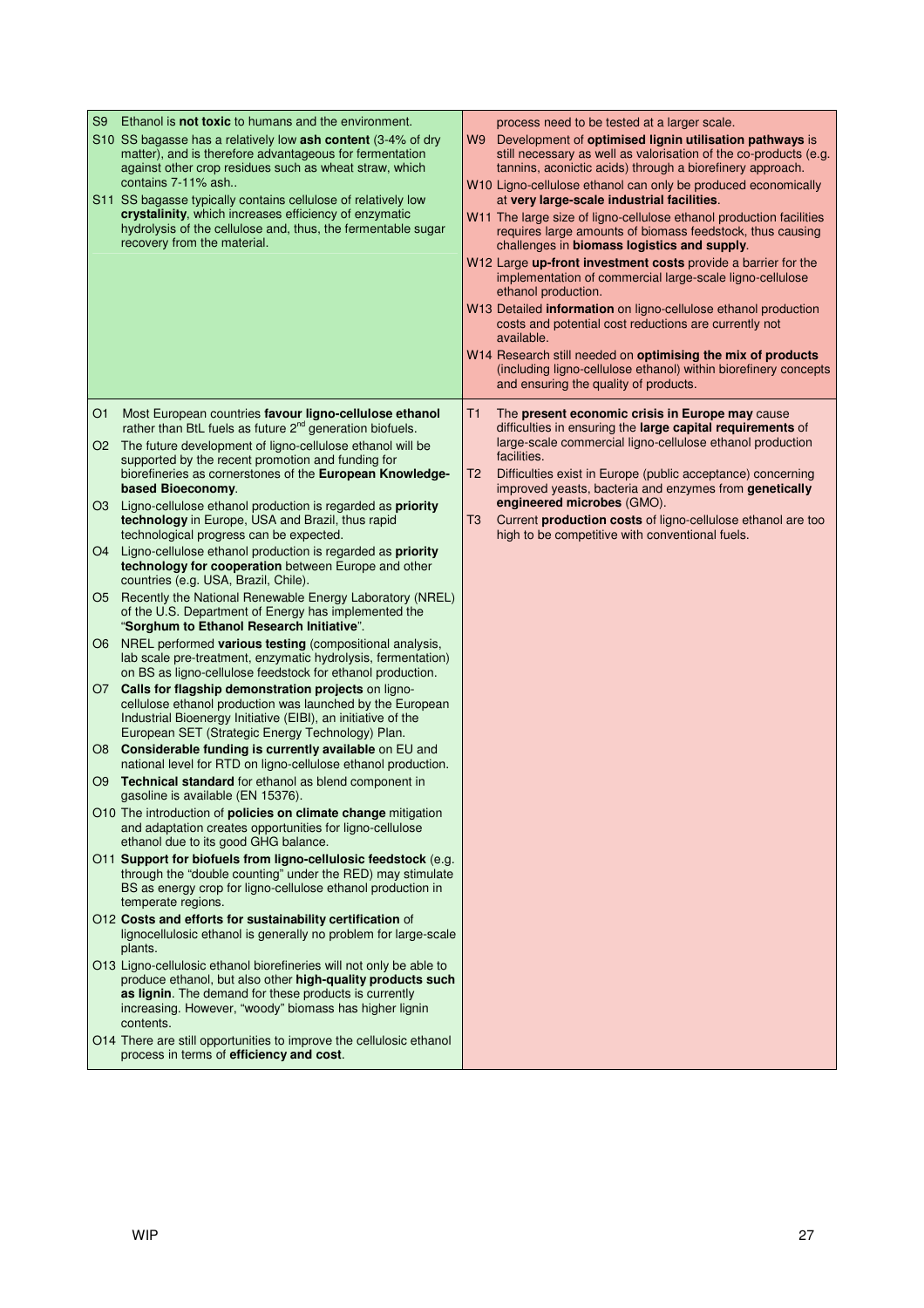### **5.3. Direct combustion system**

This chapter presents a SWOT analysis for the use of sweet sorghum/biomass sorghum for direct combustion in temperate climates.

Due to the high water content of the crop, before combustion the biomass has to be dried or (if possible) remain on the fields for several days for drying. Through combustion, heat and power are produced that replace conventionally produced heat and power. The only byproduct is ash which has to be disposed in landfills.



A schematic overview of the direct combustion system is presented in Figure 8.

**Figure 8: Direct combustion system (Braconnier et al. 2011a)** 

#### **Table 9: SWOT for sweet sorghum cultivation in the direct combustion system**

| -S1            | Due to the high genetic variability of BS, good opportunities<br>exist for breeding BS varieties specifically suited for direct<br>combustion (high total biomass yield and high lignin content<br>to maximise energy production). | W <sub>1</sub> | <b>Specific traits</b> and targeted biomass composition still need<br>to be defined for rapid genetic and crop management<br>improvements. Thereby culture and conditions in growing<br>countries and regions have to be taken into account. |
|----------------|------------------------------------------------------------------------------------------------------------------------------------------------------------------------------------------------------------------------------------|----------------|----------------------------------------------------------------------------------------------------------------------------------------------------------------------------------------------------------------------------------------------|
| S <sub>2</sub> | First experiences exist with respect to <b>breeding BS</b><br>varieties specifically suited for direct combustion (high total                                                                                                      |                | W <sub>2</sub> Research needed to what extent <b>storage conditions and</b><br>the age of the biomass affects viability of feedstock.                                                                                                        |
|                | biomass vield).                                                                                                                                                                                                                    |                | W3 Lack of dedicated harvest equipment for optimised                                                                                                                                                                                         |
| S3             | BS varieties show high biomass yields in comparison to                                                                                                                                                                             |                | bioenergy production.                                                                                                                                                                                                                        |
|                | alternative energy crops.                                                                                                                                                                                                          | W4             | <b>Economic tools</b> (for farmers) for the full value chain of BS                                                                                                                                                                           |
| S4             | High biomass sorghum (forage) is already cultivated.                                                                                                                                                                               |                | based direct combustion need to be developed.                                                                                                                                                                                                |
|                |                                                                                                                                                                                                                                    | W <sub>5</sub> | Thermo-chemical conversion does not allow to close the                                                                                                                                                                                       |
|                |                                                                                                                                                                                                                                    |                | agricultural nutrient cycle, an advantage of biogas                                                                                                                                                                                          |
|                |                                                                                                                                                                                                                                    |                | production from BS. Furthermore, no carbon is put back on                                                                                                                                                                                    |
|                |                                                                                                                                                                                                                                    |                | the fields as it is the case of spreading digestate from biogas<br>production on the fields.                                                                                                                                                 |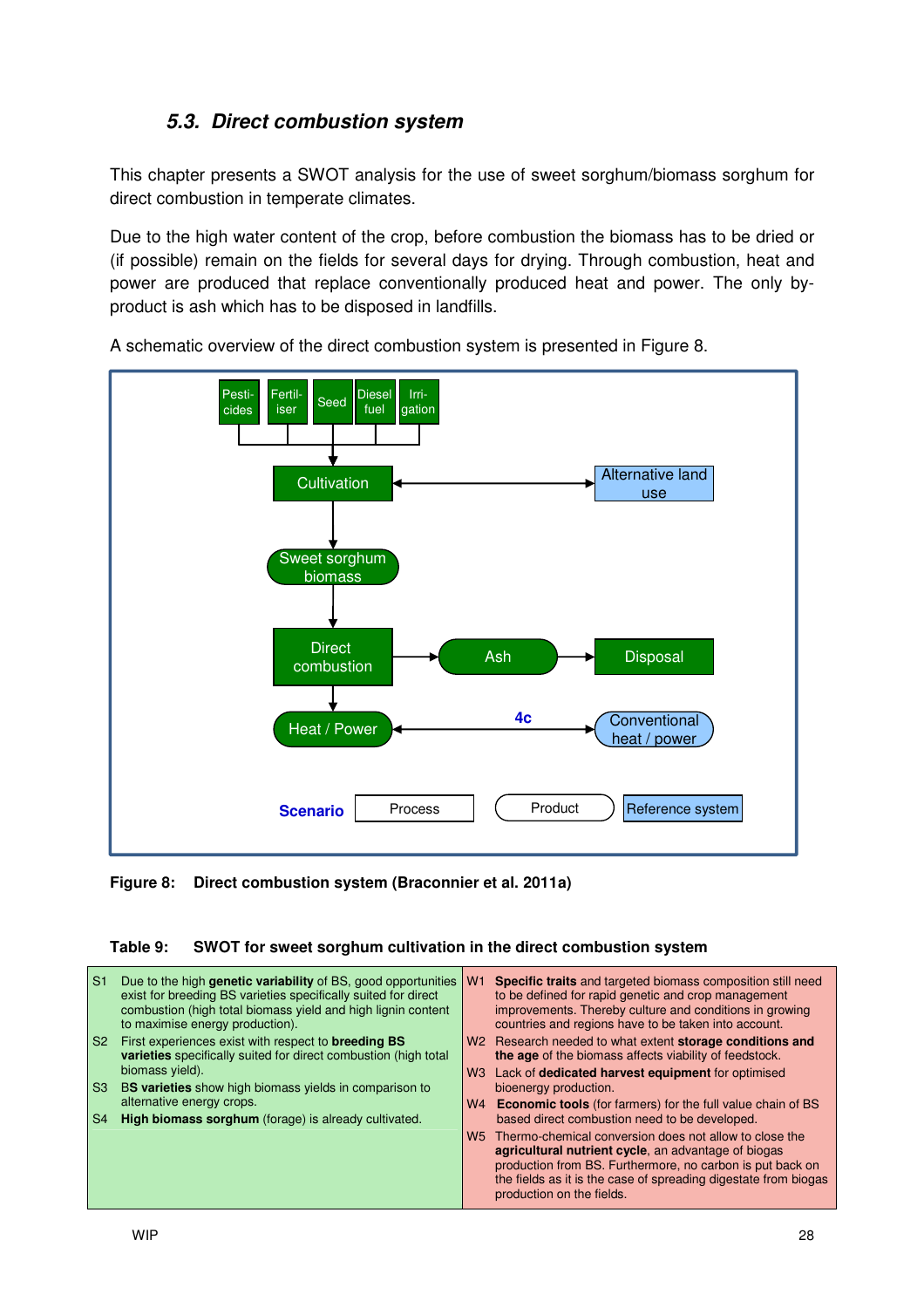|                                                                                                                                                                                                                                                                     | Existing combustion power plants (using waste, lignite, coal)<br>W6 l<br>are usually very large. Thus co-combustion with BS biomass<br>is challenging with respect to <b>logistics</b> of harvested<br>biomass.                                                                                                                                                                                                                                                                                                                                                                                                                                                                       |
|---------------------------------------------------------------------------------------------------------------------------------------------------------------------------------------------------------------------------------------------------------------------|---------------------------------------------------------------------------------------------------------------------------------------------------------------------------------------------------------------------------------------------------------------------------------------------------------------------------------------------------------------------------------------------------------------------------------------------------------------------------------------------------------------------------------------------------------------------------------------------------------------------------------------------------------------------------------------|
| <b>Improved use of other crops</b> in direct combustion systems<br>O <sub>1</sub><br>will contribute to optimise handling, processing,<br>transportation and storage.<br>O2 For larger utilities, costs for biomass sustainability<br>certification are negligible. | In the long-term, BS will be needed as feedstock in a <b>bio-</b><br>T1<br>based economy (for bio-products and liquid biofuels) rather<br>than for electricity production for which also other renewable<br>energy options exist.<br>So far no sustainability certification scheme for solid<br>Т2<br>biomass for combustion is in place. However, some utilities<br>are currently setting up voluntary certification schemes.<br>Several European quality standards for solid biomass are<br>T3<br>currently under development.<br>Currently, the European Commission is investigating the<br>T4<br>necessity for the introduction of sustainability standards<br>for solid biomass. |

#### **Table 10: SWOT for sweet sorghum conversion in the direct combustion system**

| S <sub>1</sub><br>S <sub>2</sub><br>S <sub>3</sub><br>S <sub>4</sub><br>S <sub>5</sub><br>S <sub>6</sub> | The direct combustion of biomass is a commercially mature<br>technology.<br>In Europe biomass direct combustion systems are in<br>operation since many years.<br>Experiences for direct combustion of a variety of different<br>feedstock are existing.<br>Several universities and research institutions (in Europe)<br>have gained considerable experience in direct combustion<br>of biomass (processes and technologies).<br>Direct combustion systems can be implemented in a <b>large</b><br>variety of scales, offering opportunities for decentralised as<br>well as for centralised industrial applications.<br>Direct combustion of biomass has beneficial GHG balances<br>with respect to conventional and alternative fuels. | W1 Until today, BS has not been regarded as <b>major feedstock</b><br>for direct combustion.<br>W2 Limited experience is available for BS as feedstock for<br>direct combustion.<br>W3 Currently, direct combustion of biomass is often more<br>expensive than conventional fossil alternatives.<br>W4 Overall process efficiency for direct combustion still needs<br>to be improved.<br>W5 Further research is still needed on the impact of impurities<br>for BS direct combustion.<br>W6 Combustion technology generally needs to be more<br>sophisticated than for wood combustion. Combustion of BS<br>requires specific technical solutions on emission filters and<br>corrosion resistance of materials. Low ash melting<br>temperatures require technical adaptation to boilers.<br>W7 With direct combustion of BS, its compositional advantage of<br>having high contents of readily fermentable sugars<br>(sucrose) is lost. |
|----------------------------------------------------------------------------------------------------------|------------------------------------------------------------------------------------------------------------------------------------------------------------------------------------------------------------------------------------------------------------------------------------------------------------------------------------------------------------------------------------------------------------------------------------------------------------------------------------------------------------------------------------------------------------------------------------------------------------------------------------------------------------------------------------------------------------------------------------------|------------------------------------------------------------------------------------------------------------------------------------------------------------------------------------------------------------------------------------------------------------------------------------------------------------------------------------------------------------------------------------------------------------------------------------------------------------------------------------------------------------------------------------------------------------------------------------------------------------------------------------------------------------------------------------------------------------------------------------------------------------------------------------------------------------------------------------------------------------------------------------------------------------------------------------------|
| O <sub>1</sub>                                                                                           | Many decades of experience exists for the direct<br>combustion of fossil energy carriers.                                                                                                                                                                                                                                                                                                                                                                                                                                                                                                                                                                                                                                                | Τ1<br>Insufficient and decreasing funding is currently available at<br>EU and national level for RTD on biomass direct combustion                                                                                                                                                                                                                                                                                                                                                                                                                                                                                                                                                                                                                                                                                                                                                                                                        |
| O2                                                                                                       | Dedicated combustion systems for the use of biomass<br>feedstock have been developed.                                                                                                                                                                                                                                                                                                                                                                                                                                                                                                                                                                                                                                                    | systems.                                                                                                                                                                                                                                                                                                                                                                                                                                                                                                                                                                                                                                                                                                                                                                                                                                                                                                                                 |
| O3                                                                                                       | Currently co-firing of biomass with fossil energy carriers<br>(e.g. coal) is promoted as option to achieve the European<br>RE targets.                                                                                                                                                                                                                                                                                                                                                                                                                                                                                                                                                                                                   |                                                                                                                                                                                                                                                                                                                                                                                                                                                                                                                                                                                                                                                                                                                                                                                                                                                                                                                                          |
| O <sub>4</sub>                                                                                           | Experience of biomass co-firing exists for a variety of<br>feedstock.                                                                                                                                                                                                                                                                                                                                                                                                                                                                                                                                                                                                                                                                    |                                                                                                                                                                                                                                                                                                                                                                                                                                                                                                                                                                                                                                                                                                                                                                                                                                                                                                                                          |
| O5                                                                                                       | Recently, torrefied biomass is regarded as promising<br>fuel for co-firing in fossil power plants.                                                                                                                                                                                                                                                                                                                                                                                                                                                                                                                                                                                                                                       |                                                                                                                                                                                                                                                                                                                                                                                                                                                                                                                                                                                                                                                                                                                                                                                                                                                                                                                                          |
| O6                                                                                                       | Solid biomass presents a "storable" RE source for heat<br>and power production suitable for complementing other<br>intermittent RE sources.                                                                                                                                                                                                                                                                                                                                                                                                                                                                                                                                                                                              |                                                                                                                                                                                                                                                                                                                                                                                                                                                                                                                                                                                                                                                                                                                                                                                                                                                                                                                                          |
| O7                                                                                                       | <b>Considerable international trade of solid biomass (e.g.</b><br>pellets) for direct combustion is already on-going and<br>international markets have been established.                                                                                                                                                                                                                                                                                                                                                                                                                                                                                                                                                                 |                                                                                                                                                                                                                                                                                                                                                                                                                                                                                                                                                                                                                                                                                                                                                                                                                                                                                                                                          |
| O8                                                                                                       | The introduction of <b>policies on climate change</b> mitigation<br>and adaptation creates opportunities for biomass direct<br>combustion due to its good GHG balance.                                                                                                                                                                                                                                                                                                                                                                                                                                                                                                                                                                   |                                                                                                                                                                                                                                                                                                                                                                                                                                                                                                                                                                                                                                                                                                                                                                                                                                                                                                                                          |
| O9                                                                                                       | Biomass direct combustion systems are currently supported<br>in several European countries, such as through the German<br>feed-in tariff system.                                                                                                                                                                                                                                                                                                                                                                                                                                                                                                                                                                                         |                                                                                                                                                                                                                                                                                                                                                                                                                                                                                                                                                                                                                                                                                                                                                                                                                                                                                                                                          |
|                                                                                                          | O10 Lobby groups for biomass exist on national and European<br>level (e.g. AEBIOM).                                                                                                                                                                                                                                                                                                                                                                                                                                                                                                                                                                                                                                                      |                                                                                                                                                                                                                                                                                                                                                                                                                                                                                                                                                                                                                                                                                                                                                                                                                                                                                                                                          |
|                                                                                                          | O11 Technical standard for solid biomass are available.                                                                                                                                                                                                                                                                                                                                                                                                                                                                                                                                                                                                                                                                                  |                                                                                                                                                                                                                                                                                                                                                                                                                                                                                                                                                                                                                                                                                                                                                                                                                                                                                                                                          |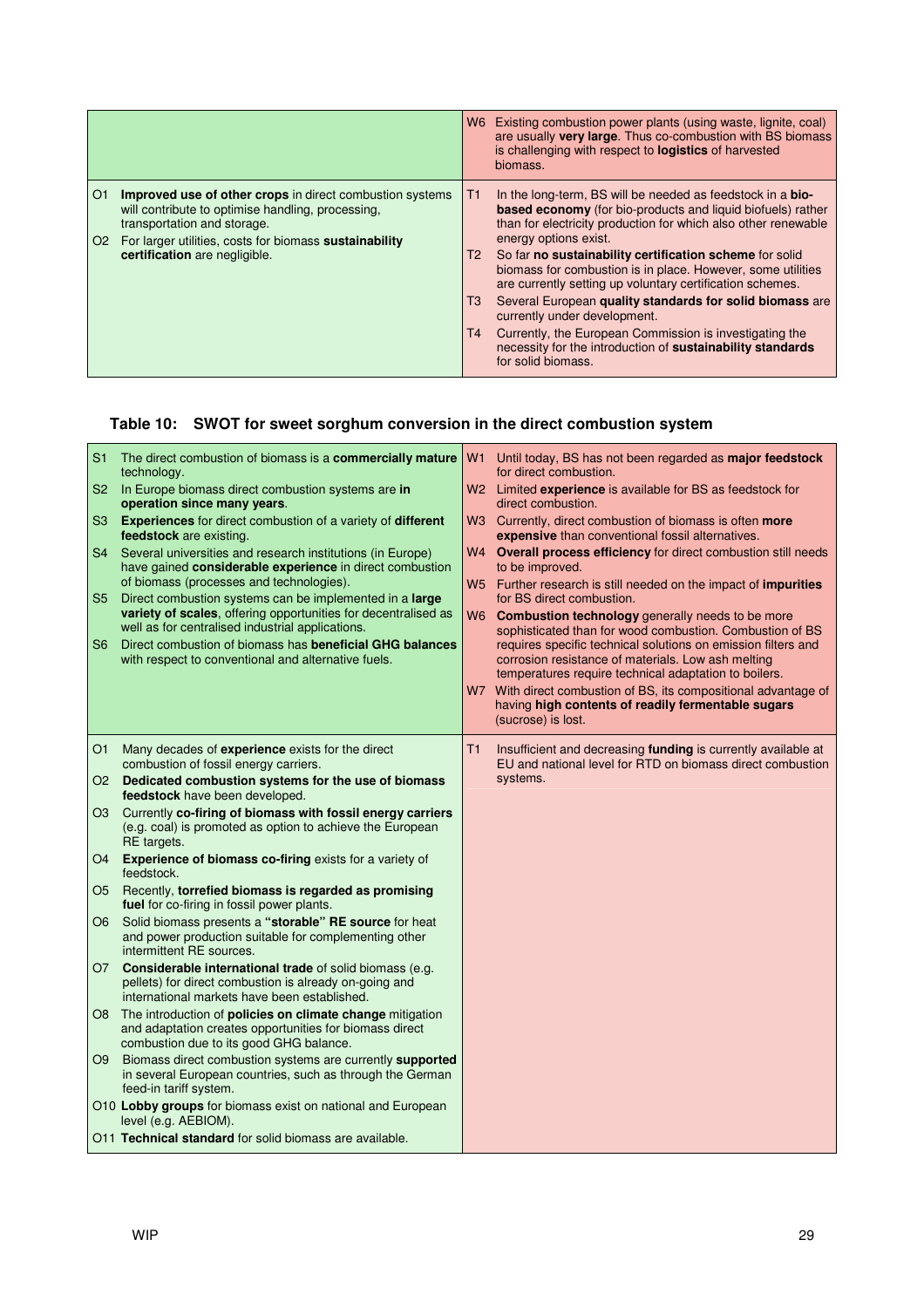### **5.4. Gasification system**

This chapter presents a SWOT analysis for the use of sweet sorghum/biomass sorghum for gasification in temperate climates. Thereby, two options exist namely direct gasification of the biomass feedstock and production of intermediate energy carriers (e.g. through pyrolysis and torrefaction) prior to gasification.

For both options, the biomass needs to be dried as a pre-treatment. Direct biomass gasification can only be realized in large scale centralized units. Here, waste heat can be used for biomass drying. Torrefaction or pyrolysis of biomass is often used in decentralized systems for making biomass transportable. In this case, external energy would be necessary for biomass drying.

As a next step, the biomass, the pyrolysis oil or the torrefied biomass are gasified into a synthesis gas (mixture of hydrogen and carbon monoxide). After cleaning the gas, it is synthesized into the so-called BtL (biomass-to-liquid) fuels. The standard synthesis is the Fischer-Tropsch synthesis where biodiesel is produced as main product. Naphtha is obtained as by-product which replaces fossil naphtha. If there is surplus bioenergy from the process, it is fed into the grid and replaces conventional energy.

A schematic overview of the gasification system is presented in Figure 9.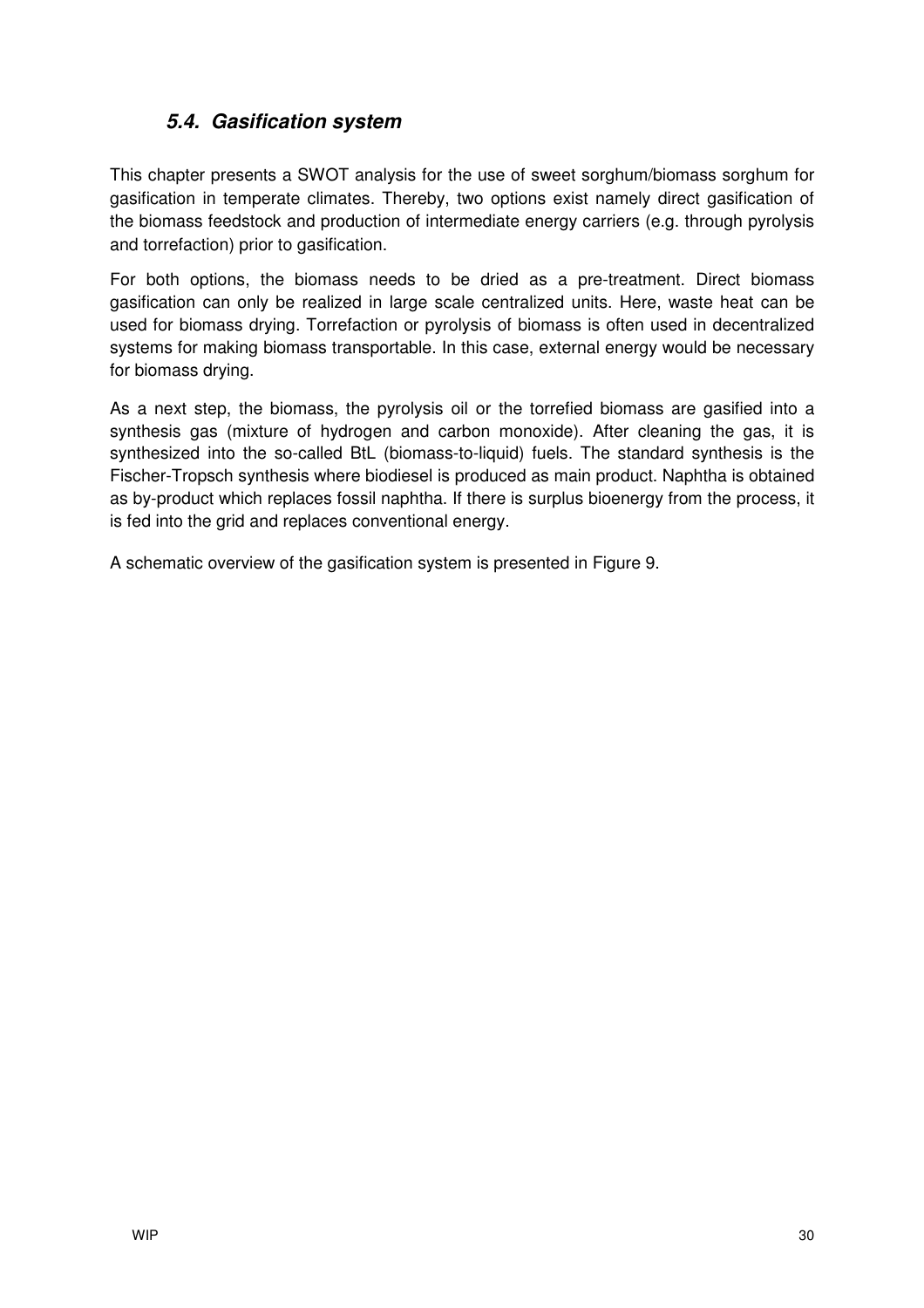

**Figure 9: Gasification system (Braconnier et al. 2011a)** 

#### **Table 11: SWOT for sweet sorghum cultivation in the gasification system**

| S <sub>1</sub> | Due to the high <b>genetic variability</b> of BS, good opportunities<br>exist for breeding BS varieties specifically suited for the<br>production of intermediate energy carriers (pyrolysis,<br>torrefaction) as well as for direct gasification. | W <sub>1</sub> | <b>Specific traits</b> important for the efficient gasification of BS<br>still need to be defined for rapid genetic improvements.<br>Thereby culture and conditions in growing countries and<br>regions have to be taken into account. |
|----------------|----------------------------------------------------------------------------------------------------------------------------------------------------------------------------------------------------------------------------------------------------|----------------|----------------------------------------------------------------------------------------------------------------------------------------------------------------------------------------------------------------------------------------|
|                | S2 BS varieties show high biomass yields in comparison to<br>alternative energy crops.                                                                                                                                                             | W2             | Research is needed to what extent storage conditions and<br>the age of the biomass affects viability of feedstock.                                                                                                                     |
| S <sub>3</sub> | <b>High biomass sorghum</b> (forage) is already cultivated.                                                                                                                                                                                        | W <sub>3</sub> | Research is needed on the best time for harvest in                                                                                                                                                                                     |
| <b>S4</b>      | BS broadens the options for the <b>agricultural crop rotation</b><br>system in temperate regions.                                                                                                                                                  |                | temperate regions, in order to minimize water content of<br>biomass.                                                                                                                                                                   |
| <b>S5</b>      | BS is suitable for intercropping with leguminous species<br>to maximize the C/N cycle equilibrium.                                                                                                                                                 | W4             | Lack of dedicated harvest equipment for optimised<br>bioenergy production.                                                                                                                                                             |
|                |                                                                                                                                                                                                                                                    |                | W5 Economic tools (for farmers) for the full value chain of BS<br>based BtL production need to be developed.                                                                                                                           |
|                |                                                                                                                                                                                                                                                    | W6.            | Since generally thermo-chemical conversion chains<br>(especially without the production of intermediate products)<br>are very large, also very large BS cultivation areas are                                                          |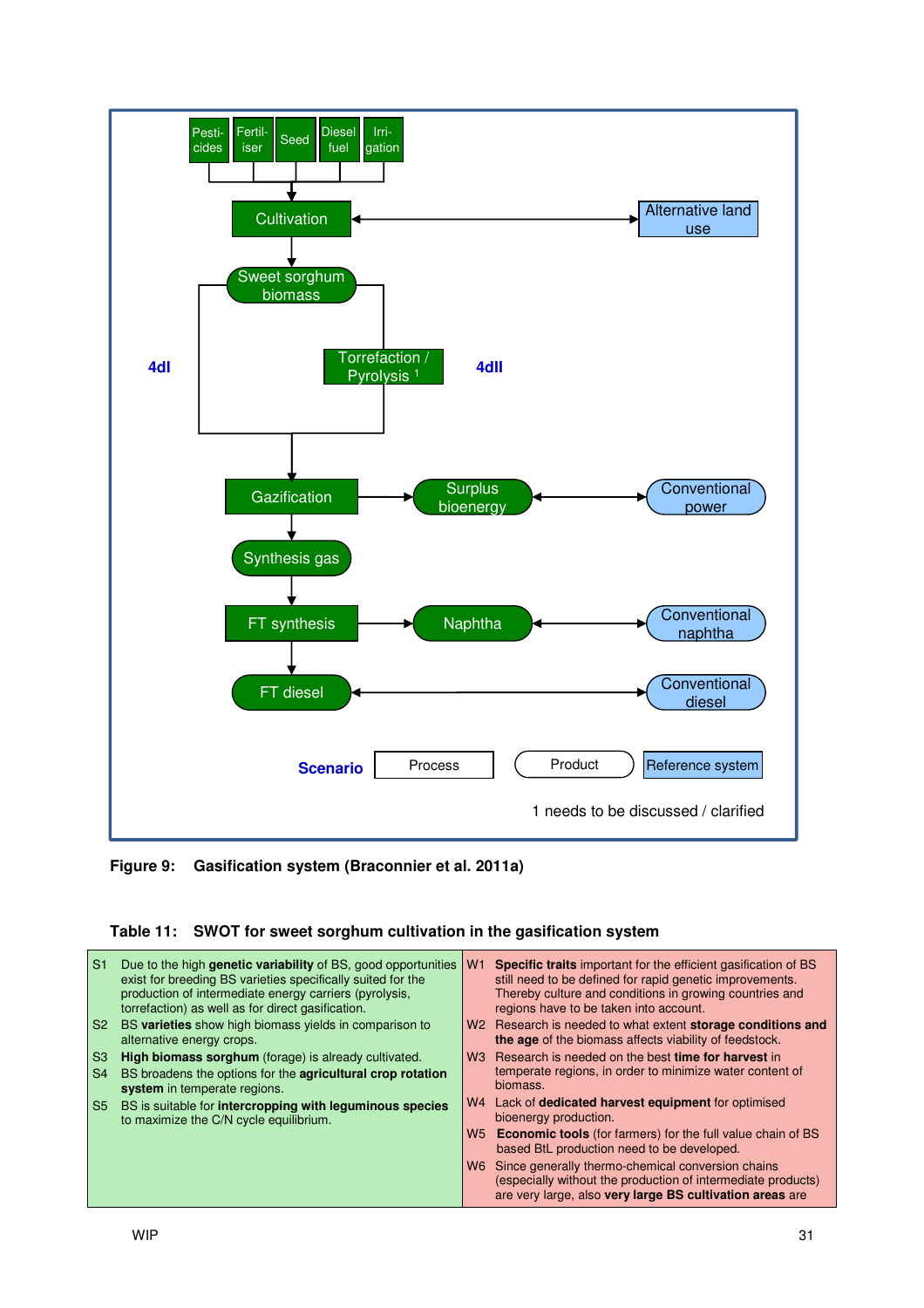|                                                                                                                                                                                                                                                                                                                                                                                                                     | needed.<br>Thermo-chemical conversion does not allow to close the<br>W7<br>agricultural nutrient cycle, and advantage of biogas<br>production from BS. Furthermore, on carbon is put back on<br>the fields as it is the case of spreading digestate from biogas<br>production on the fields.                                                                                           |
|---------------------------------------------------------------------------------------------------------------------------------------------------------------------------------------------------------------------------------------------------------------------------------------------------------------------------------------------------------------------------------------------------------------------|----------------------------------------------------------------------------------------------------------------------------------------------------------------------------------------------------------------------------------------------------------------------------------------------------------------------------------------------------------------------------------------|
| <b>Improved use of other crops</b> in technologies for the<br>O <sub>1</sub><br>production of intermediate energy carriers (pyrolysis<br>products, torrefied biomass) will contribute to optimise<br>handling, processing, transportation and storage.<br>O <sub>2</sub><br>Improved use of other crops in gasification systems will<br>contribute to optimise handling, processing, transportation<br>and storage. | BS for second generation biofuels will <b>increase land</b><br>T1<br><b>competition</b> with the cultivation of energy crops (especially<br>corn) for already installed biogas plants.<br>The habitus of BS is similar to corn. Increasing negative<br>T2<br>public perception on corn monocultures for biogas<br>production will thus also affect the <b>public perception</b> on BS. |

## **Table 12: SWOT for sweet sorghum conversion in the gasification system**

| S1   | Production of intermediate energy carriers (pyrolysis<br>products, torrefied biomass) facilitates decentralised<br>gasification systems.                                                  | W1<br>Technologies for the production of <b>intermediate energy</b><br>carriers (pyrolysis, torrefaction) are currently not<br>commercially mature.  |
|------|-------------------------------------------------------------------------------------------------------------------------------------------------------------------------------------------|------------------------------------------------------------------------------------------------------------------------------------------------------|
| S2.  | Gasification processes for the production of BtL fuels are in<br>general suitable for a large variety of feedstock.                                                                       | W2 Limited experience exists with regards to pyrolysis and<br>torrefaction of BS feedstock.                                                          |
| S3   | The chemical properties of BtL fuels permit efficient and<br>complete combustion with low exhaust gas emissions.                                                                          | Gasification technologies are currently not commercially<br>W3<br>mature.                                                                            |
| S4   | BtL fuels can be used in modern engines without technical<br>modifications.                                                                                                               | W4<br>Limited experience exists with regards to the gasification<br>of BS feedstock. Thereby, developments especially on the                         |
| S5   | Properties of BtL fuels can be fine-tuned through specific<br>process parameters (such as pressure, temperature, and                                                                      | pre-treatment and on the feeding system of the plant are<br>needed.                                                                                  |
| S6   | catalysts) during synthesis.<br>BtL fuels have beneficial GHG balances with respect to<br>conventional and alternative fuels.                                                             | W5<br>Gas cleaning processes required for the efficient<br>production of BtL (Biomass-to-Liquid) fuels still face<br>significant technical problems. |
|      |                                                                                                                                                                                           | W6 BtL fuels can only be produced economically at very large-<br>scale industrial facilities.                                                        |
|      |                                                                                                                                                                                           | W7 The large size of gasification systems for the production of<br>BtL fuels requires large amounts of biomass feedstock, thus                       |
|      |                                                                                                                                                                                           | causing challenges in BS biomass logistics and supply.<br>W8 Large up-front investment costs provide a barrier for the                               |
|      |                                                                                                                                                                                           | implementation of commercial large-scale gasification<br>systems for the production of BtL fuels.                                                    |
|      |                                                                                                                                                                                           | W9 Current production costs of BtL fuels are too high to be<br>competitive with conventional fuels.                                                  |
|      |                                                                                                                                                                                           | W10 Detailed information on BtL production costs and<br>potential cost reductions are currently not available.                                       |
|      |                                                                                                                                                                                           | W11 Research still needed on optimising the mix of products                                                                                          |
|      |                                                                                                                                                                                           | (including BtL fuels) within biorefinery concepts and ensuring<br>the quality of products.                                                           |
|      | O1 Calls for flagship demonstration projects on<br>thermochemical production of biofuels (via gasification) was                                                                           | T1<br>Most European countries favour ligno-cellulosic ethanol<br>rather than BtL fuels as future 2 <sup>nd</sup> generation biofuels.                |
|      | launched by the European Industrial Bioenergy Initiative<br>(EIBI), an initiative of the European SET (Strategic Energy                                                                   | T <sub>2</sub><br>The present economic crisis in Europe may cause difficulties<br>in ensuring the large capital requirements of large-scale          |
|      | Technology) Plan. Three out of seven selected value chains<br>concern gasification technologies                                                                                           | commercial gasification systems.                                                                                                                     |
|      | O2 Considerable funding is currently available on EU and<br>national level for RTD on intermediate energy carriers                                                                        | Due to economic problems of a large and well-known<br>T3<br>German BtL production facility this technology is currently                              |
|      | (pyrolysis, torrefaction).                                                                                                                                                                | viewed with scepticism by investors and other stakeholders.<br>T <sub>4</sub><br>Currently, no technical standards for intermediate energy           |
|      | O3 Intermediate energy carriers are currently widely<br>discussed in the European research community as future<br>promising option for decentralised bioenergy production.                | carriers exist. However, they are currently under<br>development.                                                                                    |
|      | O4 BtL fuels are well adapted to current engine concepts of<br>most car manufacturers.                                                                                                    |                                                                                                                                                      |
| O5 I | During recent years the production of BtL fuels has been<br>supported by major car manufacturers.                                                                                         |                                                                                                                                                      |
|      | O6 The introduction of <b>policies on climate change</b> mitigation<br>and adaptation creates opportunities for BtL fuels due to their<br>good GHG balance.                               |                                                                                                                                                      |
|      | O7 Support for biofuels from ligno-cellulosic feedstock (e.g.<br>through the "double counting" under the RED) may stimulate<br>BS as energy crop for BtL production in temperate regions. |                                                                                                                                                      |
|      |                                                                                                                                                                                           |                                                                                                                                                      |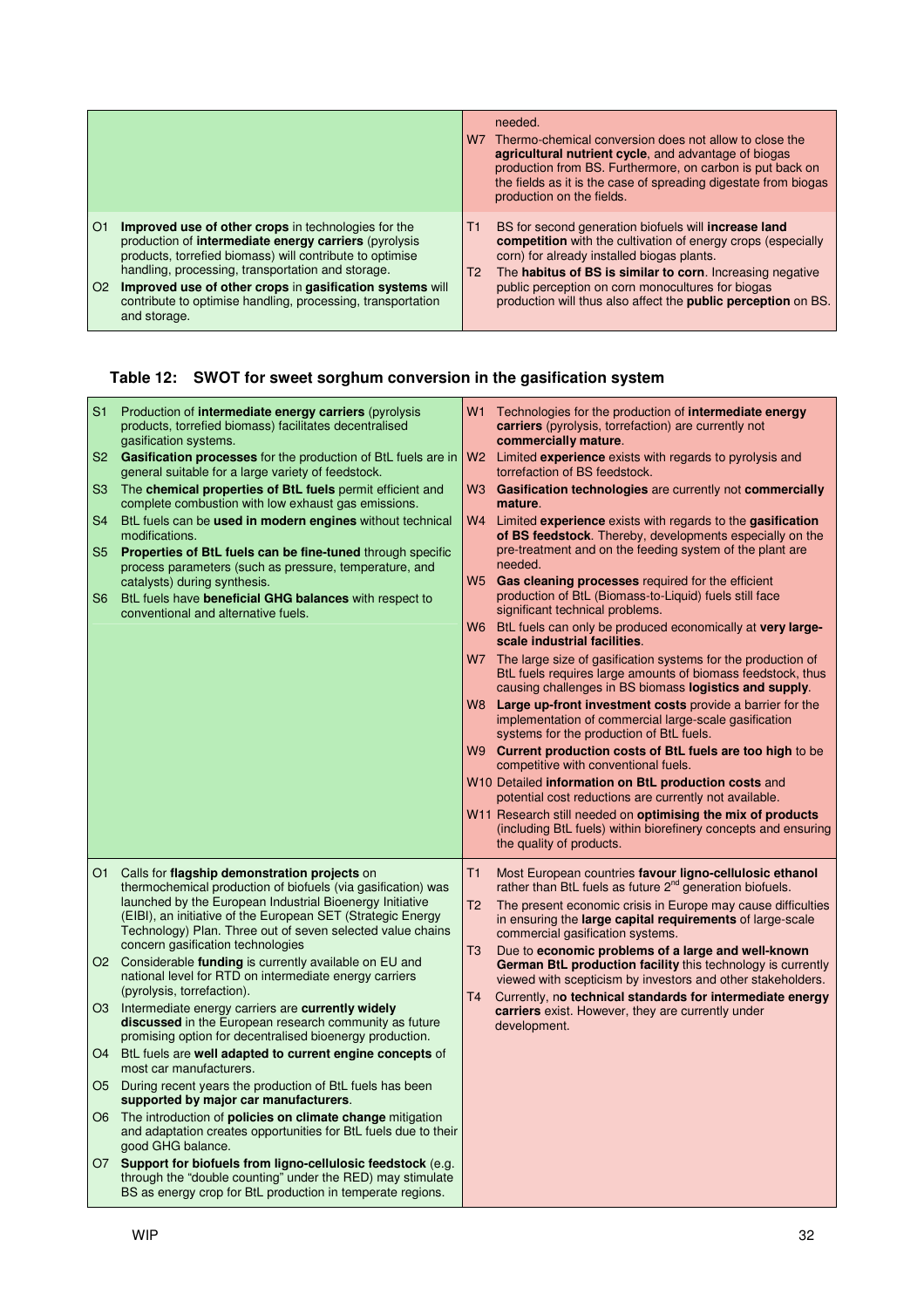## **6. Conclusion**

This SWOT analysis was conducted in order to complement the environmental and sustainability assessments on sweet sorghum and biomass sorghum of the SWEETFUEL project (Braconnier 2011b).

The objective was to collect and present qualitative arguments for the cultivation of sweet and biomass sorghum for the conversion into ethanol as energy carrier. This is important as current discussions on the sustainability of biofuel value chains mainly focus on environmental and quantifiable aspects. The evaluation of socio-economic and qualitative impacts is generally more challenging (Rutz et al. 2011, Rutz & Janssen 2012a, Rutz & Janssen 2012b) and thus, a SWOT analysis is a good method to present a comprehensive picture of these aspects. Besides the illustration of sustainability aspects, also several qualitative technical aspects can be shown in a SWOT analysis (Rutz & Janssen 2007, Glekas et al. 2007). This was applied to the sorghum to energy value chain and presented in the report.

In total, more than 450 arguments have been collected and categorised into strengths, weaknesses, opportunities and threats. Thereby, a clear categorisation was not always possible and repetitions of similar arguments occur in some tables. The analysis can be further extended and completed with additional arguments.

The aim to show different qualitative aspects of sorghum cultivation and processing was successfully achieved. The report shows a very broad picture of many aspects associated with some key value chains of sorghum use for ethanol and other biofuels. This shall help stakeholders and decision makers building their own opinion about this topic.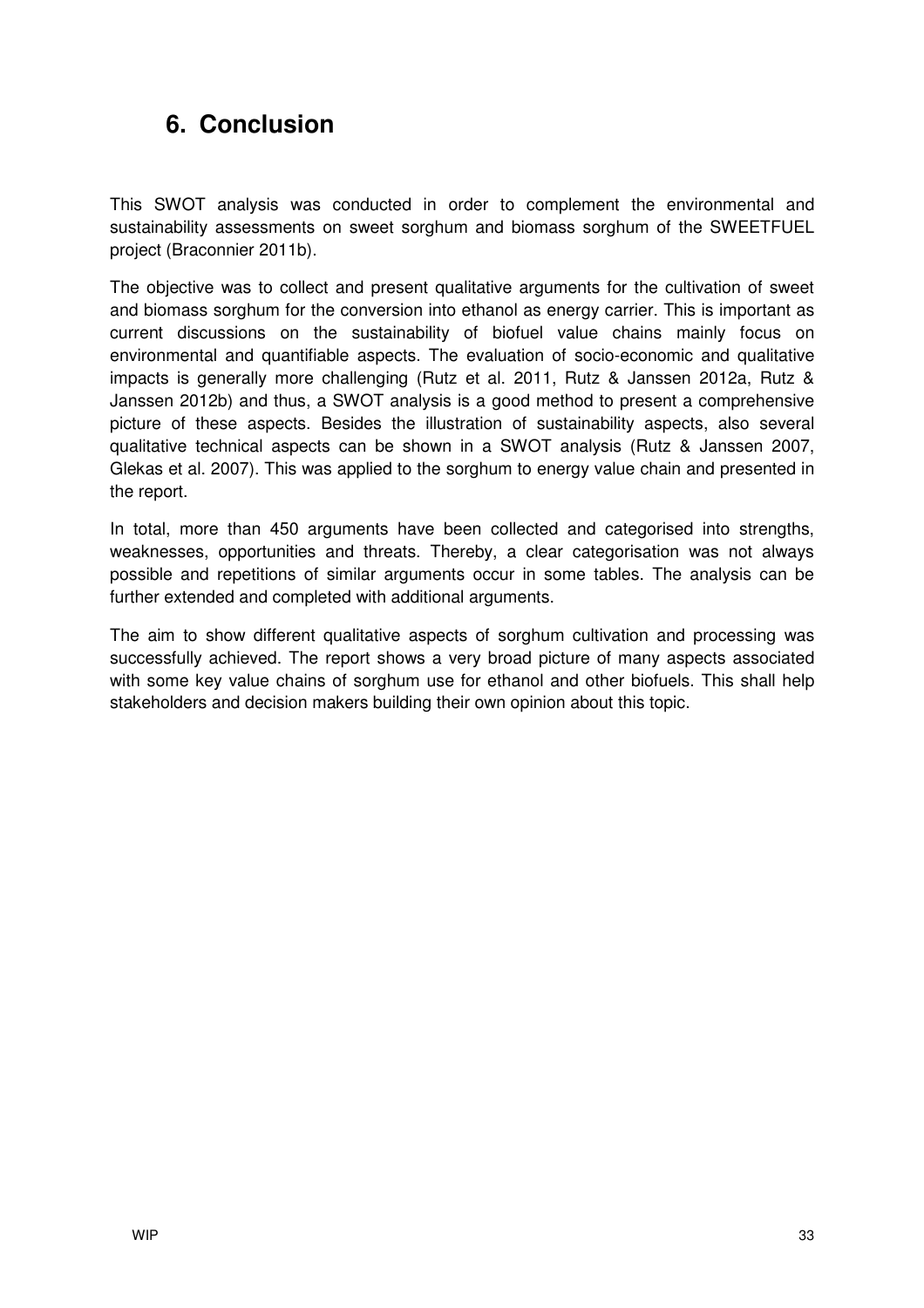### **References**

- Antonopoulou G., Gavala H.N., Skiadas I.V., Angelopoulos K., Lyberatos G., 2008. Biofuels generation from sweet sorghum: fermentative hydrogen production and anaerobic digestion of the remaining biomass. Bioresource Technology, 99, 1, 110–119.
- Braconnier S., Reinhardt G., Köppen S., Rettenmair N., Detzel A., 2011a Handout for the Workshp on "Definitions and Settings" in Potchefstroom, South Africa, February 22, 2011
- Braconnier S., Gutjhard S., Trouche G., Reddy B., Rao S., Schaffert R., Parella R., Zaccharias A., Rettenmaier N., Reinhardt G., Monti A., Amaducci S., A. Marocco, Snijman W., Terblanche H., Zavala-Garcia F. Janssen R., Rutz D., 2011b Definition of new sorghum ideotypes to meet the increasing demand of biofuels. - Proceedings of the 19th European Biomass Conference and Exhibition; pp. 782-786; ISBN 978- 88-89407-55-7; DOI: 10.5071/19thEUBCE2011-VP1.3.78
- de Vries S.C., van de Ven G.W.J., van Ittersum M.K., Giller K.E. 2010. Resource use efficiency and environmental performance of nine major biofuel crops, processed by first-generation conversion techniques. Biomass Bioenerg, 34, 5, 588–601.
- Glekas D., Kamakiotis N., Christou M., Panoutsou C., Lychnaras V., Yanakieva A., Angelova R., Tomova D., Garofalo R., Flueraru C., Mikucki O., Ogrodniczuk J., Jarzemska M., Jossart J.M., Schoeling O., 2007 Strategy formation: D 17 SWOT Analysis; Case studies: Belgium, Bulgaria, Cyprus, Greece, Poland, Romania; http://www.cres.gr/biodiesel/downloads/reports/Other/SWOT\_Oct\_07.pdf
- Ntaikou I., Gavala H.N., Kornaros M., Lyberatos G., 2008. Hydrogen production from sugars and sweet sorghum biomass using Ruminococcus albus. International Journal of Hydrogen Energy, 33, 4, 1153–63.
- Panagiotopoulos I.A., Bakker R.R., de Vrije T., Koukios E.G., Claassen P.A.M., 2010b. Pretreatment of sweet sorghum bagasse for hydrogen production by Caldicellulosiruptor saccharolyticus. International Journal of Hydrogen Energy, 35, 15, 7738–7747.
- Rao PS, Rao S, Seetharama N, Umakanth AV, Sanjana Reddy P, Reddy BVS and Gowda CLL. 2009. Sweet sorghum for biofuel and strategies for its improvement. Information Bulletin No. 77. Patancheru 502 324, Andhra Pradesh, India: International Crops Research Institute for the Semi-Arid Tropics. 80 Pp. ISBN:978- 92-9066-518-2
- Rutz D., Janssen R. (2007) Biofuel SWOT Analysis. EU-IEE Biofuel Marketplace Project; 21p. www.biofuelmarketplace.com
- Rutz D., Janssen R., Van Eijck J., Faaij A., Vis M., Van Sleen P., Abban-Mensah I., Bottriell K., Gerber P., Hilbert J.A., Wright A., Ouattara O., Burrell T., Sawe E.N., Cárdenas A., Fallot A. (2011) Sustainability of Biofuels and Bioproducts: Socio-Economic Impact Assessment. - Proceedings of the 19th European Biomass Conference and Exhibition; pp. 2355-2364; ISBN 978-88-89407-55-7; DOI: 10.5071/19thEUBCE2011- OC3.2
- Rutz D., Janssen R. (2012a) Socio-economic impacts of different scales of biofuel production in Africa. In: Janssen R., Rutz D. (eds.) Bioenergy for sustainable development in Africa. – Springer Science+Business Media B.V.; Dordrecht Heidelberg London New York; DOI 10.1007/978-94-007-2181-4\_25; ISBN 978-94- 007-2180-7
- Rutz D., Janssen R. (2012b) Opportunities and risks of bioenergy in Africa . In: Janssen R., Rutz D. (eds.) Bioenergy for sustainable development in Africa. – Springer Science+Business Media B.V.; Dordrecht Heidelberg London New York; DOI 10.1007/978-94-007-2181-4\_31; ISBN 978-94-007-2180-7
- Sree N.K., Sridhar M., Rao L.V., Pandey A., 1999. Ethanol production in solid substrate fermentation using thermotolerant yeast. Process Biochemistry, 34, 2, 115-119.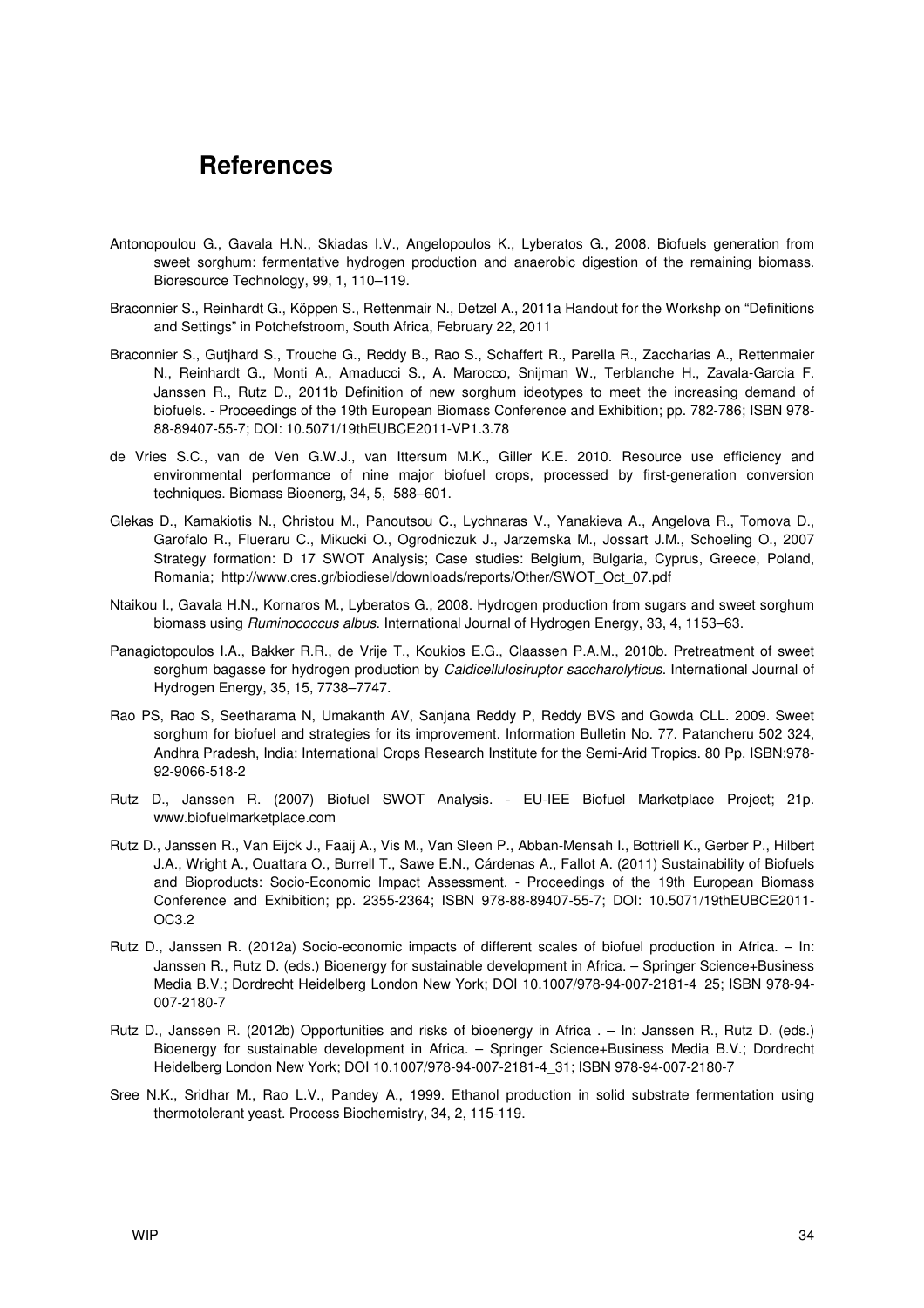## **Annex: Questionnaire for stakeholder participation**



## **Questionnaire on Sweet Sorghum**

#### **SWEETFUEL Project**

This survey is implemented in the project **SWEETFUEL**, which is supported by the European Commission in the  $7<sup>th</sup>$  Framework Programme. SWEETFUEL is a research project on improving sweet sorghum varieties for ethanol production by different breeding activities.



In the framework of the project a **SWOT analysis** (strength, weaknesses, opportunities, threats) is conducted on different sweet sorghum value chains, ranging from micro-scale to large-scale systems, from temperate to tropical climates. The aim of the SWOT analysis it to illustrate especially socio-economic impacts of different sweet sorghum value chains.

Since socio-economic impacts are most relevant in developing countries, a main focus of the questionnaire is on sweet sorghum value chains in tropical climates.

| <b>SWEETFUEL Website:</b> | www.SWEETFUEL-project.eu |
|---------------------------|--------------------------|
|                           |                          |

SWEETFUEL Duration: January 2009 to December 2013

#### **Survey Objective**

The core objective of this survey is to collect further input to the SWOT analysis on SWEETFUEL value chains in tropical climates. This questionnaire is not representatives and includes only open questions.

Results of the survey will be included in the SWOT analysis which will be published on the project website. If you want to provide comments directly into the draft SWOT analysis document, please contact us.

#### **Questionnaire submission**

Please send back the filled questionnaire **by email** (Dominik.rutz@wip-munich.de, Rainer.janssen@wip-munich.de) or **fax** (0049 89 720 12 791) to us.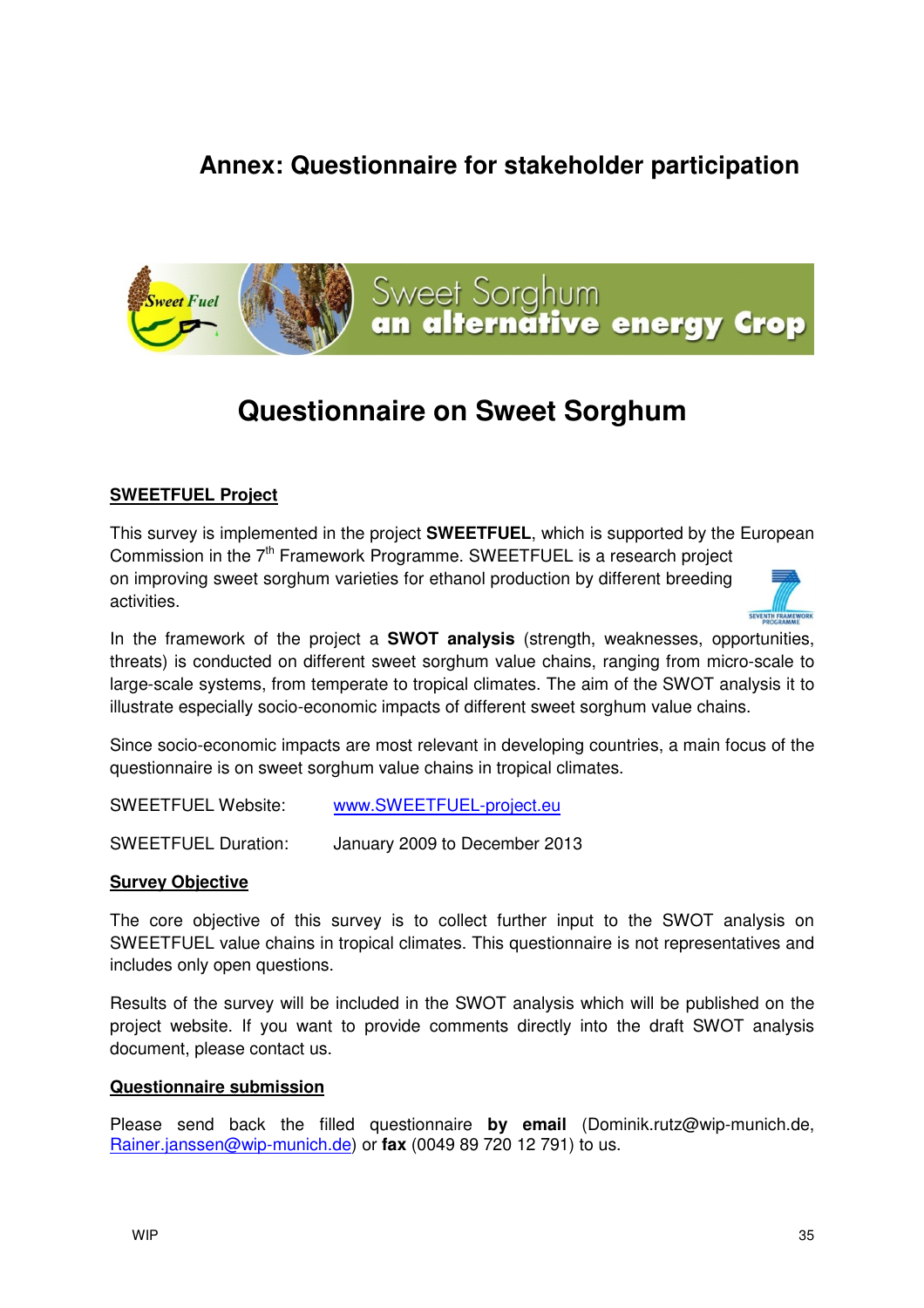1 What are the general strength/opportunities of SS as energy crop?

2 What are the general weakness/threats of SS as energy crop?

3 What are the main socio-economic advantages of sweet sorghum cultivation and use in developing countries?

4 What are the main *socio-economic problems* of sweet sorghum cultivation and use in developing countries?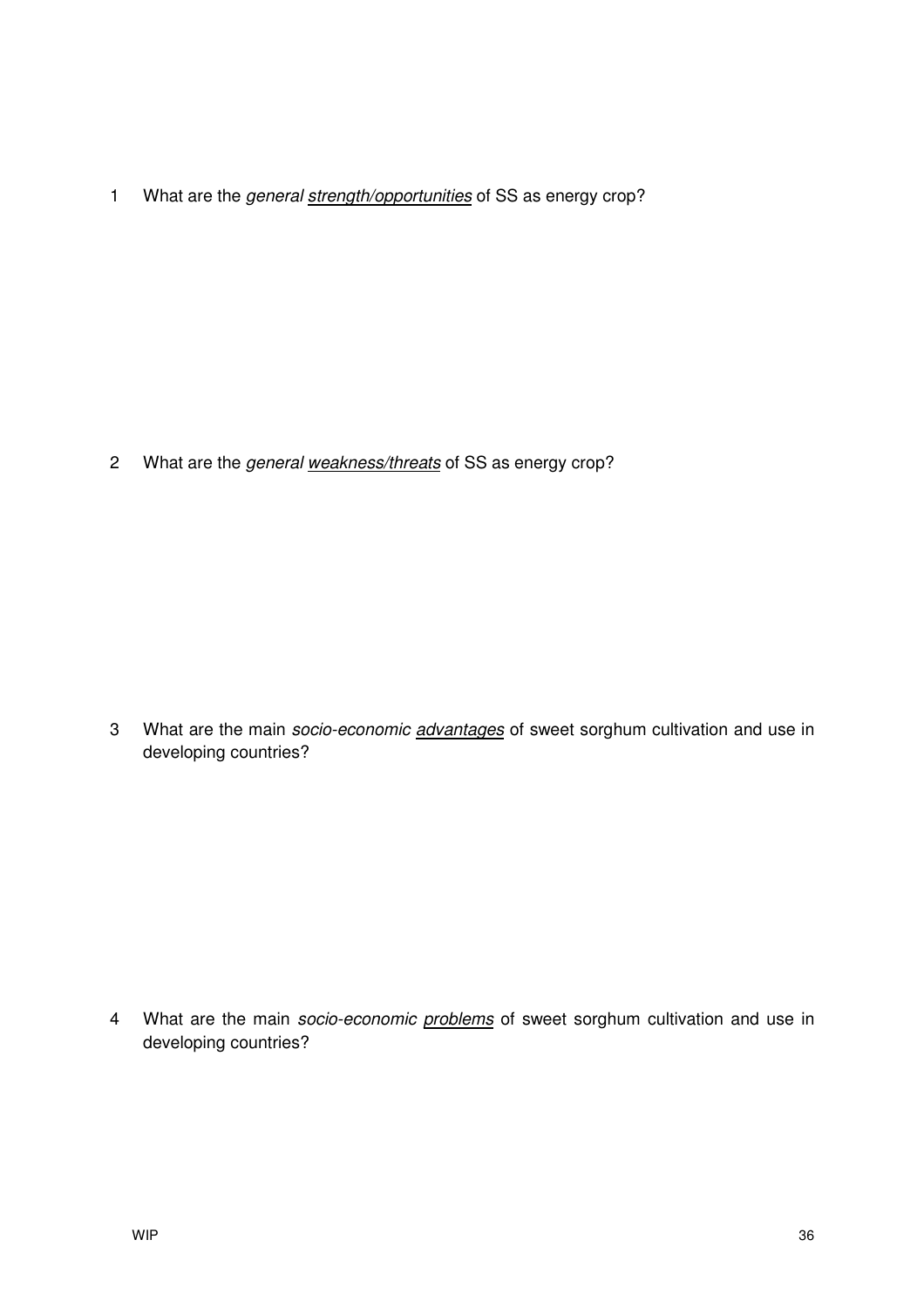5 What are the main environmental *advantages* of sweet sorghum cultivation and use in developing countries?

6 What are the main environmental problems of sweet sorghum cultivation and use in developing countries?

7 What are the *most important products* of sweet sorghum in developing countries?

8 Should sweet sorghum as energy crop (for ethanol production) be promoted in developing countries, and why?